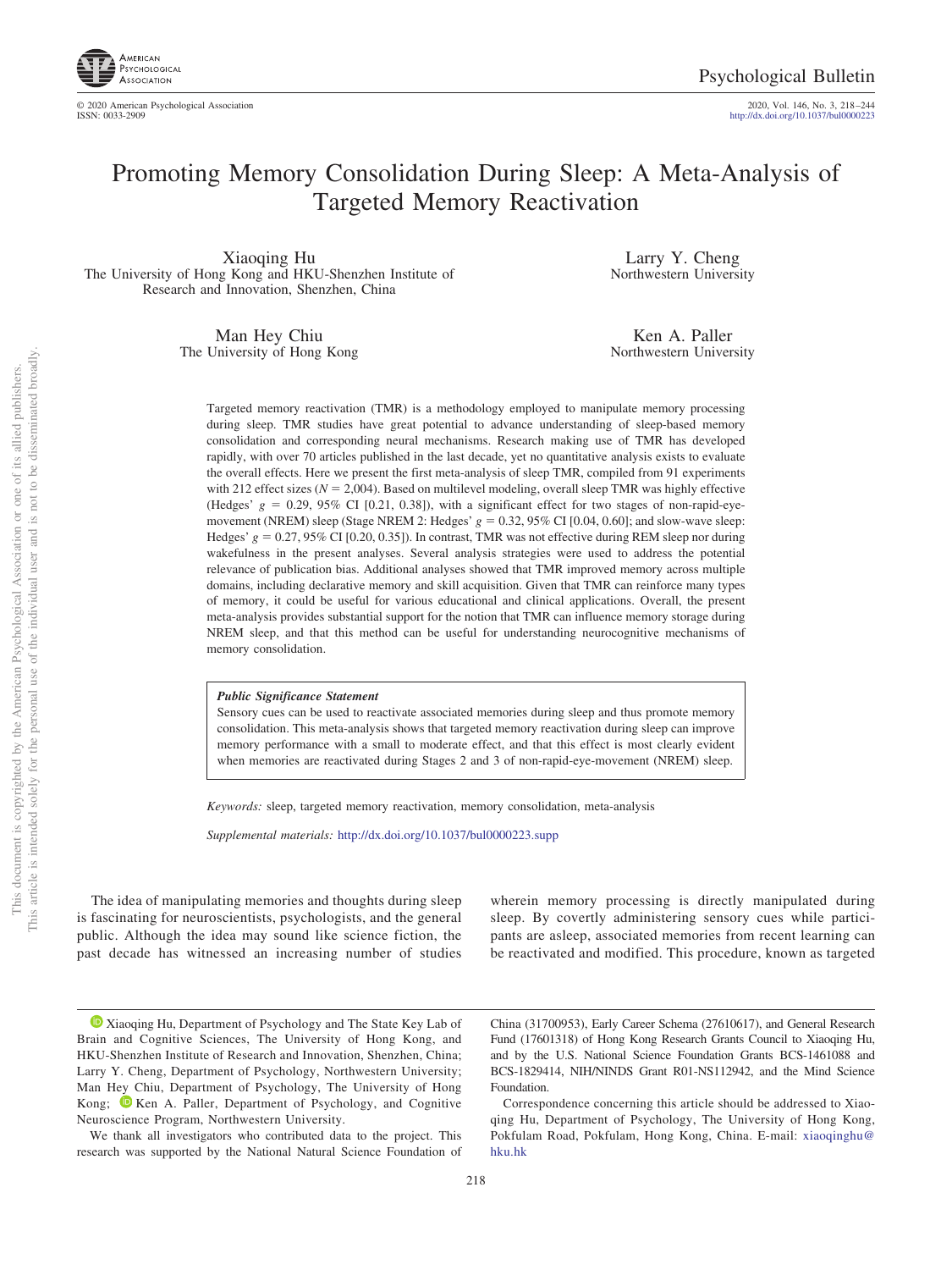memory reactivation (TMR), gives researchers the ability to noninvasively reactivate specific memories during sleep. More generally, memory reactivation is thought to be a natural feature of sleep that underlies sleep-dependent memory consolidation and the effective preservation of memories [\(Paller, Mayes,](#page-24-0) [Antony, & Norman, 2020\)](#page-24-0).

The use of TMR in various experimental contexts has greatly advanced our understanding of causal relationships between sleep physiology and memory consolidation. TMR research is also attractive because its usefulness could extend beyond the laboratory, with high potential value for enhancing learning via offline memory processing. For example, benefits may be realized for boosting skill and language acquisition, and even enhancing psychotherapeutic effectiveness (for related discussions, see [Diekelmann,](#page-22-0) [2014;](#page-22-0) [Paller, 2017\)](#page-24-1). Despite the influx of publications dedicated to this line of research, two imperative questions remain unanswered: What is the overall effect size aggregating across TMR studies and what are the variables that modulate the effectiveness of TMR? This meta-analysis aims to address these questions, providing quantitative estimates of the overall TMR effect as well as effects under various experimental conditions.

# **Spontaneous and TMR During Sleep**

Memories continue to change, even after initial encoding and between episodes of deliberate rehearsal. [Jenkins and Dallenbach](#page-24-2) [\(1924\)](#page-24-2) provided initial evidence that offline sleep influenced memory processing: participants showed superior memory retention following sleep versus following an equal period of wakefulness. More recently it has become widely accepted that sleep plays an important role in consolidating and transforming memories [\(Diekelmann & Born, 2010;](#page-22-1) [Inostroza & Born, 2013;](#page-24-3) [Rasch &](#page-25-0) [Born, 2013;](#page-25-0) [Stickgold & Walker, 2013\)](#page-25-1). For example, it has been reported that sleep can stabilize memories and render them more resistant to retroactive interference [\(Ellenbogen, Hulbert, Stick](#page-23-0)[gold, Dinges, & Thompson-Schill, 2006\)](#page-23-0), and that sleep can promote integration of newly learnt information into existing memory schema [\(Tamminen, Payne, Stickgold, Wamsley, & Gaskell,](#page-26-0) [2010\)](#page-26-0). Moreover, motivation also shapes sleep-based memory consolidation, given the demonstrated influence of emotion, reward, and future relevance on retention [\(Fischer & Born, 2009;](#page-23-1) [Payne et al., 2015;](#page-24-4) [Wilhelm et al., 2011\)](#page-26-1).

One plausible mechanism supporting sleep-based memory consolidation is that prior learning experiences are spontaneously reactivated during sleep. Techniques such as single-unit recording, scalp electroencephalography (EEG), positron emission tomography (PET), and functional MRI (fMRI) allow researchers to observe brain activity during postlearning sleep. Specifically, brain activity related to wakeful encoding can spontaneously reemerge during subsequent sleep, possibly indexing memory reactivation given that the magnitude of such responses can predict postsleep memory performance [\(Deuker et al., 2013;](#page-22-2) [Peigneux et al., 2004\)](#page-24-5). These studies relied on spontaneous memory reactivation and did not directly manipulate memory reactivation during sleep. Compelling evidence for causal relationships between sleep-based memory reactivation and improved memory performance could be attained using methods to allow memory reactivation to be externally initiated and guided.

As shown in [Figure 1a,](#page-2-0) TMR paradigms are characterized by three core components: First, specific learning episodes are designed so that strong associations are formed between certain sensory stimuli and learned information. In some cases, the stimuli are the main focus of learning. Second, previously learned sensory cues are presented to participants during sleep, usually during specific sleep stages identified by standard polysomnographic methods. Steps are taken to avoid arousal from sleep (e.g., sounds delivered at a low intensity over a white-noise background). Critically, reexposure to sensory cues is intended to reactivate previously learned information. The last component consists of a postsleep test upon waking. By comparing performance change scores between reactivated and nonreactivated memories, researchers can isolate the TMR effects due to the reactivation manipulation.

Although the term TMR was coined only recently [\(Oudiette &](#page-24-6) [Paller, 2013\)](#page-24-6), research using memory reminders during sleep was evident since at least the 1950s and has been periodically documented since (e.g., [Aarons, 1976;](#page-21-0) [Dillon & Bowles, 1976;](#page-23-2) [Fox &](#page-23-3) [Robbin, 1952;](#page-23-3) [Guerrien, Dujardin, Mandai, Sockeel, & Leconte,](#page-23-4) [1989;](#page-23-4) [Hars, Hennevin, & Pasques, 1985;](#page-23-5) [Hars & Hennevin, 1987;](#page-23-6) [Oswald, Taylor, & Treisman, 1960;](#page-24-7) [Smith & Weeden, 1990;](#page-25-2) [Tilley, 1979;](#page-26-2) [Wood, Bootzin, Kihlstrom, & Schacter, 1992;](#page-26-3) for a review and discussions of these early studies, see [Oudiette &](#page-24-6) [Paller, 2013\)](#page-24-6). These earlier studies not only aimed to reactivate prior learning established during wakefulness, but in some cases also tried to produce novel learning using sensory cues during sleep. Many of these studies were controversial and regularly dismissed on methodological grounds (e.g., [Bruce, Evans, Fen](#page-22-3)[wick, & Spencer, 1970\)](#page-22-3). However, after [Rasch, Büchel, Gais, and](#page-25-3) [Born \(2007\)](#page-25-3) and [Rudoy, Voss, Westerberg, and Paller \(2009\)](#page-25-4) published their seminal experiments, this line of research has grown considerably; [Figure 1b](#page-2-0) documents this growth in publications on TMR.

## **An Overview of TMR Research**

In [Rasch et al. \(2007\),](#page-25-3) the researchers paired an olfactory cue with two learning tasks: a declarative, spatial location task and a procedural, finger-tapping task. Compared with various control conditions, reexposure of the same olfactory cue during subsequent slow-wave sleep (SWS) improved spatial recall, but not finger-tapping performance. Improvement of spatial recall was limited to cueing during SWS, in that cueing during rapid-eyemovement (REM) sleep or wakefulness did not produce noticeable change. Odor-induced memory reactivation during SWS was additionally supported by fMRI findings showing that exposure to task-relevant odors during SWS elicited hippocampal activity.

[Rudoy et al. \(2009\)](#page-25-4) similarly reactivated spatial memories during SWS but with a set of low-intensity sounds instead of a single odor. These sounds had been presented during learning, each with an image of a semantically related object. Postsleep results showed that TMR altered memories during SWS, as locations of cued objects were recalled more accurately than were locations of uncued objects. This experiment thus made two unique contributions. First, it demonstrated that reactivation during SWS can be provoked through the auditory modality. Prior thinking was that such auditory input would largely be prevented from reaching the cortex due to gating at the thalamus, whereas olfactory processing does not pass through the thalamus [\(Zelano & Sobel, 2005\)](#page-26-4).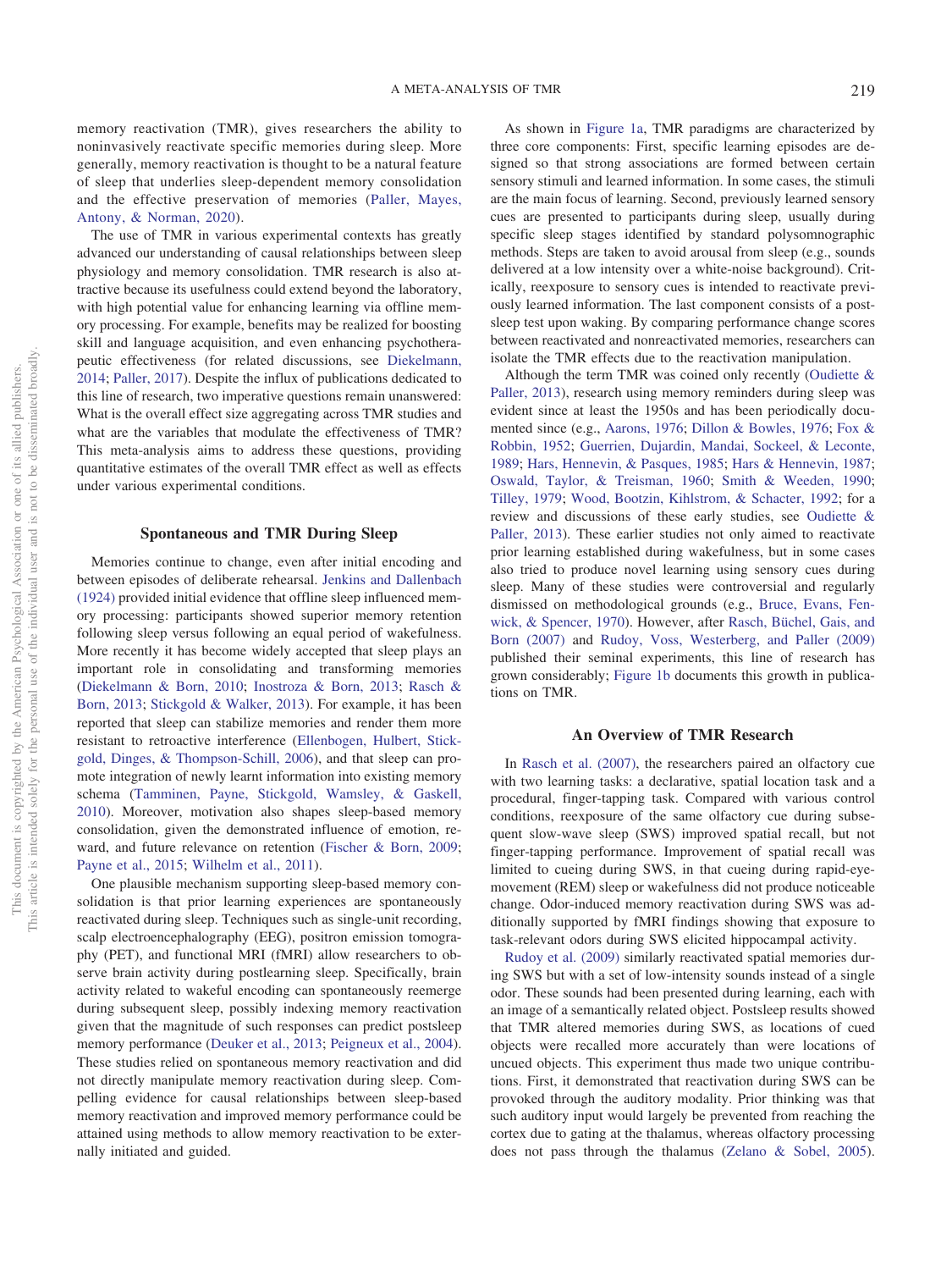

<span id="page-2-0"></span>*Figure 1.* (a) Schematic of the typical procedure in a TMR experiment [\(Figure 1a](#page-2-0) is from "Do House-Elves") Clean Your Brain While You Sleep?" by K. A. Paller, 2018, *Frontiers for Young Minds, 6*, p. 23. Copyright 2018 by Paller.). (b) Number of TMR articles (including both human/non-human empirical studies and review articles) published by year since [Rasch et al. \(2007\).](#page-25-3) The last data point represents the annualized number based on number of articles published from January to June 2019. See the online article for the color version of this figure.

Second, it showed that reactivation with TMR can influence a select subset of specific memories formed during a learning episode.

These and other TMR studies enabled researchers to make strong causal inferences linking offline, sleep-based reactivation to subsequent memory performance. Furthermore, additional insights were provided about the roles of distinct sleep stages and sleepphysiology signals in relation to memory consolidation. Investigating cue-elicited brain activity during sleep can enable researchers to pinpoint neural mechanisms contributing to memory change [\(Ai et al., 2018;](#page-21-1) [Antony, Piloto, et al., 2018;](#page-21-2) [Belal et al., 2018;](#page-22-4) [Cairney, Guttesen, El Marj, & Staresina, 2018;](#page-22-5) [Farthouat, Gilson,](#page-23-7) [& Peigneux, 2017;](#page-23-7) [Schreiner, Doeller, Jensen, Rasch, & Staudigl,](#page-25-5) [2018;](#page-25-5) [Schreiner, Lehmann, & Rasch, 2015;](#page-25-6) [Shanahan, Gjorgieva,](#page-25-7) [Paller, Kahnt, & Gottfried, 2018\)](#page-25-7). Identifying relevant neural signals (e.g., slow oscillations, spindles, other brain rhythms, and fMRI activations) has now become the target of many creative experimental manipulations. Moreover, oscillatory stimulation can

also be used to entrain brain rhythms to shed further light on their roles in memory (e.g., [Antony & Paller, 2017;](#page-21-3) [Ngo, Martinetz,](#page-24-8) [Born, & Mölle, 2013;](#page-24-8) for a recent review on different stimulation methods, see [Cellini & Mednick, 2019\)](#page-22-6).

Given that translating basic science research to applications outside the lab setting can be advantageous, TMR provides new opportunities to boost learning beyond ordinary sleep [\(Diekel](#page-22-0)[mann, 2014;](#page-22-0) [Paller, 2017\)](#page-24-1). For example, [Diekelmann, Biggel,](#page-22-7) [Rasch, and Born \(2012\)](#page-22-7) reported that a 40-min sleep with TMR enhanced memory when compared with the same length of sleep without TMR (see also [Schönauer, Geisler, & Gais, 2014\)](#page-25-8). Another intriguing possibility is that the benefits of TMR are cumulative and, when applied over longer periods of time, could help those who suffer from more severe memory difficulties such as neurodegenerative diseases (e.g., [Westerberg et al., 2012\)](#page-26-5). TMR might also aid approaches in clinical psychotherapy [\(Oudiette,](#page-24-9) [Antony, & Paller, 2014\)](#page-24-9), as using TMR during sleep could reactivate skills from a prior therapy session, helping those who suffer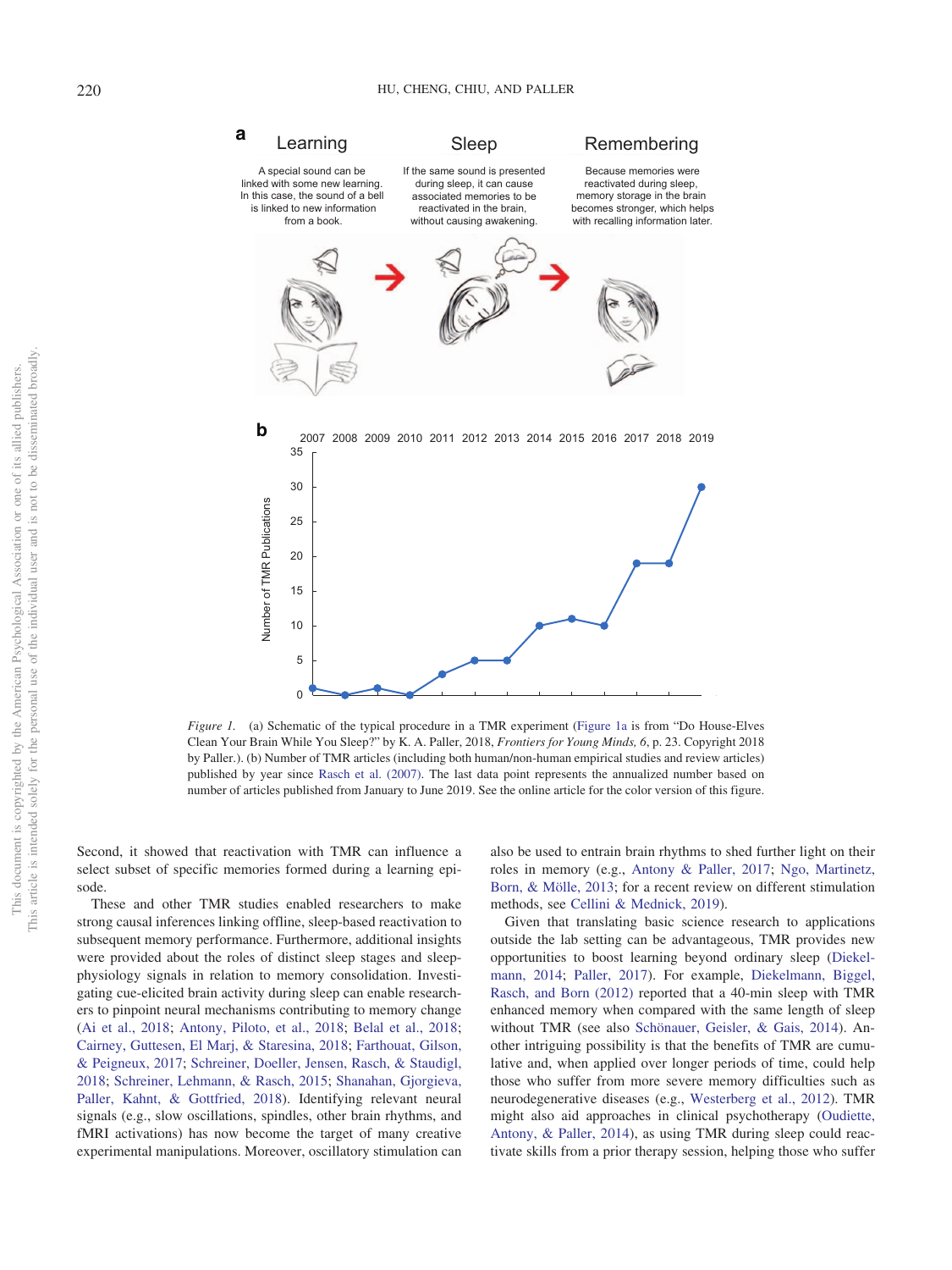from posttraumatic stress disorder, anxiety, depression, among other disorders [\(Paller, 2017\)](#page-24-1).

To date, TMR research has been studied with many different sorts of learning. As shown in [Table 1,](#page-4-0) this list includes learning paradigms such as word associative learning, visual-spatial memory, emotional memory, skill learning, vocabulary learning, grammar learning, fear conditioning/extinction, and so on. Notably, TMR has also been combined with innovative learning tasks that are not typically studied in memory research, such as phobiaexposure therapy, counterstereotype learning, multisensory integration, value-based decision making, and so on (e.g., [Ai et al.,](#page-21-1) [2018;](#page-21-1) [Honma et al., 2016;](#page-24-10) [Hu et al., 2015;](#page-24-11) [Rihm, Sollberger,](#page-25-9) [Soravia, & Rasch, 2016\)](#page-25-9). Outside of human evidence, TMR has also been conducted with nonhuman animals including rats, mice, and even with invertebrates such as honeybees [\(Bendor & Wilson,](#page-22-8) [2012;](#page-22-8) [Purple, Sakurai, & Sakaguchi, 2017;](#page-25-10) [Rolls et al., 2013;](#page-25-11) [Rothschild, Eban, & Frank, 2017;](#page-25-12) [Zwaka et al., 2015\)](#page-26-6). These cross-species studies provide converging evidence that memory processing can be manipulated during sleep.

#### **A Quantitative Assessment of TMR**

To date, over 90 TMR experiments have been performed on humans. These studies can inform our current understanding of what domains of learning are especially amenable to benefit from sleep reactivation. In addition, certain experimental factors may influence the effectiveness of TMR, including sleep stage when sensory cues are presented (SWS vs. REM, [Lehmann, Schreiner,](#page-24-12) [Seifritz, & Rasch, 2016;](#page-24-12) [Rasch, Büchel, Gais, & Born, 2007;](#page-25-3) Stage NREM 2 sleep, N2 vs. REM, [Laventure et al., 2016;](#page-24-13) [Sterpenich et](#page-25-13) [al., 2014;](#page-25-13) N2 vs. SWS, [Belal et al., 2018\)](#page-22-4), memory strength prior to sleep [\(Cairney, Lindsay, Sobczak, Paller, & Gaskell, 2016;](#page-22-9) [Creery, Oudiette, Antony, & Paller, 2015\)](#page-22-10), amount of prior knowledge [\(Groch, Schreiner, Rasch, Huber, & Wilhelm, 2017\)](#page-23-8), and degree of competition between memories [\(Antony, Cheng, Brooks,](#page-21-4) [Paller, & Norman, 2018;](#page-21-4) [Oyarzún, Morís, Luque, de Diego-](#page-24-14)[Balaguer, & Fuentemilla, 2017\)](#page-24-14). Review articles by [Oudiette and](#page-24-6) [Paller \(2013\),](#page-24-6) [Schouten, Pereira, Tops, and Louzada \(2017\);](#page-25-14) [Cel](#page-22-11)[lini and Capuozzo \(2018\),](#page-22-11) and [Paller et al. \(2020\)](#page-24-0) have aptly summarized the breadth of topics investigated using the procedure, yet no quantitative summary of experimental effects exists. Narrative reviews typically adopt a vote-counting approach in summarizing existing evidence, taking TMR results as either significant or not (e.g., Table 1 from [Cellini & Capuozzo, 2018;](#page-22-11) Tables 2– 4 from [Schouten et al., 2017\)](#page-25-14). Despite its appealing simplicity, this vote-counting approach can be misleading because null results and inconsistent findings are attributed to sampling errors or procedural variations in a descriptive rather than in a quantitative manner [\(Siddaway, Wood, & Hedges, 2019\)](#page-25-15). In contrast, metaanalytic approaches synthesize all available effect sizes, while taking statistical power and precision of estimates into consideration to quantitatively estimate the effectiveness of specific procedures. Moreover, by partitioning effect sizes into different categories, moderator analyses in a meta-analysis can advance theoretical understanding of how experimental factors may influence memory consolidation, such as sleep stages (NREM vs. REM), learning types (declarative vs. skill learning), and how learning outcomes are measured (recall vs. recognition etc.).

Here, we aggregated all available data sets to provide evidence relevant for assessing the effect size of memory benefits produced by TMR. First, we aimed to provide an overall estimate of the TMR effect. We then planned a series of moderator analyses to address the aforementioned questions. Our foremost research question concerns whether TMR is specific to certain *cueing stages,* such as N2, SWS, REM, and wakeful states. Another potentially important question never directly examined in any single study is whether TMR effectiveness varies as a function of sleep duration (ranging from 0.67 hr to 8 hr). This variable can be examined in a meta-analysis because it aggregates studies with different sleep durations.

We compared effects on *different types of learning*, based on current theorizing in memory research. Learning tasks were categorized into either declarative memory, skill acquisition, conditioning, or other types of learning. The last category includes studies that cannot easily be grouped into conventional categories, such as phobia-exposure therapy, social learning, multisensory integration, value-based decision making, and so forth In addition to learning tasks, we coded how TMR may differentially influence various *outcome measurements* such as (a) recall that relies on cued or free recall testing; (b) recognition in discriminating old and new items; (c) behavioral performance when memory is not explicitly probed, such as speed and accuracy during reaction time (RT)-based tasks, or problem solving; (d) subjective ratings when participants are asked to self-report how they feel and think regarding mnemonic materials; and (e) skin conductance response (SCR).

In another analysis, we investigated whether TMR effects varied as a function of *within-versus between-subjects* designs, and whether TMR effectiveness differed as a function of *sensory stimulation modality* (auditory\_verbal, auditory\_nonverbal, or olfactory cues). Our hope is that the results from these analyses will serve as a resource for future parameter selection and lessen ambiguity concerning boundary conditions of effective TMR application.

Lastly, acknowledging that learning tasks vary, we conducted *focal analyses* to examine subsets of studies with homogeneous learning tasks combined with NREM TMR. We identified the following topics: *spatial learning, associative learning, language acquisition, false memories,* and *skill learning*. We additionally investigated *cognitive bias modifications, emotional memories,* and *fearful memories,* given the potential clinical benefit of improving symptoms associated with mood- and trauma-related disorders. For example, because TMR can reactivate and bias memories regarding potential interpretation of ambiguous scenes [\(Groch et al., 2016,](#page-23-9) [2017\)](#page-23-10), it may be useful for reducing habitual negative biases observed in depressive and anxiety disorders [\(Hal](#page-23-11)[lion & Ruscio, 2011\)](#page-23-11). Compared with overall analyses that span a range of different tasks and conditions, focal analyses with relatively homogenous procedures can be advantageous because estimated effect sizes can help guide future research on similar topics.

#### **Method**

We relied on two meta-analysis handbooks, [Lipsey and Wilson](#page-24-15) [\(2001\)](#page-24-15) and [Borenstein, Hedges, Higgins, and Rothstein \(2011\),](#page-22-12) as our primary references in each stage of implementing the metaanalysis. We also followed the Preferred Reporting Items for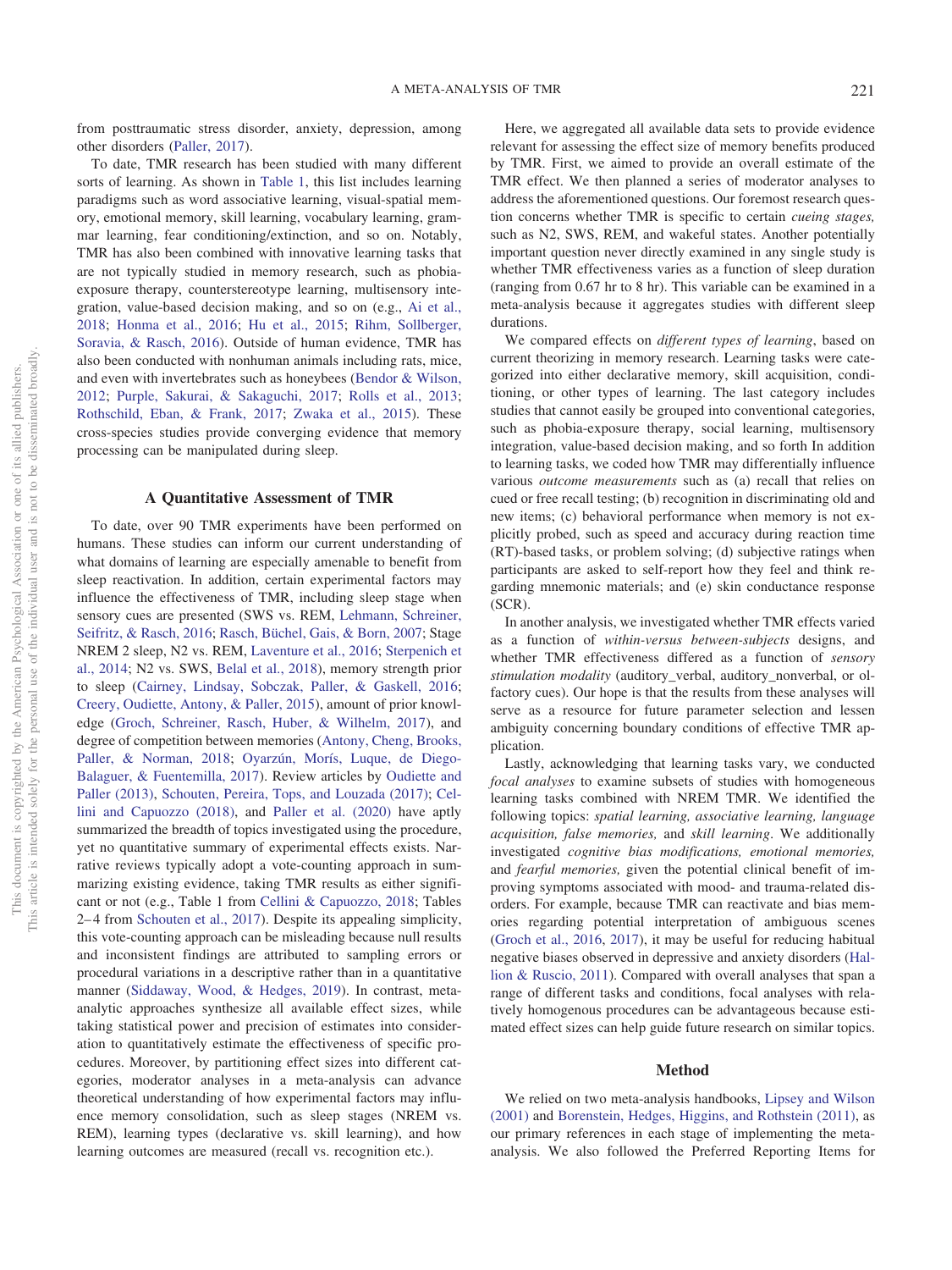| $\frac{1}{2}$<br>á.<br>Ś<br>ļ<br>$\frac{1}{2}$                      | ्र<br>i<br>ţ       |
|---------------------------------------------------------------------|--------------------|
|                                                                     | j                  |
| j<br>J.<br>I<br>į<br>l                                              |                    |
| j                                                                   |                    |
|                                                                     | į                  |
| J<br>Ű.<br>ì<br>í.<br>ł<br>3<br>ł<br>í<br>j<br>ţ<br>$\frac{1}{100}$ | í<br>hus<br>i<br>۰ |

<span id="page-4-0"></span>Table 1<br>Sample, Experimental Characteristics, and Effect Sizes Information of TMR Experiments/Tasks Included in the Meta-Analysis Sample, Experimental Characteristics, and Effect Sizes Information of TMR Experiments/Tasks Included in the Meta-Analysis

|                                                                  |                         | Sample characteristics |                  |                                    |                         |                          |                                                   | TMR experimental characteristics |                    |                            |                        |                         |                    | Effect sizes                              |                |                    |
|------------------------------------------------------------------|-------------------------|------------------------|------------------|------------------------------------|-------------------------|--------------------------|---------------------------------------------------|----------------------------------|--------------------|----------------------------|------------------------|-------------------------|--------------------|-------------------------------------------|----------------|--------------------|
| References                                                       | Sample<br>size          | Female<br>ratio        | $_{\rm Age}$     | $\operatorname{Country}$           | Cueing<br>stages        | Sleep<br>length          | Memory task                                       | Learning<br>type                 | Focal analyses     | Design                     | modality<br>Cueing     | g<br>Hedges'            | 95% CI<br>」        | $95\%$ C<br>E                             | $\overline{N}$ | d                  |
| Dillon & Babor, 1970<br>Filley, 1979 N2                          | $\overline{a}$ $\infty$ | $\frac{8}{2}$          | 20.5<br>NA       | $\frac{0}{1}$ S.                   | Unspecified $N2$        |                          | Word-picture learning<br>Word-word learning       | Declarative<br>Declarative       | Associative        | Within<br>Within           | Verbal<br>Verbal       | $^{40}_{1.12}$          | $-17$<br>29        | 60.1                                      | 2.658<br>1.388 | $\frac{165}{008}$  |
| Filley, 1979 REM                                                 |                         | $\tilde{z}$            | $\lessapprox$    | $\mathop{\mathrm{U}}\nolimits$ .5. | <b>REM</b>              |                          | Word-picture learning                             | Declarative                      |                    | Within                     | Verbal                 | $\ddot{=}$              | $-46$              | .79                                       | 525            | .600               |
| Guerrien et al., 1989<br>Smith & Weeden,<br>1990                 | $\frac{\infty}{10}$     | $\frac{8}{2}$          | 20.0<br>19.4     | Canada                             | REM<br>REM              | ∞∞∞∞∞                    | Morse code learning<br>Wff n' Proof Logic<br>Game | Declarative<br>Declarative       |                    | <b>B</b> etween<br>Between | Nonverbal<br>Nonverbal | 3.47<br>3.17            | 1.58               | 5.36<br>4.95                              | 3.482<br>3.601 | $<0.001$<br>001    |
| Rasch et al., 2007 Exp.                                          |                         |                        |                  |                                    |                         |                          |                                                   |                                  |                    |                            |                        |                         |                    |                                           |                |                    |
| Rasch et al., 2007 Exp.<br>1 spatial                             | $\overline{18}$         | 56                     | 24.1             | Germany                            | S<br>$_{\rm{sw}}$       | 7.5                      | Spatial location                                  | Declarative                      | Spatial            | Within                     | Olfactory              | $\ddot{\circ}$          | .19                | 1.18                                      | 2.717          | 007                |
| Rasch et al., 2007 Exp.<br>$1$ skill                             |                         |                        |                  |                                    | Š<br><b>SW</b>          | 7.5                      | Finger sequence tapping                           | Skill                            | Skill              | Within                     | Olfactory              | $-0.08$                 | 52                 | 37                                        | .339           | .734               |
| 3 spatial                                                        | $\Box$                  | 53                     | 25.0             | Germany                            | <b>REM</b>              | 7.5                      | Spatial location                                  | Declarative                      |                    | Within                     | Olfactory              | $-0.5$                  | $-51$              | 40                                        | .236           | .813               |
| Rasch et al., 2007 Exp.<br>$3$ skill                             |                         |                        |                  |                                    | <b>REM</b>              | 7.5                      | Finger sequence tapping                           | Skill                            |                    | Within                     | Olfactory              | $-21$                   | 67                 | 25                                        | .905           | .366               |
| Rudoy et al., 2009<br>Rasch et al., 2007<br>Exp. 5               | $12$ $2$                | 50,83                  | 25.4<br>21.5     | Germany<br>U.S.                    | ΩΩ<br>$_{\rm SN}$<br>χW | $\frac{15}{15}$          | Spatial location<br>Spatial location              | Declarative<br>Declarative       | Spatial<br>Spatial | Within<br>Within           | Nonverbal<br>Olfactory | 48<br>$\hat{A}$         | 08<br>65           | 1.22<br>1.04                              | 2.136<br>1.671 | .033<br>.095       |
| Born, & Rasch, 2011<br>Diekelmann, Büchel,                       | 12                      | $\overline{17}$        | 22.3             | Germany                            | Š<br><b>SW</b>          | $\overline{6}$           | Spatial location                                  | Declarative                      | Spatial            | Within                     | Olfactory              | $\overline{74}$         | 08                 | 1.40                                      | 2.207          | .027               |
| Donohue & Spencer,<br>2011                                       | 32                      | 63                     | $20.8$           | U.S.                               | Unspecified             | $\infty$                 | Word-word learning                                | Declarative                      |                    | Between                    | Nonverbal              | $\odot$                 | $68$               | 68                                        | 000            | 1.000              |
| Antony, Gobel, O'Hare,<br>Reber, & Paller,                       |                         |                        |                  |                                    |                         |                          |                                                   |                                  |                    |                            |                        |                         |                    |                                           |                |                    |
| Ritter, Strick, Bos, van<br>2012                                 | $\overline{16}$         | $38$                   | 21.0             | U.S.                               | S<br>$_{\rm ss}$        | $\ddot{ }$ .             | Finger sequence tapping                           | Skill                            | Skill              | Within                     | Nonverbal              | $\ddot{ }$              | 03<br>$\mathbf{I}$ | 96                                        | 1.836          | .066               |
| Dijksterhuis, 2012<br>Baaren, &                                  |                         |                        | 21.3             | Netherlands                        | Unspecified             |                          | Creative solutions                                | Declarative                      |                    | Between                    | Olfactory              |                         | $\overline{31}$    |                                           | 2.780          |                    |
| van Dongen et al., 2012                                          | 229                     | 87<br>73<br>67         | $22.5$<br>41.0   | Netherlands                        | დ დ                     | $\infty$ $\sim$ $\infty$ | Spatial location                                  | Declarative                      | Spatial            | Within                     | Nonverbal              | $1.07$<br>$-21$<br>$-7$ | $\ddot{\circ}$     | $\frac{2}{3}$ $\frac{2}{3}$ $\frac{8}{3}$ | $-0.989$       | <b>9533</b><br>323 |
| Fuentemilla et al., 2013                                         |                         |                        |                  | Spain                              | $\frac{M}{MS}$          |                          | Sound-word learning                               | Declarative                      | Associative        | Within                     | Nonverbal              |                         | 03                 |                                           | 2.045          |                    |
| Zelano, & Gottfried,<br>Hauner, Howard,                          |                         |                        |                  |                                    |                         |                          |                                                   |                                  |                    |                            |                        |                         |                    |                                           |                |                    |
| Oudiette, Antony<br>2013                                         | 15                      | 53                     | 24.5             | U.S.                               | S<br>$_{\rm ss}$        | 1.5                      | Fear extinction                                   | Conditioning                     | Fear               | Within                     | Olfactory              | 51                      | $_{00}$            | 1.03                                      | 1.968          | 640                |
| Creery, & Paller,                                                |                         |                        |                  |                                    |                         |                          |                                                   |                                  |                    |                            |                        |                         |                    |                                           |                |                    |
| 2013                                                             | $\frac{5}{15}$          | $\frac{60}{80}$        | $20.7$<br>$20.4$ | U.S.<br>UK                         | Ω ω<br>$\frac{MS}{MS}$  | $\frac{15}{15}$          | Spatial location                                  | Declarative                      | Spatial            | Within                     | Nonverbal              | 74.89                   | $-25$<br>$-40$     | 72.56                                     | 962<br>325     | 336<br>745         |
| Hulleman, & Lewis,<br>Caimey, Durrant,<br>2014 neutral           |                         |                        |                  |                                    |                         |                          | Spatial location neutral<br>picture               | Declarative                      | Spatial            | Within                     | Nonverbal              |                         |                    |                                           |                |                    |
| Cairney et al., 2014                                             |                         |                        |                  |                                    | Š<br>χW                 | 1.5                      | Spatial location negative                         | Declarative                      | Emotion            | Within                     | Nonverbal              | $\overline{0}$          | 30<br>T            | 57                                        | .758           | 449                |
| Cordi, Diekelmann,<br>Negative                                   |                         |                        |                  |                                    |                         |                          | picture                                           |                                  |                    |                            |                        |                         |                    |                                           |                |                    |
| Born, & Rasch, 2014<br>Parkes, Hennies, &<br>Cousins, El-Deredy, | 16                      | 63                     | 23.9             | Switzerland                        | <b>REM</b>              | 4                        | Spatial location                                  | Declarative                      |                    | Within                     | Olfactory              | 08                      | 38<br>$\mathbf{I}$ | 55                                        | 346            | .729               |
| Cox, Hofman, de Boer,<br>Lewis, 2014                             | $\overline{16}$         | 50                     | 24.8             | UK                                 | Ω<br>$_{\rm ss}$        | ${}^{\circ}$             | <b>SRTT</b>                                       | Skill                            | Skill              | Within                     | Nonverbal              | 87                      | $\overline{31}$    | 1.43                                      | 3.064          | .002               |
| & Talamini, 2014<br>Rihm, Diekelmann,                            | 28                      | 89                     | 20.1             | Netherlands                        | Š<br>$_{\rm ss}$        | $\sim$                   | Spatial location                                  | Declarative                      | Spatial            | Within                     | Olfactory              | $\ddot{\mathrm{c}}$     | 33                 | 39                                        | .137           | .891               |
| Born, & Rasch, 2014<br>spatial                                   | $\overline{21}$         | $\overline{.}$         | 23.4             | Switzerland                        | S<br>$_{\rm ss}$        | 7.5                      | Spatial location                                  | Declarative                      | Spatial            | Between                    | Olfactory              | 95                      | 08                 | 1.82                                      | 2.134          | .033               |

# 222 HU, CHENG, CHIU, AND PALLER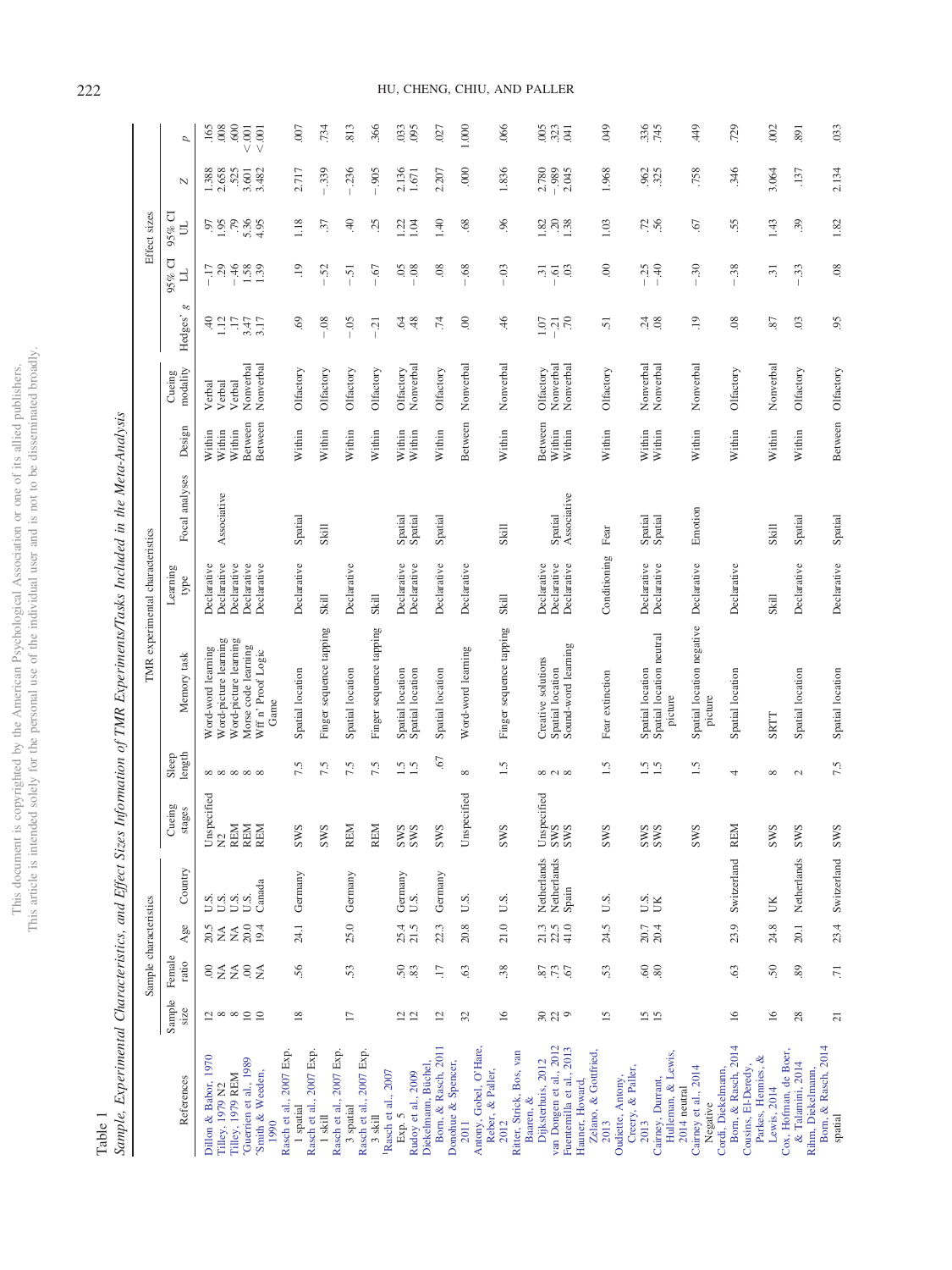This document is copyrighted by the American Psychological Association or one of its allied publishers.<br>This article is intended solely for the personal use of the individual user and is not to be disseminated broadly. This article is intended solely for the personal use of the individual user and is not to be disseminated broadly. This document is copyrighted by the American Psychological Association or one of its allied publishers.

> ${\bf Table \ 1 \ (continued)}$ Table 1 (*continued*)

|                                                   |                 | Sample characteristics                                                                   |                     |                            |                          |                          |                                                   | TMR experimental characteristics |                         |                    |                        |                                                               |                      | Effect sizes     |                   |                   |
|---------------------------------------------------|-----------------|------------------------------------------------------------------------------------------|---------------------|----------------------------|--------------------------|--------------------------|---------------------------------------------------|----------------------------------|-------------------------|--------------------|------------------------|---------------------------------------------------------------|----------------------|------------------|-------------------|-------------------|
| References                                        | Sample<br>size  | Female<br>ratio                                                                          | Age                 | Country                    | Cueing<br>stages         | Sleep<br>length          | Memory task                                       | Learning<br>type                 | Focal analyses          | Design             | modality<br>Cueing     | $\infty$<br>Hedges'                                           | J<br>」<br>95%        | $95%$ Cl<br>ヨ    | N                 | p                 |
| unpublished false<br>Rihm et al., 2014            |                 |                                                                                          |                     |                            |                          |                          |                                                   |                                  |                         |                    |                        |                                                               |                      |                  |                   |                   |
| Schönauer et al., 2014<br>memories                | 28              | $\widetilde{\Sigma}^0$                                                                   | 22.3                | Germany                    | <b>SWS</b><br><b>SWS</b> | $\frac{5}{7}$ m $\infty$ | Finger sequence tapping<br><b>DRM</b>             | Declarative<br>Skill             | False memories<br>Skill | Between<br>Within  | Nonverbal<br>Olfactory | $-14.8$                                                       | $-72$                | 5, 3, 5,         | .245<br>2.432     | 015<br>807        |
| Sterpenich et al., 2014<br>$\tilde{z}$            |                 |                                                                                          | 21.6                | Belgium                    | $\Sigma$                 |                          | Sound-negative/neutral<br>picture learning        | Declarative                      | Emotion                 | Between            | Nonverbal              |                                                               | $-46$                |                  | .703              | .482              |
| Sterpenich et al., 2014<br><b>REM</b>             | 28              | $\ddot{50}$                                                                              | 21.6                | Belgium                    | <b>REM</b>               | $\infty$                 | Sound-negative/neutral<br>picture learning        | Declarative                      |                         | Between            | Nonverbal              | $-1.01$                                                       | $-1.78$              | 24               | $-2.586$          | 010               |
| Ai et al., 2015                                   | 46              | 59                                                                                       | 22.0                | China                      | <b>SWS</b>               | 1.5                      | Fear extinction                                   | Conditioning                     | Fear                    | Between            | Nonverbal              | $-71$                                                         | $-1.30$              | $-12$            | $-2.370$          | 018               |
| Antony, & Paller,<br>Creery, Oudiette,            |                 |                                                                                          |                     |                            |                          |                          |                                                   |                                  |                         |                    |                        |                                                               |                      |                  |                   |                   |
| 2015                                              |                 | $\mathop{\mathfrak{S}}\limits^{\mathfrak{S}}\mathop{\mathfrak{S}}\limits^{\mathfrak{S}}$ | $\frac{21.0}{23.8}$ | U.S.<br>China              |                          | $\tilde{S}$ . I          | Spatial location                                  | Declarative                      | Spatial                 | Within             | Nonverbal              |                                                               | $-1.18$              | 68               | 1.157             | $\frac{247}{600}$ |
| "He et al., 2015 3 min<br>"He et al., 2015 10 min | 257             |                                                                                          | 23.6                | China                      | SWS<br>SWS<br>SWS<br>SWS | $\overline{ }$<br>4      | Fear extinction<br>Fear extinction                | Conditioning<br>Conditioning     | Fear<br>Fear            | Between<br>Between | Nonverbal<br>Nonverbal | $3340$<br>$-430$<br>$-43$                                     | 3.44                 | 2.73             | 4.805<br>6.838    | $<0.001$          |
| Rihm & Rasch, 2015<br>Hu et al., 2015             | 38              | 55                                                                                       | 21.8                | U.S.                       |                          | 1.5                      | Counter-bias learning                             | Others                           |                         | Within             | Nonverbal              |                                                               | $\frac{8}{18}$       | 6.21             | 3.011             | 003               |
| $\Sigma$                                          | $\overline{4}$  | 1.00                                                                                     | 23.3                | Switzerland                | $\Sigma$                 | 4                        | Evaluative conditioning                           | Conditioning                     | Emotion                 | Within             | Nonverbal              | 류                                                             | $-0.61$              | 39               | .445              | .656              |
| Rihm & Rasch, 2015                                |                 |                                                                                          |                     |                            |                          |                          |                                                   |                                  |                         |                    |                        |                                                               |                      |                  |                   |                   |
| Schreiner & Rasch,<br><b>REM</b>                  | $\frac{6}{15}$  | 00.1<br>53                                                                               | 23.3                | Switzerland<br>Switzerland | REM<br><b>SWS</b>        | 4.5<br>3                 | Evaluative conditioning<br>Word-word learning     | Conditioning<br>Declarative      | Language                | Within<br>Within   | Nonverbal<br>Verbal    | 500                                                           | $-0.4$<br>$-41$      | 55               | $.287$<br>$1.821$ | .774<br>.069      |
| 2015a                                             |                 |                                                                                          |                     |                            |                          |                          | (foreign)                                         |                                  |                         |                    |                        |                                                               |                      |                  |                   |                   |
| Schreiner, Lehmann, et<br>al., 2015 control       | $\frac{6}{2}$   | $\ddot{\circ}$                                                                           | 23.3                | Switzerland                | <b>SWS</b>               | 3                        | Word-word learning                                | Declarative                      | Language                | Within             | Verbal                 | 82                                                            | 28                   | 1.37             | 2.962             | .003              |
| Schreiner, Lehmann, et                            | $\overline{4}$  | $\overline{.}$                                                                           | 22.7                | Switzerland                | <b>SWS</b>               | $\epsilon$               | Word-word learning<br>(foreign)                   | Declarative                      | Language                | Within             | Verbal                 | ГŢ.                                                           | $\sim$               | 1.34             | 2.659             | .008              |
| al., 2015 correct                                 | 13              | 69                                                                                       | 21.2                | Switzerland                | <b>SWS</b>               | $\infty$                 | Word-word learning<br>(foreign)                   | Declarative                      |                         | Within             | Verbal                 | 95                                                            | 32                   | 1.57             | 2.964             | .003              |
| Schreiner, Lehmann, et<br>al., 2015 false         |                 |                                                                                          |                     |                            |                          |                          | (foreign)                                         |                                  | Language                |                    |                        |                                                               |                      |                  |                   |                   |
| Cairney, Lindsay,                                 |                 |                                                                                          |                     |                            |                          |                          |                                                   |                                  |                         |                    |                        |                                                               |                      |                  |                   |                   |
| Gaskell, 2016 direct<br>Sobczak, Paller, &        | 30              | 53                                                                                       | 19.9                | Б                          | <b>SWS</b>               | $\ddot{1.5}$             | Spatial location                                  | Declarative                      | Spatial                 | Within             | Nonverbal              | 42                                                            | 05                   | .78              | 2.247             | .025              |
| Cairney et al., 2016                              |                 |                                                                                          |                     |                            |                          |                          |                                                   |                                  |                         |                    |                        |                                                               |                      |                  |                   |                   |
| indirect                                          |                 |                                                                                          |                     |                            | <b>SWS</b>               | $\ddot{1.5}$             | Picture-word learning                             | Declarative                      | Associative             | Within             | Nonverbal              | $\overline{0}$                                                | $-0.38$              | 32               | $-.167$           | .867              |
| Cousins, El-Deredy,                               |                 |                                                                                          |                     |                            |                          |                          |                                                   |                                  |                         |                    |                        |                                                               |                      |                  |                   |                   |
| Parkes, Hennies, &<br>Lewis, 2016                 | 22              | 36                                                                                       | 23.5                | UK                         | <b>SWS</b>               | $\infty$                 | <b>SRTT</b>                                       | Skill                            | Skill                   | Within             | Nonverbal              | $\ddot{=}$                                                    | $-0.3$               | 83               | 1.837             | .066              |
| ళ<br>Diekelmann, Born,                            |                 |                                                                                          |                     |                            |                          |                          |                                                   |                                  |                         |                    |                        |                                                               |                      |                  |                   |                   |
| Rasch, 2016                                       | 36              | 53                                                                                       | 21.9                | Germany                    | <b>SWS</b>               | $\infty$                 | <b>SRTT</b>                                       | Skill                            | Skill                   | Between            | Olfactory              | 35                                                            | $-31$                | 1.00             | 1.044             | .297              |
| Groch et al., 2016<br>adolescent                  | $\overline{c}$  |                                                                                          |                     | Switzerland                | <b>SWS</b>               |                          | CBM                                               | Declarative                      | CBM                     | Within             | Verbal                 |                                                               | 류                    | .74              | .440              | .150              |
| Groch et al., 2016 adult                          | $\frac{9}{16}$  | 29.74                                                                                    | $12.3$<br>$22.2$    | Switzerland                | SWS                      | 00000                    | CBM                                               | Declarative                      | CBM                     | Within             | Verbal                 | $\stackrel{3}{\scriptstyle .} \stackrel{3}{\scriptstyle .} 0$ | $-15$                | $75$ $8$         | 0.300             | .193              |
| Laventure et al., 2016<br>Honma et al., 2016      |                 | .75                                                                                      | 20.1                | U.S.                       |                          |                          | Rubber hand illusion                              | Others                           |                         | Within             | Nonverbal              | 98                                                            | 38                   |                  | 3.209             | 001               |
| $\tilde{\mathbf{z}}$                              | 39              | ∄.                                                                                       | 25.1                | Canada                     | $\Sigma$                 | $\infty$                 | Finger sequence tapping                           | Skill                            | Skill                   | Between            | Olfactory              | $\ddot{9}$                                                    | Ľč.                  | 1.61             | 2.734             | .006              |
| Laventure et al., 2016<br>REM                     |                 |                                                                                          |                     |                            | REM                      |                          |                                                   | Skill                            |                         |                    |                        |                                                               |                      |                  | .825              | 409               |
| Lehmann, Schreiner,                               | $\frac{37}{21}$ | $-1.76$                                                                                  | 24.7                | Switzerland<br>Canada      | <b>SWS</b>               | $\infty$                 | Finger sequence tapping<br>Word-emotional picture | Declarative                      | Emotion                 | Between<br>Within  | Olfactory<br>Verbal    | $27$<br>$54$                                                  | $-.38$<br>$\ddot{=}$ | 93               | 2.394             | 017               |
| Seifritz, & Rasch,                                |                 |                                                                                          |                     |                            |                          |                          | learning                                          |                                  |                         |                    |                        |                                                               |                      |                  |                   |                   |
| 2016 SWS emotion<br>Lehmann et al., 2016          |                 |                                                                                          |                     |                            | <b>SWS</b>               | $\sim$                   | Word-neutral picture                              | Declarative                      | Associative             | Within             | Verbal                 | .16                                                           | $-25$                | 57               | .756              | 450               |
| SWS neutral                                       |                 |                                                                                          |                     |                            |                          |                          |                                                   |                                  |                         |                    |                        |                                                               |                      |                  |                   |                   |
| Lehmann et al., 2016                              | 20              | .80                                                                                      | 22.3                | Switzerland                | <b>REM</b>               | $\circ$                  | learning<br>Word-emotional picture                | Declarative                      |                         | Within             | Verbal                 | $\overline{c}$                                                | $-0.22$              | $63$             | .944              | 345               |
| Lehmann et al., 2016<br>REM emotion               |                 |                                                                                          |                     |                            | <b>REM</b>               | $\circ$                  | Word-neutral picture<br>learning                  | Declarative                      |                         | Within             | Verbal                 | 25                                                            | $-0.68$              | $\overline{.18}$ | $-1.150$          | 250               |
| REM neutral                                       |                 |                                                                                          |                     |                            |                          |                          | learning                                          |                                  |                         |                    |                        |                                                               |                      |                  | (table continues) |                   |

A META-ANALYSIS OF TMR 223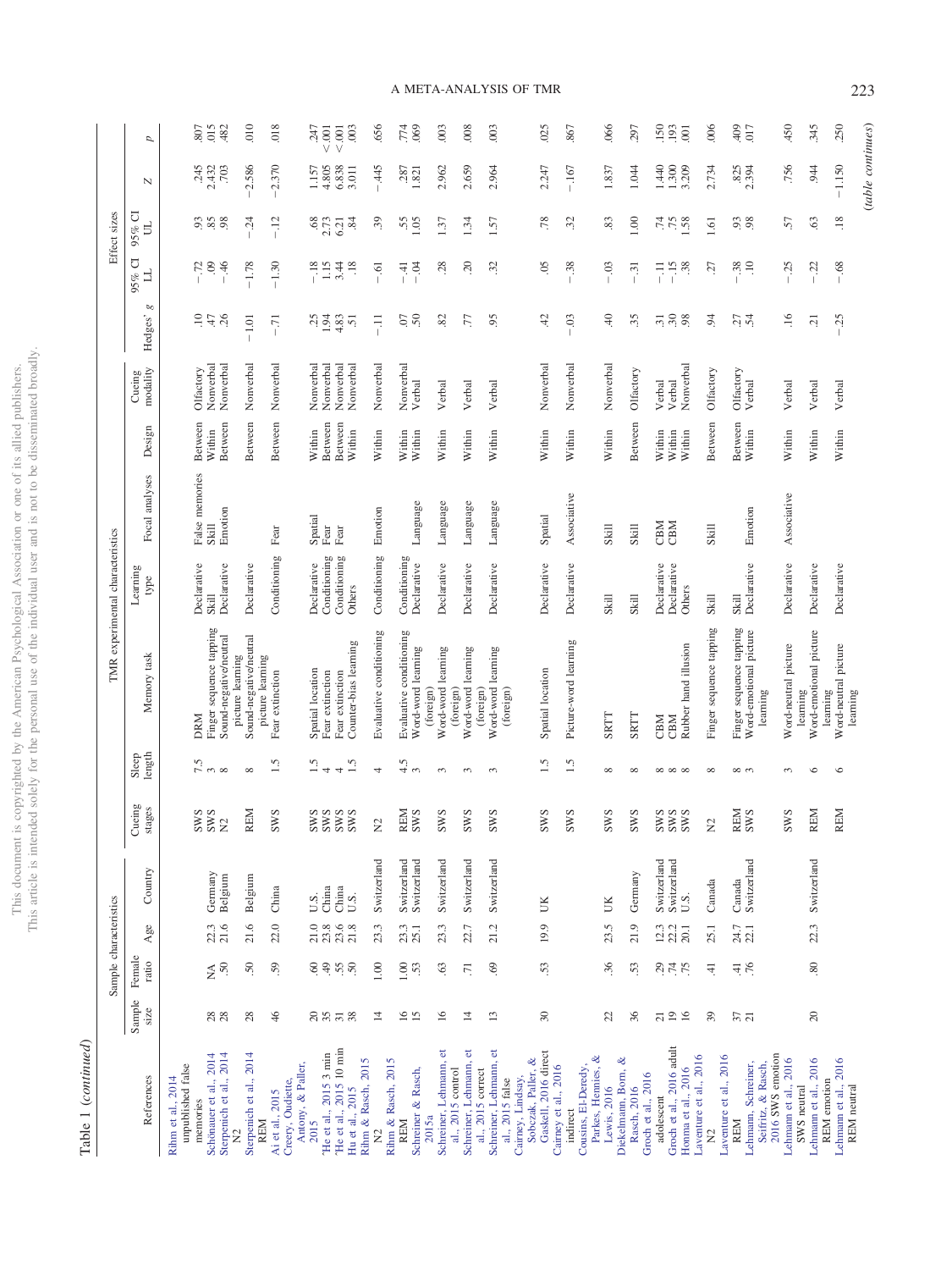| ĵ<br>i<br>ğ<br>Ś<br>ζ | i      |
|-----------------------|--------|
| ì                     |        |
|                       | i<br>; |
|                       |        |
|                       |        |
|                       |        |
|                       |        |
|                       |        |
| j                     |        |
| )<br>j                |        |
|                       |        |
| c                     |        |
|                       |        |
| the .                 |        |
|                       |        |
| ृ<br>ì<br>Ï<br>j<br>ł |        |
|                       |        |
|                       |        |
| ì                     |        |
| $\frac{1}{1}$ mis     | ns ar  |
|                       | į<br>í |

Table 1 (continued) Table 1 (*continued*)

|                                                                              |                | Sample characteristics        |                  |             |                  |                 |                                              | TMR experimental characteristics |                |         |                    |                            |                                | Effect sizes                           |                                   |                           |
|------------------------------------------------------------------------------|----------------|-------------------------------|------------------|-------------|------------------|-----------------|----------------------------------------------|----------------------------------|----------------|---------|--------------------|----------------------------|--------------------------------|----------------------------------------|-----------------------------------|---------------------------|
| References                                                                   | Sample<br>size | Female<br>ratio               | Agee             | Country     | Jueing<br>stages | Sleep<br>length | Memory task                                  | Learning<br>type                 | Focal analyses | Design  | modality<br>Cueing | g<br>Hedges'               | 95% CI<br>」                    | $95%$ C<br>E                           | $\overline{N}$                    | p                         |
| Soravia, & Rasch,<br>Rihm, Sollberger,<br>2016                               |                |                               | 25.7             | Switzerland | <b>SWS</b>       |                 | Phobia exposure therapy                      | Others                           | Fear           | Between | Olfactory          | $\Xi$                      | 43                             |                                        | .650                              | 516                       |
| Batterink & Paller,<br>2017                                                  | 36             | 89                            | 22.4             | U.S.        | <b>SWS</b>       | $\frac{5}{11}$  | Artificial language<br>learning              | Declarative                      | Language       | Between | Verbal             | .76                        | $\ddot{\circ}$                 | 1.44                                   | 2.231                             | .026                      |
| Batterink et al., 2017<br>nonverbal                                          | 16             | 54                            | 20.7             | U.S.        | <b>SWS</b>       | 1.5             | Sound-word learning                          | Declarative                      | Language       | Within  | Nonverbal          | $\overline{0}$             | $\ddot{5}$                     | 39                                     | .307                              | .759                      |
| Lindsay, & Gaskell,<br>Batterink et al., 2017<br>Cairney, Sobczak,<br>verbal | $\Xi$          | 54                            | 20.7             | U.S.        | <b>SWS</b>       | $\ddot{1.5}$    | Word-word learning<br>(foreign)<br>(foreign) | Declarative                      | Language       | Within  | Verbal             | 03                         | $\ddot{\text{o}}$              | 53                                     | $-118$                            | 906                       |
| 2017 Exp. 1<br>nonverbal                                                     | $28$           | 00                            | 20.3             | UK          | <b>SWS</b>       | $\infty$        | Sound-word learning                          | Declarative                      | Associative    | Within  | Nonverbal          | $47$                       | $\odot$                        | 85                                     | 2.428                             | .015                      |
| Caimey et al., 2017<br>Exp. 1 verbal                                         |                |                               |                  |             | <b>SWS</b>       | $\infty$        | Speech-word learning                         | Declarative                      | Associative    | Within  | Verbal             | 55                         | $\Box$                         | 94                                     | 2.798                             | .005                      |
| Cairney et al., 2017<br>Exp. 2 nonverbal<br>Caimey et al., 2017              | 23             | 00                            | 21.0             | ŬК          | <b>SWS</b>       | $\infty$        | Sound-word learning                          | Declarative                      | Associative    | Within  | Nonverbal          | $\ddot{5}$                 | Ę                              | 96                                     | 2.479                             | 013                       |
| Exp. 2 verbal                                                                |                |                               |                  |             | <b>SWS</b>       | $\infty$        | Speech-word learning                         | Declarative                      | Associative    | Within  | Verbal             | $-18$                      | .58                            | $\overline{c}$                         | $-.905$                           | .365                      |
| Farthouat, Gilson, &<br>Peigneux, 2017                                       | $\overline{4}$ | $\ddot{6}$                    | 22.4             | Belgium     | <b>SWS</b>       | $\ddot{1.5}$    | Word-word learning                           | Declarative                      | Associative    | Within  | Verbal             | .26                        | $-26$                          | 77                                     | 980                               | .327                      |
| Groch, Preiss et al.,<br>2017 control                                        | 13             | $\overline{51}$               | 13.2             | Switzerland | <b>SWS</b>       | $\infty$        | CBM                                          | Declarative                      | CBM            | Within  | Verbal             | 03                         | $-49$                          | 56                                     | .120                              | .904                      |
| 2017 social anxiety<br>Groch, Preiss et al.,                                 | 13             | 62                            | 13.4             | Switzerland | <b>SWS</b>       | $\infty$        | CBM                                          | Declarative                      | CBM            | Within  | Verbal             | $\ddot{ }$                 | $-.36$                         | 68                                     | .604                              | 546                       |
| Rasch, Huber, &<br>Groch, Schreiner,<br>Wilhelm, 2017                        | 16             | $69$                          | 20.3             | Switzerland | <b>SWS</b>       | $\infty$        | Picture-word learning                        | Declarative                      | Associative    | Within  | Verbal             | $\ddot{ }$                 | 36<br>$\overline{\phantom{a}}$ | 63                                     | 534                               | 594                       |
| Ralph, Durrant,<br>Hennies, Lambon                                           |                |                               |                  |             |                  |                 |                                              |                                  |                |         |                    |                            |                                |                                        |                                   |                           |
| Cousins, & Lewis,<br>2017                                                    | 28             | 39                            | 22.7             | UК          | <b>SWS</b>       | $\infty$        | Memory abstraction                           | Declarative                      |                | Between | Nonverbal          | $-1.00$                    | $-1.77$                        | $\ddot{c}$<br>$\overline{\phantom{a}}$ | 2.570<br>$\overline{\phantom{a}}$ | 010                       |
| Oyarzún, Morís, Luque,<br>& Fuentemilla, 2017<br>de Diego-Balaguer,          |                |                               |                  |             |                  |                 |                                              |                                  |                |         |                    |                            |                                |                                        |                                   |                           |
| contiguous                                                                   | 22             | .73                           | 23.2             | Spain       | <b>SWS</b>       | $\overline{ }$  | Spatial location                             | Declarative                      | Spatial        | Within  | Nonverbal          | 24                         | $-16$                          | 65                                     | 1.171                             | 242                       |
| Oyarzún et al., 2017<br>delayed                                              | 28             | $\overline{7}$ $\overline{6}$ | 23.2             | Spain       | <b>SWS</b>       |                 | Spatial location                             | Declarative                      | Spatial        | Within  | Nonverbal          | $\ddot{4}$<br>$\mathbf{L}$ | $-82$                          | 66                                     | $-2.285$                          | $022$<br>$123$            |
| Tamminen, Lambon<br>Pereira et al., 2017                                     |                |                               |                  | Brazil      | $\Sigma$         | $\ddot{1.5}$    | Finger sequence tapping                      | Skill                            | Skill          | Between | Tactile            | 57                         | $-1.30$                        | .16                                    | $-1.541$                          |                           |
| Ralph, & Lewis,<br>2017                                                      |                |                               |                  | ŬК          |                  |                 | Word-word learning                           | Declarative                      | Associative    | Within  | Verbal             | $-13$                      |                                |                                        | .622                              |                           |
| Ai et al., 2018                                                              | $rac{1}{47}$   | 8.8                           | $19.3$<br>$23.4$ | China       | $\frac{SWS}{N2}$ | $\frac{5}{1.5}$ | Auction decision<br>making                   | Others                           |                | Within  | Verbal             | 66                         | .56                            | 29                                     | 4.124                             | $\substack{534 \\ <.001}$ |
| 2018 separate spatial<br>Antony, Cheng et al.,<br>Antony, Cheng et al.,      | $30\,$         | .73                           | 26.5             | U.S.        | <b>SWS</b>       | $\ddot{ }$ .    | Spatial location                             | Declarative                      | Spatial        | Within  | Nonverbal          | 37                         | ā                              | .73                                    | 2.007                             | 045                       |
| Antony, Cheng et al.,<br>2018 competitive<br>2018 separate<br>associative    |                |                               |                  |             | <b>SWS</b>       | $\ddot{1.5}$    | Sound-picture learning                       | Declarative                      | Associative    | Within  | Nonverbal          | $-0.4$                     | $-.38$                         | $\Xi$                                  | $-.200$                           | .842                      |
| spatial                                                                      | 30             | $\overline{0}$                | 26.5             | U.S.        | <b>SWS</b>       | 1.5             | Spatial location                             | Declarative                      | Spatial        | Within  | Nonverbal          | $-17$                      | $-52$                          | .18                                    | $-0.949$                          | .343                      |

# 224 HU, CHENG, CHIU, AND PALLER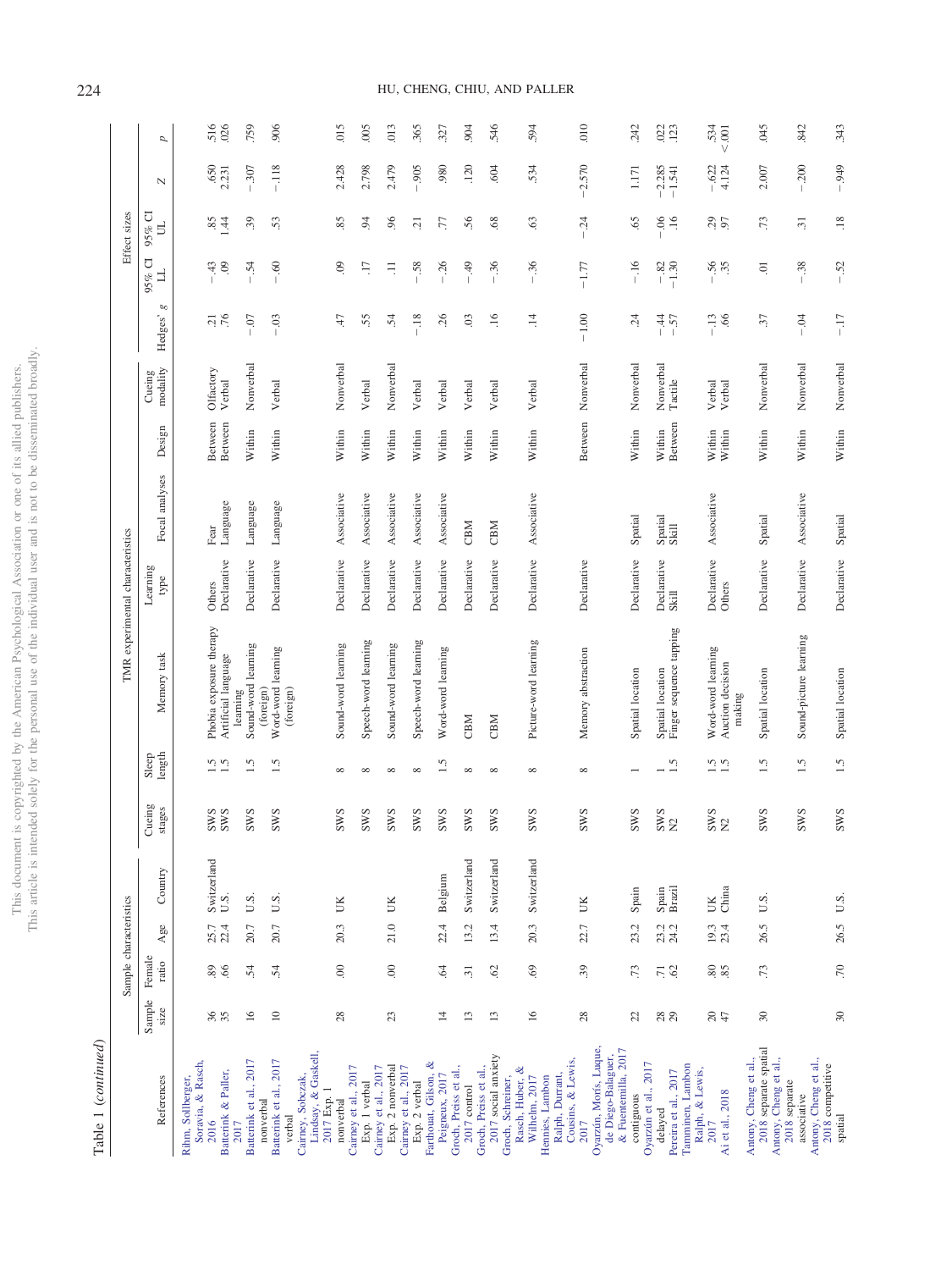This document is copyrighted by the American Psychological Association or one of its allied publishers.<br>This article is intended solely for the personal use of the individual user and is not to be disseminated broadly. This article is intended solely for the personal use of the individual user and is not to be disseminated broadly. This document is copyrighted by the American Psychological Association or one of its allied publishers.

> Table 1 (continued) Table 1 (*continued*)

|                                                                                           |                 | Sample characteristics              |                      |                                  |                                  |                             |                                                                         | TMR experimental characteristics     |                         |                            |                               |                                                        |                                                   | Effect sizes           |                                       |                    |
|-------------------------------------------------------------------------------------------|-----------------|-------------------------------------|----------------------|----------------------------------|----------------------------------|-----------------------------|-------------------------------------------------------------------------|--------------------------------------|-------------------------|----------------------------|-------------------------------|--------------------------------------------------------|---------------------------------------------------|------------------------|---------------------------------------|--------------------|
| References                                                                                | Sample<br>size  | Female<br>ratio                     | Age                  | Country                          | Cueing<br>stages                 | length<br>Sleep             | Memory task                                                             | Learning<br>type                     | Focal analyses          | Design                     | modality<br>Cueing            | g<br>Hedges'                                           | 95% CI<br>」                                       | $95%$ CI<br>E          | N                                     | d                  |
| Antony, Cheng et al.,<br>2018 competitive<br>associative                                  |                 |                                     |                      |                                  | <b>SWS</b>                       | 1.5                         | Sound-picture learning                                                  | Declarative                          | Associative             | Within                     | Nonverbal                     | $-0.09$                                                | $\ddot{4}$                                        | 26                     | 493                                   | .622               |
| Antony, Piloto et al.,<br>2018 spatial                                                    | $\frac{8}{18}$  | 50                                  | 21.8                 | U.S.                             | <b>SWS</b>                       | 1.5                         | Spatial location                                                        | Declarative                          | Spatial                 | Within                     | Nonverbal                     | $\ddot{5}$                                             | 06                                                | 1.01                   | 2.223                                 | .026               |
| Antony, Piloto et al.,<br>2018 associative<br>Ashton, Cairney, &<br><b>Gaskell</b> , 2018 | $\overline{19}$ | 68                                  | 22.0                 | ÜК                               | <b>SWS</b><br>SWS                | 1.5<br>$\tilde{1}$          | Sound-negative picture<br>Sound-picture learning<br>learning            | Declarative<br>Declarative           | Associative<br>Emotion  | Within<br>Within           | Nonverbal<br>Nonverbal        | $\frac{10}{10}$                                        | $-34$<br>$-40$                                    | 46<br>54               | .150<br>443                           | 658<br>.881        |
| negative associative<br>Ashton et al., 2018                                               |                 |                                     |                      |                                  | <b>SWS</b>                       | 1.5                         | Sound-neutral picture                                                   | Declarative                          | Associative             | Within                     | Nonverbal                     | $\Xi$                                                  | $-33$                                             | 53                     | 47                                    | .655               |
| neutral associative<br>Ashton et al., 2018                                                |                 |                                     |                      |                                  | <b>SWS</b>                       | 1.5                         | Spatial location<br>learning                                            | Declarative                          | Emotion                 | Within                     | Nonverbal                     | $-33$                                                  | $-77$                                             | $\equiv$               | $-1.457$                              | 145                |
| Cairney, Guttesen, El<br>Ashton et al., 2018<br>negative spatial<br>neutral spatial       |                 |                                     |                      |                                  | <b>SWS</b>                       | 1.5                         | Spatial location_neutral<br>negative picture<br>picture                 | Declarative                          | Spatial                 | Within                     | Nonverbal                     | $-22$                                                  | $-0.66$                                           | 22                     | $-0.987$                              | 324                |
| Marj, & Staresina,<br>Cordi, Schreiner, &<br>Rasch, 2018<br>2018                          | 27              | $\frac{5}{2}$                       | 71.0<br>19.7         | Switzerland<br>UK                | <b>SWS</b>                       | 1.5<br>$\infty$             | Word-picture learning<br>Word-word learning<br>(foreign)                | Declarative<br>Declarative           | Associative<br>Language | Within<br>Within           | Verbal<br>Verbal              | 50                                                     | 60<br>33                                          | 90<br>46               | 2.420<br>.309                         | 016<br>.758        |
| Johnson, Scharf, &<br>Westlake, 2018                                                      | $\circ$         | 56                                  | 27.9                 | U.S.                             | <b>SWS</b>                       | $\infty$                    | Target throwing                                                         | Skill                                | Skill                   | Between                    | Nonverbal                     | 1.85                                                   | 36                                                | 3.34                   | 2.441                                 | 015                |
| Klinzing et al., 2018<br>acetycholine                                                     | $\overline{15}$ | 00                                  | 23.9                 | Germany                          | <b>SWS</b>                       | .67                         | Spatial location                                                        | Declarative                          | Spatial                 | Within                     | Olfactory                     | 42                                                     | 08                                                | 92                     | 1.628                                 | .103               |
| Seibold, Rasch, Born,<br>Klinzing et al., 2018<br>control                                 | $\overline{4}$  | 00                                  | 23.9                 | Germany                          | <b>SWS</b>                       | 50                          | Spatial location                                                        | Declarative                          | Spatial                 | Within                     | Olfactory                     | 98                                                     | 36                                                | 1.59                   | 3.128                                 | 002                |
| & Diekelmann, 2018<br>Shanahan, Gjorgieva,                                                | $\overline{19}$ | 63                                  | 22.1                 | Germany                          | <b>SWS</b>                       | 50.                         | Spatial location                                                        | Declarative                          | Spatial                 | Within                     | Olfactory                     | $\ddot{c}$                                             | $\tilde{c}$<br>$\overline{1}$                     | 66                     | .969                                  | 333                |
| Shimizu et al., 2018<br>Paller, Kahnt, &<br>Gottfried, 2018<br>Simon, Gómez, &            | $\frac{18}{37}$ | 43<br>$\overline{6}$                | 25.1<br>25.1         | U.S.<br>U.S.                     | <b>SWS</b>                       | $1.25$<br>$1.5$             | Spatial navigation<br>Spatial location                                  | Declarative<br>Declarative           | Spatial<br>Spatial      | Between<br>Within          | Nonverbal<br>Olfactory        | 1.34                                                   | $-15$<br>$\ddot{6}$                               | 2.05<br>$\overline{8}$ | 1.355<br>3.750                        | .175<br>001        |
| <sup>2</sup> Strachan et al., 2019<br>Nadel, 2018                                         | $\frac{8}{18}$  | .78                                 | 20.2                 | U.S.                             | <b>SWS</b>                       | $\infty$                    | Directed forgetting                                                     | Declarative                          |                         | Within                     | Nonverbal                     | .74                                                    | $\ddot{c}$                                        | 1.25                   | 2.891                                 | 004                |
| Humiston & Wamsley.<br>Göldi & Rasch, 2019<br>Göldi et al., 2019<br>preprint              | 66<br>23        | $52$<br>$\times$<br>$\overline{81}$ | 20.9<br>21.9<br>21.3 | Switzerland<br>Switzerland<br>UK | Unspecified<br>SWS<br><b>SWS</b> | 1.5<br>$\infty$<br>$\infty$ | Word-word learning<br>Word-word learning<br>Trust learning<br>(foreign) | Declarative<br>Declarative<br>Others | Language                | Within<br>Within<br>Within | Nonverbal<br>Verbal<br>Verbal | $\overline{12}$<br>$-32$                               | $\begin{array}{c} 28 \\ -3 \\ 0 \\ 2 \end{array}$ | 52<br>1.02             | $-752$<br>2.030<br>.584               | 559<br>.452<br>042 |
| Johnson et al., 2019<br>2019                                                              | 31              | 52<br>52                            | 26.0<br>19.5         | U.S.<br>U.S.                     | <b>SWS</b><br>SWS                | $\ddot{1.5}$                | Counter-bias learning<br>Target throwing                                | Others<br>Skill                      | Skill                   | Between<br>Within          | Nonverbal<br>Nonverbal        | $\frac{8}{8}$<br>$\begin{array}{c} \hline \end{array}$ | 00<br>$\pm$                                       | 29<br>1.63             | (table continues)<br>1.966<br>$-.333$ | .739<br>640        |

# A META-ANALYSIS OF TMR 225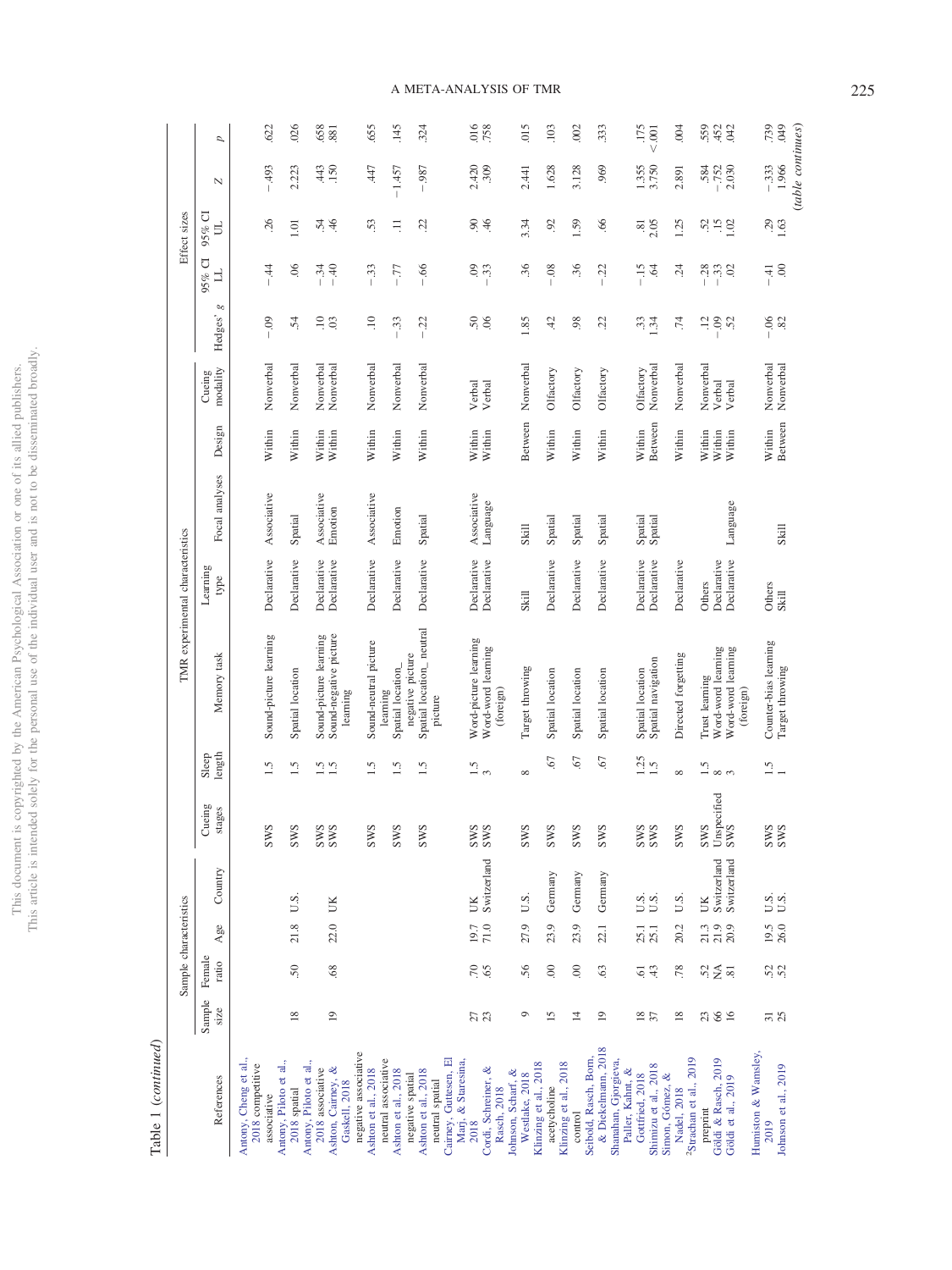|                            | ï              |
|----------------------------|----------------|
|                            |                |
| j<br>j<br>í                | j              |
| Í<br>j                     | I              |
| j                          |                |
| ţ                          |                |
|                            |                |
|                            | ì              |
|                            |                |
|                            |                |
|                            |                |
| l                          |                |
|                            | Ï              |
|                            |                |
|                            |                |
|                            |                |
|                            |                |
|                            |                |
|                            |                |
|                            |                |
|                            |                |
| Č                          |                |
| i.                         |                |
|                            |                |
|                            |                |
| į                          |                |
|                            |                |
|                            |                |
|                            |                |
|                            | ũ              |
|                            |                |
|                            |                |
|                            | Ì              |
|                            |                |
| ç                          |                |
| j                          |                |
| j<br>j<br>j                |                |
| ĵ                          |                |
| í                          |                |
|                            |                |
|                            |                |
|                            |                |
|                            |                |
| I                          | Ï              |
|                            |                |
|                            | t              |
| j<br>ï                     |                |
|                            |                |
| ţ                          | ï              |
|                            |                |
|                            | <b>CONTROL</b> |
|                            |                |
|                            |                |
| j                          |                |
|                            |                |
|                            |                |
|                            |                |
|                            |                |
| į                          |                |
| l                          |                |
| I<br>j                     |                |
| and it is a company of the |                |
|                            | ì              |
| ï                          |                |
| i                          |                |
|                            |                |
|                            |                |
|                            |                |
|                            | $\overline{a}$ |
| Í                          |                |
| i<br>S                     |                |
|                            |                |
|                            |                |
|                            |                |
|                            | $\overline{a}$ |
|                            |                |
|                            |                |
| $\frac{1}{2}$              |                |
| ŀ<br>I                     | Ï              |
|                            | í              |
|                            | ĺ<br>ì         |
|                            |                |

Table 1 (continued) Table 1 (*continued*)

|                                                                  |                       | Sample characteristics |                |         |                  |                 |                                                                                                                                                                                                                                                                                                                                                                                                                                                                                                                                                                                                                                                                                                                                                 | TMR experimental characteristics |                |         |                    |                  |                     | Effect sizes  |         |      |
|------------------------------------------------------------------|-----------------------|------------------------|----------------|---------|------------------|-----------------|-------------------------------------------------------------------------------------------------------------------------------------------------------------------------------------------------------------------------------------------------------------------------------------------------------------------------------------------------------------------------------------------------------------------------------------------------------------------------------------------------------------------------------------------------------------------------------------------------------------------------------------------------------------------------------------------------------------------------------------------------|----------------------------------|----------------|---------|--------------------|------------------|---------------------|---------------|---------|------|
| References                                                       | Sample<br><b>SIZC</b> | Female<br>ratio        | Age            | Country | Cueing<br>stages | length<br>Sleep | Memory task                                                                                                                                                                                                                                                                                                                                                                                                                                                                                                                                                                                                                                                                                                                                     | Learning<br>type                 | Focal analyses | Design  | modality<br>Cueing | œ<br>Hedges'     | 95% CI<br>$\exists$ | $95%$ CI<br>5 | N       | p    |
| Vargas, Schechtman, &<br>Paller, 2019                            | $^{24}$               | ≸                      | $\overline{c}$ | S.U     | <b>SWS</b>       | 1.5             | Spatial location                                                                                                                                                                                                                                                                                                                                                                                                                                                                                                                                                                                                                                                                                                                                | Declarative                      | Spatial        | Within  | Nonverbal          | $\ddot{c}$       | $-17$               | $\ddot{6}$    | 1.148   | 251  |
| Wang, Antony, et al.,<br>2019                                    | $^{24}$               |                        | 22.3           | U.S.    | <b>SWS</b>       | 1.5             | Spatial location                                                                                                                                                                                                                                                                                                                                                                                                                                                                                                                                                                                                                                                                                                                                | Declarative                      | Spatial        | Within  | Nonverbal          | $\ddot{.}6$      | $-10$               | 69            | 1.466   | 143  |
| Bar et al., 2019 preprint                                        | $\overline{19}$       |                        | 27.4           | Israel  | <b>SWS</b>       | $\frac{2}{15}$  | Spatial location                                                                                                                                                                                                                                                                                                                                                                                                                                                                                                                                                                                                                                                                                                                                | Declarative                      | Spatial        | Within  | Olfactory          | $\overline{2}$ 3 | $-23$               | $\ddot{q}$    | 934     | .350 |
| Cheng et al., 2019<br>Gao et al., 2019                           | 20                    |                        | 20.5           | U.S.    | <b>SWS</b>       |                 | Motor learning                                                                                                                                                                                                                                                                                                                                                                                                                                                                                                                                                                                                                                                                                                                                  | Skill                            | Skill          | Within  | Nonverbal          |                  | 08                  | 99            | 2.280   | 023  |
| abstract                                                         | ₹                     | .70                    | 21.2           | U.S.    | <b>SWS</b>       | $\infty$        | Lecture learning                                                                                                                                                                                                                                                                                                                                                                                                                                                                                                                                                                                                                                                                                                                                | Declarative                      |                | Between | Nonverbal          | 39               | $-30$               | 1.07          | 1.110   | 267  |
| Schechtman et al.,<br>2019, preprint                             | ಸ                     | 68                     | 20.8           | U.S.    | <b>SWS</b>       | 1.5             | Spatial location                                                                                                                                                                                                                                                                                                                                                                                                                                                                                                                                                                                                                                                                                                                                | Declarative                      | Spatial        | Within  | Nonverbal          | 53               | $\frac{6}{1}$       | 89            | 2.809   | 005  |
| Dissertation Chapter<br>Cousins, 2014,                           |                       |                        |                | UK      | <b>SWS</b>       | $\infty$        |                                                                                                                                                                                                                                                                                                                                                                                                                                                                                                                                                                                                                                                                                                                                                 |                                  |                |         |                    |                  |                     |               |         |      |
| Cousins, 2014,<br>5, Exp. 1                                      | $\overline{15}$       | .73                    | 20.3           |         |                  |                 | <b>DRM</b>                                                                                                                                                                                                                                                                                                                                                                                                                                                                                                                                                                                                                                                                                                                                      | Declarative                      | False memories | Within  | Nonverbal          | $\ddot{.}$       | $-35$               | 5.            | 513     | .608 |
| Dissertation Chapter<br>5, Exp. 2                                | $\overline{16}$       | $\overline{4}$         | 23.9           |         | <b>SWS</b>       | ${}^{\circ}$    | <b>DRM</b>                                                                                                                                                                                                                                                                                                                                                                                                                                                                                                                                                                                                                                                                                                                                      | Declarative                      | False memories | Within  | Verbal             | $-0.20$          | $-67$               | 27            | $-.831$ | 406  |
| Konrad, 2014,                                                    |                       |                        |                |         |                  |                 |                                                                                                                                                                                                                                                                                                                                                                                                                                                                                                                                                                                                                                                                                                                                                 |                                  |                |         |                    |                  |                     |               |         |      |
| Dissertation Exp. 3<br>Vargas, 2016,                             |                       | 00                     | 22.5           | Germany | <b>SWS</b>       |                 | Method of Loci                                                                                                                                                                                                                                                                                                                                                                                                                                                                                                                                                                                                                                                                                                                                  | Declarative                      | Associative    | Within  | Nonverbal          | $\Xi$            | $-44$               | 65            | 369     | 712  |
| Dissertation Exp. 1<br>Vargas, 2016,                             | $\overline{4}$        | ≸                      | 25.5           | U.S.    | <b>SWS</b>       | $\frac{5}{1}$   | Reality-monitoring                                                                                                                                                                                                                                                                                                                                                                                                                                                                                                                                                                                                                                                                                                                              | Declarative                      | False memories | Within  | Nonverbal          | S.               | $-46$               | 53            | 139     | 889  |
| Dissertation Exp. 2                                              | $\leq$                | ₹<br>Z                 | 22.5           | U.S.    | <b>SWS</b>       | 1.5             | Word-picture learning                                                                                                                                                                                                                                                                                                                                                                                                                                                                                                                                                                                                                                                                                                                           | Declarative                      | Associative    | Within  | Verbal             | $-0.3$           | $-50$               | 43            | $-138$  | .890 |
| confidence interval of effect sizes. When age range instead of r |                       |                        |                |         |                  |                 | reaction time task; DRM = Deese-Roediger-McDermott false memory task; CBM = cognitive bias modification; CI = confidence interval. UL and LL refer to the upper and lower limit of the 95%<br>mean age was reported, we calculated the midpoint of the age range as an estimate of the sample's mean age. Indicates statistical outliers<br>based on studentized residuals. For details of outlier and influence case analyses, please see online supplementary material: Rasch et al. (2007) Exp. 5, the effect size was calculated based on the<br>Note. $NA = not available$ ; $NZ = stage$ NREM 2 sleep; TRM = targeted memory reactivation; REM = rapid eye movement; SWS = slow-wave sleep. Sleep length is given in hours. SRTT = serial |                                  |                |         |                    |                  |                     |               |         |      |

comparison between sleep- and wake-TMR 2, [Strachan](#page-25-24) et al., 2019, preprint was coded as "unpublished" in the analyses as we finished the literature search in June, 2019. This article was subsequently

published in July, 2019, and was updated in the reference list as [Strachan](#page-25-24) et al. (2019).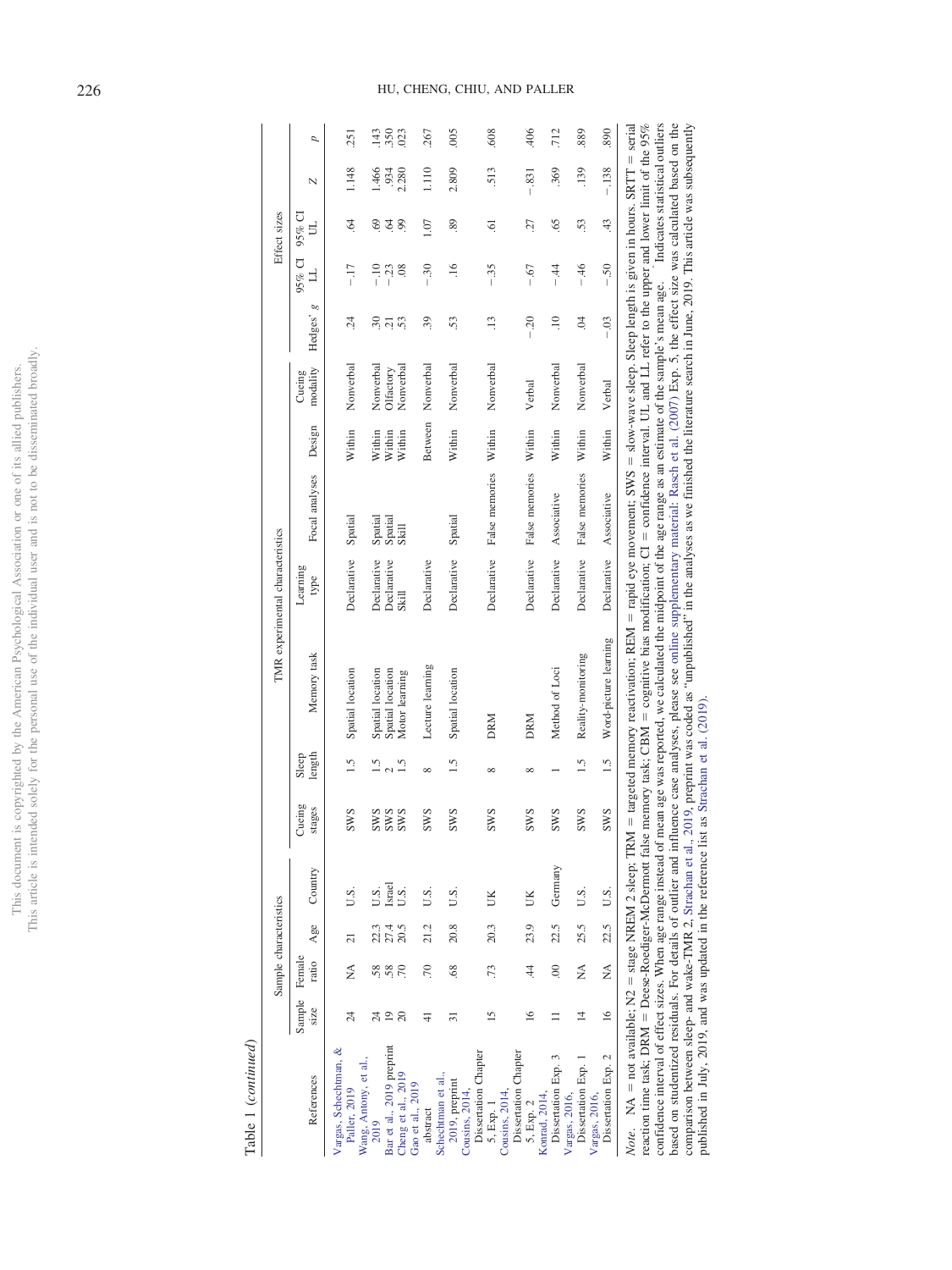

<span id="page-9-0"></span>*Figure 2.* A PRISMA flow chart of literature search and inclusion.

Systematic Reviews and Meta-Analyses (PRISMA) statement of [Moher, Liberati, Tetzlaff, and Altman \(2009\)](#page-24-23) and their 27-item meta-analysis checklist to guide our meta-analysis and preparation of the article (see [online supplementary material](http://dx.doi.org/10.1037/bul0000223.supp) for the PRISMA statement).

# **Literature Search**

[Figure 2](#page-9-0) depicts a PRISMA flowchart of the literature search. To strive for an exhaustive list of data sets, we followed three steps. First, we conducted searches with online databases including Web of Science, PsycINFO (via ProQuest, including journals/books/ dissertations/theses), PubMed, and bioRxiv/PsyArxiv through June 2019 with key words referring to *memory reactivation* and *sleep*. Exact key words using Boolean operators are (*targeted memory reactivation* OR *memory reactivation* OR *memory cueing* OR *memory replay)* AND *(sleep* OR *N2* OR *slow-wave sleep* OR *SWS* OR *NREM* OR *REM*). In this way, we collected (a) peer-reviewed published and in-press research articles, (b) unpublished dissertations/theses, and (c) preprints uploaded to repositories (i.e., bioRxiv, PsyArxiv). Unpublished dissertations and preprints were included to attempt to weigh against publication bias. In the second step, we contacted researchers who had previously published on TMR or on sleep and memory consolidation to solicit unpublished data sets and underreview articles. We included these identified unpublished data sets and articles in the meta-analysis (some of the articles were either subsequently published or overlapping with unpublished dissertations identified earlier). In Step 3, we checked the reference sections from related review articles to identify missing references [\(Aarons, 1976;](#page-21-0) [Cellini & Capuozzo, 2018;](#page-22-11) [Diekelmann & Born, 2010;](#page-22-1) [Oudiette & Paller, 2013;](#page-24-6) [Rasch &](#page-25-0) [Born, 2013;](#page-25-0) [Schouten et al., 2017;](#page-25-14) [Stickgold & Walker, 2013\)](#page-25-1). All authors checked and agreed on the final reference list.

# **Inclusion/Exclusion Criteria**

We applied the following inclusion/exclusion criteria to select studies for this meta-analysis. First, sensory stimulation must have

been applied to reactivate prior learning instead of inducing novel learning or EEG activity change (e.g., [Antony & Paller, 2017;](#page-21-3) [Arzi](#page-21-9) [et al., 2012,](#page-21-9) [2014;](#page-21-10) [Dillon & Bowles, 1976;](#page-23-2) [Ngo et al., 2013;](#page-24-8) [Züst,](#page-26-11) [Ruch, Wiest, & Henke, 2019\)](#page-26-11). Second, given that our primary research question concerns sleep TMR, we excluded articles that only examined wake TMR [\(Alm, Ngo, & Olson, 2019;](#page-21-11) [Schreiner](#page-25-26) [& Rasch, 2015b;](#page-25-26) [Tambini, Berners-Lee, & Davachi, 2017\)](#page-25-27). Third, we only included studies that used human participants, excluding the few nonhuman animal TMR studies that have been published (e.g., [Barnes & Wilson, 2014;](#page-21-12) [Bendor & Wilson, 2012;](#page-22-8) [Purple et](#page-25-10) [al., 2017;](#page-25-10) [Rolls et al., 2013\)](#page-25-11). Fourth, studies must have reported behavioral effects, excluding articles that only examined neural mechanisms of TMR (e.g., [Batterink, Creery, & Paller, 2016\)](#page-21-13). Lastly, sufficient statistical details must have been available to extract relevant effect sizes (means, *SD*, *F*, and *t*). When statistical details were not reported in the text, we either contacted corresponding authors to request relevant data or extracted needed data from published figures in the article using "metaDigitise" [\(Pick,](#page-25-28) [Nakagawa, & Noble, 2019\)](#page-25-28).

# **Coding of Study Characteristics**

Coding was conducted by the first author and double-checked by the second author. Disagreements were resolved through discussions. Interrater reliability was calculated with Cohen's Kappa coefficient [\(Cohen, 1960\)](#page-22-26), using "ICC" package in R. In general, raters showed high consistency, with a range of  $\kappa$  from 0.94 to 1.00. We coded each experiment based on three aspects: publication status, sample characteristics, and experimental design characteristics. For publication status, we coded each experiment with (a) publication year; (b) publication type (peer-reviewed journal article, dissertation, conference abstract, preprint, and unpublished dataset); and (c) publication status (journal articles coded as published, with all remaining coded as unpublished). Regarding sample characteristics, we coded each experiment with (a) sample size, (b) gender ratio, (c) mean age, and (d) country of origin.

Regarding experimental design characteristics, we first coded each experiment based on TMR cueing stages, such that whether TMR was administered during N2, SWS, REM, unspecified (i.e., when TMR was administered without EEG monitoring), or wakefulness. If cues were delivered during both N2 and SWS, the study was coded as SWS, and all N2 and SWS TMR studies were further combined as NREM. We then coded sleep duration as a continuous variable on how long participants were given to sleep, ranging from 0.67 hr to 8 hr.

Learning tasks used in each experiment were categorized as declarative memory, skill learning, conditioning, and other types of learning. We then examined each outcome measurement, and coded them into one of five categories: recall, recognition, behavioral performance, subjective ratings, and SCR.

Lastly, we coded whether TMR was administered using a between- or a within-subject design, and which sensory modality was used in TMR cueing, including auditory nonverbal versus auditory\_verbal versus olfactory cues.

Following moderator analyses, we conducted focal analyses based on tasks and experimental conditions of interest, as opposed to the all-inclusive nature of the main analyses. Specifically, we selected TMR studies focusing on spatial learning that used spatial object-location tasks and navigation tasks (e.g., [Rasch et al., 2007;](#page-25-3)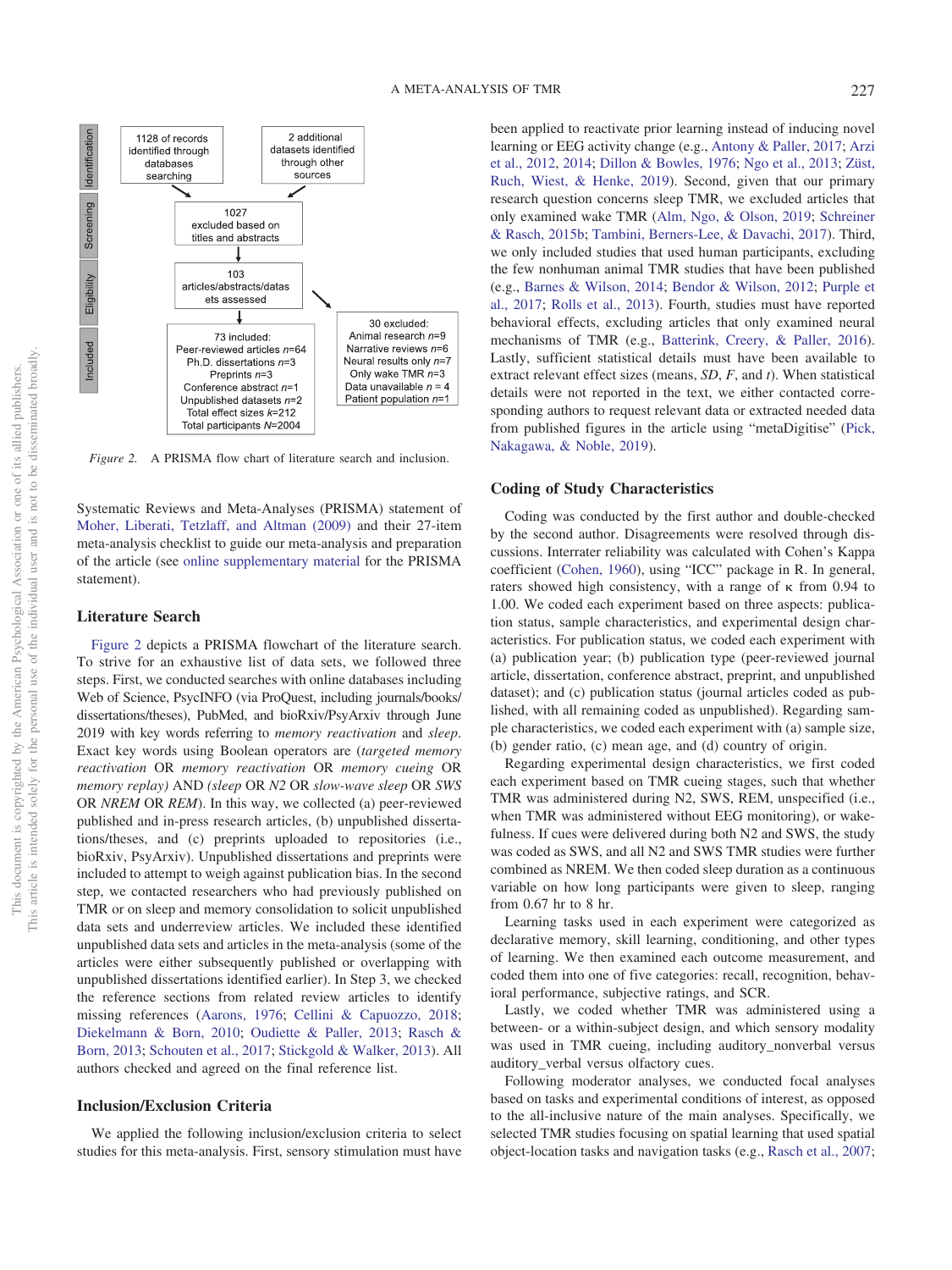[Rudoy, Voss, Westerberg, & Paller, 2009;](#page-25-4) [Shanahan et al., 2018;](#page-25-7) [Shimizu et al., 2018\)](#page-25-22). A second topic covered associative learning tasks in which participants learned stimuli pairings (e.g., spoken words/sounds to be paired with words/pictures, e.g., [Cairney et al.,](#page-22-5) [2018;](#page-22-5) [Cairney, Sobczak, Lindsay, & Gaskell, 2017;](#page-22-22) [Fuentemilla et](#page-23-13) [al., 2013\)](#page-23-13). A third topic included TMR studies that examined language learning, including foreign vocabulary acquisition, grammatical learning, and generalization (e.g., [Batterink & Paller,](#page-22-21) [2017;](#page-22-21) [Cordi, Schreiner, & Rasch, 2018;](#page-22-23) [Schreiner & Rasch, 2015a,](#page-25-19) [2017\)](#page-25-29). For false memories, identified tasks typically used either Deese-Roediger-McDermott procedures or reality monitoring tasks [\(Cousins, 2014,](#page-22-25) unpublished dissertation; [Rihm, Diekel](#page-25-17)[mann, Born, & Rasch, 2014,](#page-25-17) unpublished dataset; [Vargas, 2016,](#page-26-10) unpublished dissertation). In addition to these analyses focused on declarative memories, we examined studies involving skill learning because of their implications in enhancing motor performance and thus motor rehabilitation. We planned to focus on performance measures of reaction speed and accuracy (e.g., [Antony et al., 2012;](#page-21-5) [Cousins et al., 2016;](#page-22-19) [Laventure et al., 2016\)](#page-24-13), as well as explicit knowledge of motor sequences in skill learning (e.g., [Cousins,](#page-22-17) [El-Deredy, Parkes, Hennies, & Lewis, 2014;](#page-22-17) [Diekelmann, Born, &](#page-22-20) [Rasch, 2016\)](#page-22-20). Lastly, we synthesized effect sizes from studies with translational implications in clinical settings, namely cognitive bias modification (e.g., [Groch et al., 2016;](#page-23-9) [Groch et al., 2017\)](#page-23-10), emotional memories (e.g., [Ashton, Cairney, & Gaskell, 2018;](#page-21-7) [Cairney, Durrant, Hulleman, & Lewis, 2014;](#page-22-15) [Lehmann et al.,](#page-24-12) [2016;](#page-24-12) [Rihm & Rasch, 2015\)](#page-25-18), and fearful memories (e.g., [Ai et al.,](#page-21-6) [2015;](#page-21-6) [Hauner, Howard, Zelano, & Gottfried, 2013;](#page-23-14) [He et al.,](#page-23-15) [2015\)](#page-23-15). Coding of study characteristics and categorization of focal analyses can be found in [Table 1](#page-4-0) and in [online supplementary](http://dx.doi.org/10.1037/bul0000223.supp) [material.](http://dx.doi.org/10.1037/bul0000223.supp)

# **Effect Size Calculation**

To calculate effect sizes, we used equations recommended in [Dunlap, Cortina, Vaslow, and Burke \(1996\),](#page-23-20) [Lakens \(2013,](#page-24-24) with spreadsheet available at [https://osf.io/vbdah/\)](https://osf.io/vbdah/), and [Morris and De-](#page-24-25)[Shon \(2002\).](#page-24-25) In TMR research, effect sizes are best captured by comparing post- minus presleep performance changes between cued versus uncued conditions in terms of standardized mean differences (i.e., the Cohen's *d* family). For both within- and between-subjects designs, we calculated effect sizes based on mean and *SD*s as a common metric to (a) allow direct comparisons and moderator analyses across within- and between-subjects designs; and (b) avoid the risk of inflated effect sizes and falsepositive rates [\(Dunlap et al., 1996;](#page-23-20) [Lakens, 2013,](#page-24-24) [Table 1;](#page-4-0) [Morris](#page-24-25) [& DeShon, 2002\)](#page-24-25). Across the whole sleep TMR dataset, 96.7% (205 out of 212) of effect sizes were calculated based on means and *SD*s.

In a within-subject TMR study, participants receive both cued and uncued treatments within a single sleep session (e.g., [Ru](#page-25-4)[doy et al., 2009\)](#page-25-4), or in two sleep sessions if the design calls for counterbalanced sleep manipulations [\(Rasch et al., 2007\)](#page-25-3). For within-subject designs, we searched for post- minus presleep memory change scores for cued and uncued conditions and their associated *SD*s, respectively. Means and associated *SD*s for cued and uncued conditions' change scores were used to calculate the TMR cueing effect in terms of Cohen's *d*av, as recommended for meta-analyses [\(Lakens, 2013,](#page-24-24) Formula 10

and [Table 1\)](#page-4-0). If means and *SD*s (or *SE*s) were not reported nor available, then we searched for statistical tests that examined the effects. Such statistical tests can be reported in one of the three following forms: (a) a within-subject *ANOVA* that reported a 2 (pre- vs. postsleep)  $\times$  2 (cued vs. uncued) interaction; (b) a paired-sample *t* test that compared changes in memory scores (over sleep) for cued and uncued items; or (c) a paired-sample *t* test that compared cued versus uncued postsleep memory scores (in these cases, the postsleep memory performance was scaled to the corresponding presleep memory performance, see [Rasch et al., 2007\)](#page-25-3). Based on these statistics, we transformed the reported *F* values from the two-way interaction (with one degree of freedom tests), or the *t*-values from the paired-sample *t* tests to Cohen's *dz* (see [Lakens, 2013,](#page-24-24) Formula 7; [Morris & DeShon, 2002,](#page-24-25) p. 118, Formula 28).

When a between-subjects design was used, participants in the experimental TMR group received sensory cues to reactivate prior learning, whereas participants in the control group received learning-incongruent sensory cues or no cues at all (e.g., [He et al., 2015;](#page-23-15) [Rihm et al., 2014;](#page-25-17) [Sterpenich et al., 2014\)](#page-25-13). Here, to calculate TMR effect sizes, we preferentially chose the incongruent cue control group over the no-stimulation group to make sensory stimulation constant between groups. The nostimulation group was used when this was the only control group available, or when there were multiple TMR experiments and thus multiple control groups were needed (as in [Sterpenich](#page-25-13) [et al., 2014,](#page-25-13) when both N2 and REM TMR were examined). For between-subjects TMR studies, we searched for the pre- versus postsleep memory change scores from the experimental and control group and their associated *SD*s. The change scores and the associated *SD*s for experimental and control groups were used to calculate effect size in terms of Cohen's *d*s [\(Lakens,](#page-24-24) [2013,](#page-24-24) Formula 1). When means and *SD*s/*SE*s were not reported in the article, we again searched for key statistical tests that examined TMR effects. Here, the effect could be tested in a mixed 2 (between-subjects variable: TMR vs. control groups)  $\times$ 2 (within-subject variable, pre- vs. postsleep) *ANOVA*. Alternatively, the TMR effect could be derived from an independent sample *t* test comparing postsleep memory performance between the experimental and control groups, or comparing preversus postsleep memory change scores between the two groups. We then transformed the *F* and the *t* values from these statistical tests to calculate effect sizes in Cohen's *d*s [\(Lakens,](#page-24-24) [2013,](#page-24-24) Formula 2; [Morris & DeShon, 2002,](#page-24-25) p. 118, Formula 27).

Lastly, as effect sizes in Cohen's *d* are upward biased with small samples [\(Lakens, 2013,](#page-24-24) p. 5), we employed Hedges' *g* correction function to all individual effect sizes: Hedges'  $g = \text{Cohen's } d \times$  $(1 - [3/[4 \times df - 1]])$ , where *df* denotes degree of freedom reported in the statistical test [\(Hedges, 1981,](#page-23-21) see also [Borenstein et](#page-22-12) [al., 2011;](#page-22-12) Formula 4.22).

# **Publication Bias Analyses**

We employed a variety of methods to investigate how publication bias may influence the estimated effect sizes from sleep TMR research. We first used a funnel plot to display effect sizes against their standard errors. According to [Egger, Davey Smith, Sch](#page-23-22)[neider, and Minder \(1997\),](#page-23-22) existence of publication bias can be detected through an asymmetric funnel plot because low-powered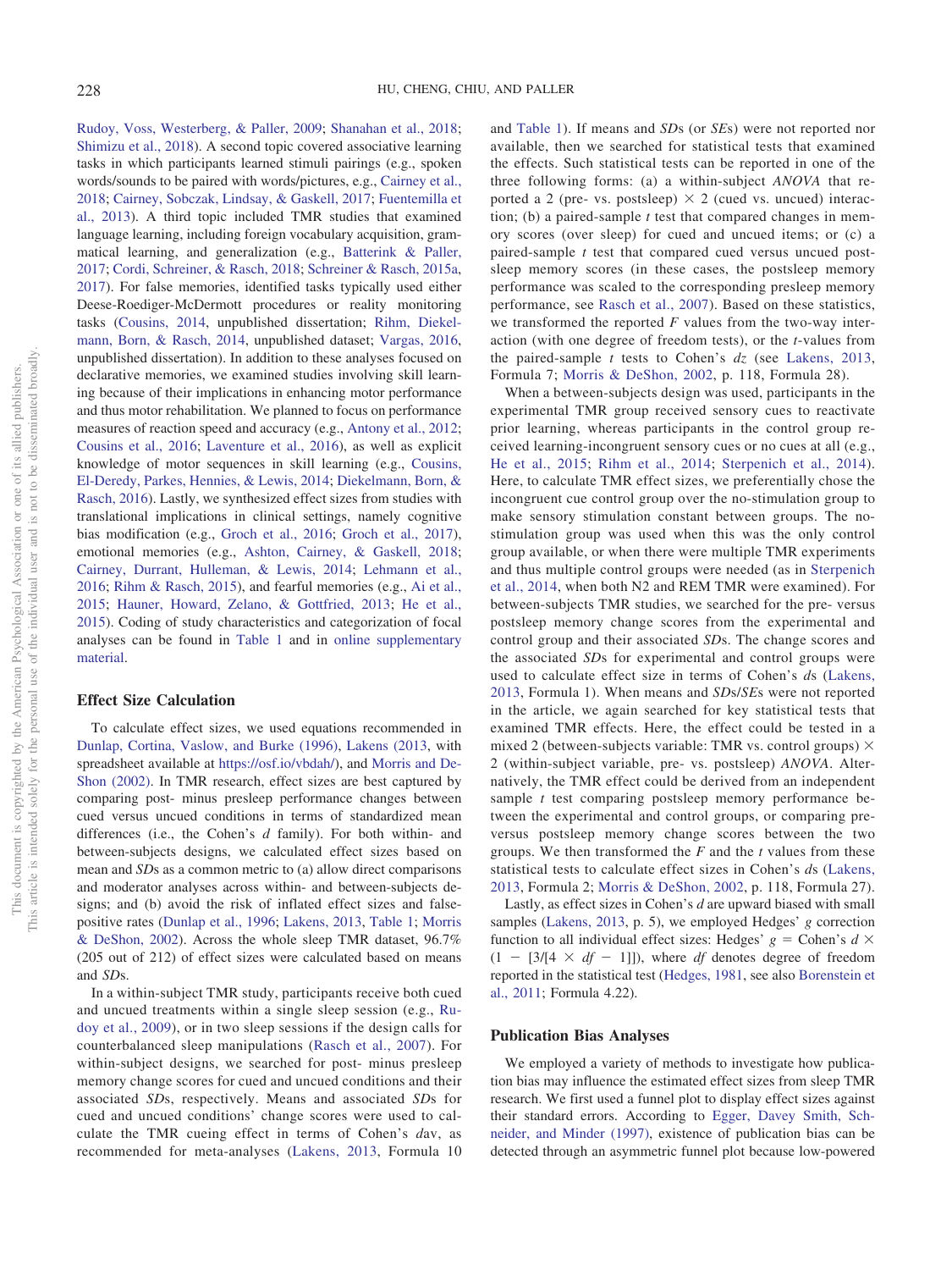positive findings are more likely to be published than equally powered negative findings.

Second, we employed the trim-fill method [\(Duval & Tweedie,](#page-23-23) [2000\)](#page-23-23), which imputes artificial effect sizes to make the funnel plot symmetric, and then calculated corrected effect sizes. Third, we used publication status (published vs. unpublished) as a categorical moderator to assess whether published studies have significantly larger effect sizes than unpublished studies.

Fourth, we chose the three-parameter likelihood selection model [\(Iyengar & Greenhouse, 1988\)](#page-24-26), which extends the original selection model proposed by [Hedges \(1984\)](#page-23-24) in estimating and correcting publication bias. The three-parameter model includes not only the synthesized effect size as a parameter, but also considers the heterogeneity across effect sizes, and the probability of nonsignificant studies to be published calculated by the maximum likelihood function. In the current study, the three-parameter selection model was set as a one-tailed model with the probability of publishing nonsignificant studies with a step function cut-off at  $p = 0.025$  by maximum likelihood, following the assumption that directionally consistent and statistically significant studies are more likely to be published. Notably, this three-parameter selection model shows promising performance to adjust effect size in conditions varying in the synthesized effect size, heterogeneity, sample size, and the extent of publication bias across different simulation studies [\(Carter, Schönbrodt, Gervais, & Hilgard, 2019;](#page-22-27) [McShane, Böckenholt, & Hansen, 2016\)](#page-24-27).

Fifth, we employed a selection model with a priori weight functions that could model four different scenarios of publication biases: moderate one-tailed selection, severe one-tailed selection, moderate two-tailed selection, and severe two-tailed selection [\(Ve](#page-26-12)[vea & Woods, 2005\)](#page-26-12). This analysis is advantageous because it shows how estimated effect size may change based on the different magnitudes of publication biases. The specification of priori weights follows the implementation of [Vevea and Woods \(2005\).](#page-26-12)

# **Meta-Analytic Procedure**

We chose a three-level random-effects model over a fixedeffects model. This choice of model is based on the following reasoning.

First, TMR research is characterized by experimental procedures with particular memory tasks administered in conjunction with TMR during different sleep stages. Therefore, we expected considerable heterogeneity across studies.

Second, a random-effects model assumes heterogeneity due to systematic variance among studies, above and beyond sampling error. A random-effects model will thus generate larger standard errors than fixed-effects models, which will lead to more conservative findings and reduced false positives in both overall effectsize estimates and moderator analyses.

Third and most importantly, many TMR experiments have reported more than one measure of memory performance, which violates the key assumption of data independence in typical random-effect models [\(Borenstein et al., 2011;](#page-22-12) [Lipsey & Wilson,](#page-24-15) [2001\)](#page-24-15). As an extension of the random-effects model, multilevel meta-analyses can model both within- and between-study variance and thus can address the issue of dependencies [\(Van den Noortgate](#page-26-13) [& Onghena, 2003\)](#page-26-13). In short, we employed the multilevel metaanalytical approach to model three levels of variance: (a) variances

due to sampling error, (b) within-study variances among multiple effect sizes from the same experiment, and (c) between-study variances among different experiments.

# **Meta-Analytical Computation**

Individual effect sizes and corresponding variance measures at an outcome level were calculated in the Comprehensive Meta-Analysis Software Version 3.3.070 (Biostate, Englewood, NJ) in Hedges' *g*. These values were then fed into the multilevel model using R package "metaphor" [\(Viechtbauer, 2010\)](#page-26-14). To examine how much effect sizes varied from each other in the multilevel model, we used Cochran's Q statistic to test whether individual effect size would vary significantly across the whole dataset (i.e., heterogeneity, [Borenstein et al., 2011;](#page-22-12) [Cheung, 2014\)](#page-22-28). A significant Q statistic indicates significant heterogeneity across studies that cannot be explained by sampling error. We report betweenstudies  $I<sup>2</sup>$  that denotes that among observed variance across the whole dataset, how much variance in proportional terms is due to differences in true effect sizes between studies rather than sam-pling error [\(Higgins & Thompson, 2002\)](#page-23-25). We report  $\tau^2$  that denotes the variance of estimated effect sizes at an experiment level, while  $\tau$  indicates standard deviation.

#### **Results**

The search and selection process of applicable data sets are shown in the [Figure 2](#page-9-0) PRISMA flowchart. Included articles can be found in the reference section and are marked with asterisks. Sample and experimental characteristics of included experiments are shown in [Table 1,](#page-4-0) with corresponding effect sizes provided in both [Table 1](#page-4-0) and [Figure 3.](#page-12-0) All study information and the associated effect size at an outcome level are available in [online supple](http://dx.doi.org/10.1037/bul0000223.supp)[mentary material.](http://dx.doi.org/10.1037/bul0000223.supp) All data and analysis code can be found in https://osf.io/kg8y3/?view\_only-[bfffc7cef5d848afbcf795769d6a7](https://osf.io/kg8y3/?view_only=bfffc7cef5d848afbcf795769d6a7112) [112.](https://osf.io/kg8y3/?view_only=bfffc7cef5d848afbcf795769d6a7112)

# **Study and Sample Characteristics**

We collected 73 articles/abstracts/data sets, which contain  $n =$ 91 experiments with 111 independent samples. The total number of participants was 2,004. This dataset contributed  $k = 212$  effect sizes to the meta-analysis, with each experiment contributing 2.33 effect sizes on average. Across the whole dataset, the mean sample size for each experiment was 22, with an average age of 23-yearsold. The mean age within single experiments ranged from 13- to 71-year-old populations, thus covering adolescent, adult, and aging populations. Of these experiments, 51 were conducted in Europe, 31 in North America, five in Asia, and one in South America. Neither age ( $\beta = -0.003, 95\%$  CI [ $-0.020, 0.015$ ],  $p = .747$ ) nor female:male ratio (β = -0.443, 95% CI [-0.940, 0.055],  $p =$ .081) had a significant impact on TMR effects.

# **Overall Sleep TMR Effects and Publication Bias Analyses**

Across all TMR sleep experiments/conditions, sleep TMR showed a significant effect influencing learning with Hedges'  $g =$ 0.29, 95% CI [0.21, 0.38],  $Z = 6.711$ ,  $p < .001$ . Despite this significant TMR effect, there was considerable heterogeneity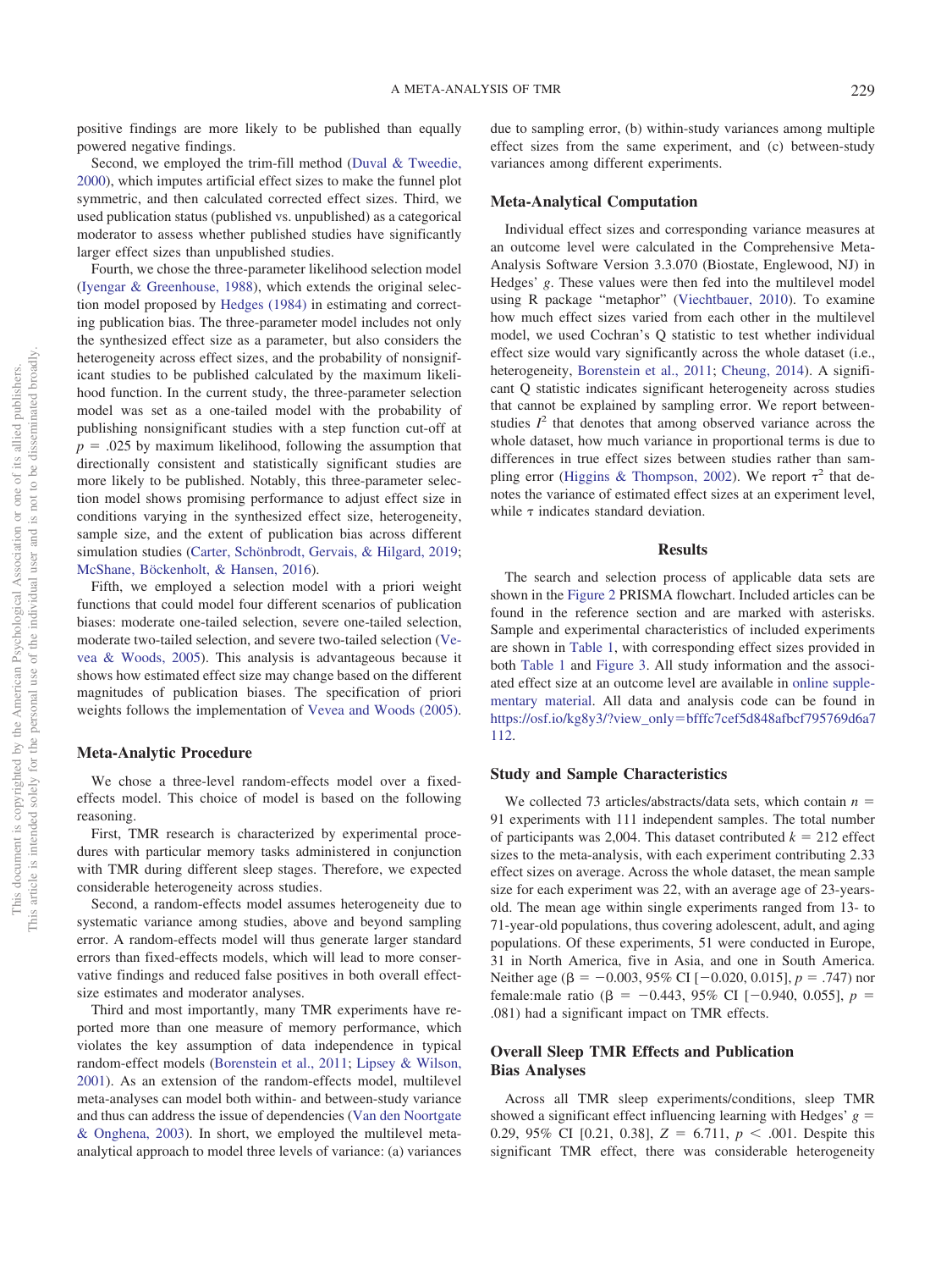# 230 HU, CHENG, CHIU, AND PALLER



<span id="page-12-0"></span>*Figure 3.* A forest plot displaying sleep Targeted memory reactivation (TMR) effect sizes calculated from each experiment at a task level, matching descriptive from [Table 1.](#page-4-0) The overall TMR effect was presented, calculated from a random effects model using task-level effect sizes from the forest plot and [Table 1.](#page-4-0)

across effect sizes as revealed by heterogeneity analysis,  $Q(211)$  = 588,  $I^2 = 71\%$ ,  $p < .001$ , with  $\tau^2 = 0.112$  at an experimental level (i.e., between-experiment, Level 3) and  $\tau^2 = 0.031$  at an outcome level (i.e., within-experiment, Level 2). This heterogeneity across studies, and the finding that 71% of variances reflects true differences across effect sizes instead of sampling errors, strongly suggests that TMR effects must be compared across experimental conditions.

Regarding publication biases, Egger's test showed that the funnel-plot was significantly asymmetric,  $Z = 8.489$ ,  $p < .001$ , indicating the existence of publication biases (see [Figure 4\)](#page-13-0). With the trim and fill method, 17 artificial effect sizes were imputed to adjust for potential biases. For the overall sleep TMR effect, the adjusted effect size was still significantly above zero, Hedges'  $g =$ 0.18, 95% CI [0.06, 0.30],  $Z = 2.944$ ,  $p = .003$ .

When publication status (yes vs. no) was examined in the moderator analysis, we found that publication status did not significantly influence effect sizes  $Q(1) = 1.005$ ,  $p = .316$ , with unpublished studies  $(k = 26)$  associated with a positive yet non-

significant effect size, Hedges'  $g = 0.18, 95\%$  CI  $[-0.06, 0.42]$ ,  $Z = 1.447$ ,  $p = .148$ , while published studies ( $k = 186$ ) had a significant effect size, Hedges'  $g = 0.31, 95\%$  CI [0.22, 0.41],  $Z =$ 6.563,  $p < .001$ .

Results from the three-parameter selection model again showed a significant adjusted effect size, with Hedges'  $g = 0.13$ , 95% CI [0.06, 0.21],  $Z = 3.472$ ,  $p < .001$ . Lastly, employing the selection models with a priori weight functions to model different magnitudes of publication selection processes [\(Vevea & Woods, 2005\)](#page-26-12), we found that sleep TMR appeared smaller, but remained significant under various scenarios of publication biases: Hedges'  $g =$ 0.21 for moderate two-tailed selection;  $g = 0.17$  for severe twotailed selection;  $g = 0.15$  moderate one-tailed selection, except in the severe one-tailed selection:  $g = -0.05$ .

#### **Moderator Analyses**

Because moderator and focal analyses will have fewer effect sizes available, potential outliers and influential cases may signif-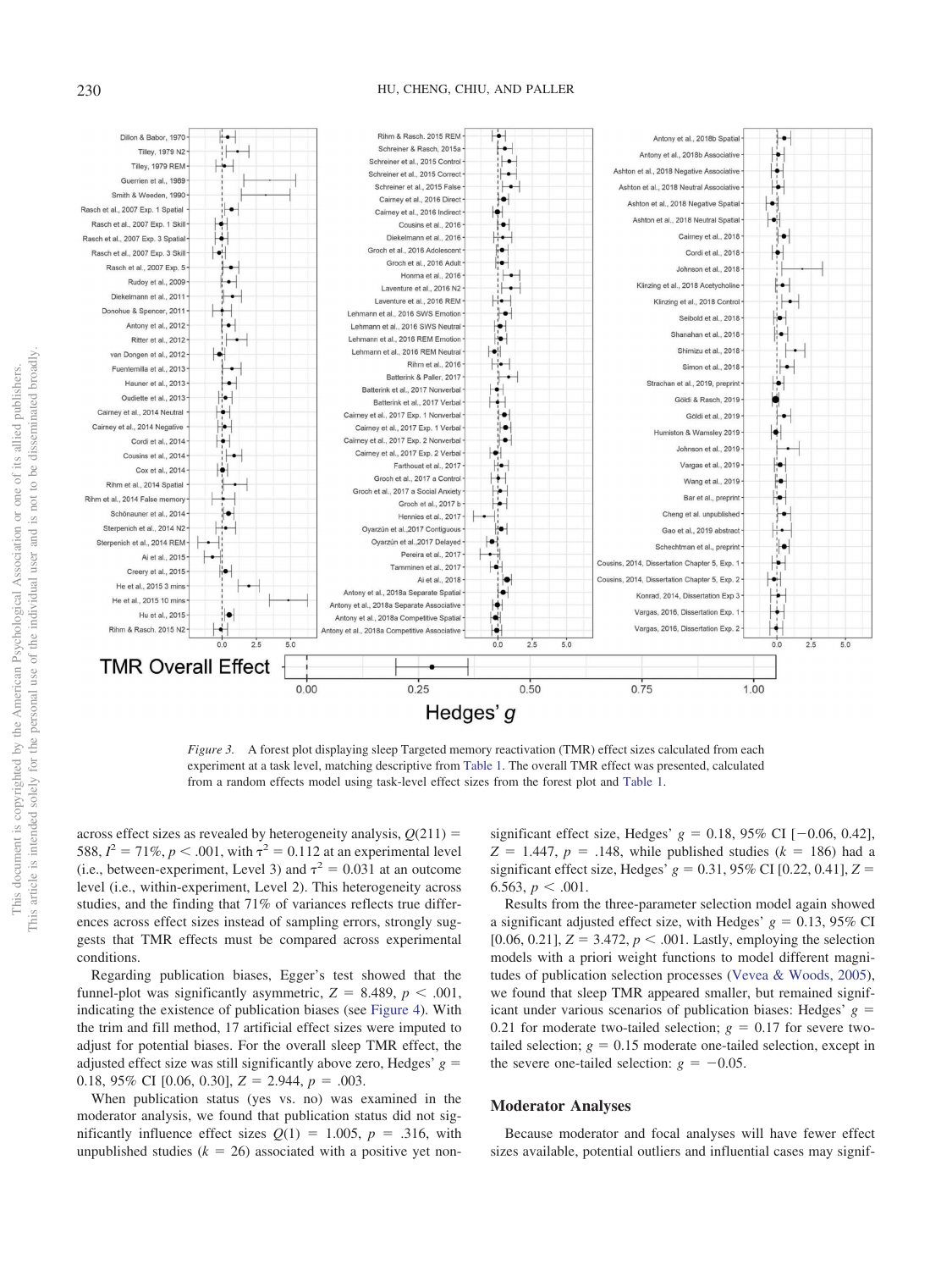

<span id="page-13-0"></span>*Figure 4.* A contour-enhanced funnel plot displaying all effect sizes at experiment levels (solid circles) from sleep TMR research. Y-axis indicates standard errors of effect sizes, x-axis indicates magnitudes of effect sizes in terms of Hedges' g. Imputed effect sizes calculated from the Trim-and-Fill analysis are displayed in open circles.

icantly influence results. We thus excluded data designated as statistical outliers (studentized residuals smaller or larger than three,  $k = 4$ , with two from SWS TMRs and two from REM TMRs, with all outliers' studentized residuals larger than three, i.e., significantly larger TMR effects). We then conducted influential case analyses to identify effect sizes that exert considerable influence on the analyses (see [Viechtbauer & Cheung, 2010\)](#page-26-15). Influential cases  $(k = 2)$  matched those designated as statistical outliers. This left 208 effect sizes in the sleep TMR analysis. In wake TMR, two influential cases were identified and were excluded from the subsequent analyses. Outliers and influential case analyses can be found in [online supplementary material.](http://dx.doi.org/10.1037/bul0000223.supp)

**TMR cueing stage.** Our first question concerns whether the TMR effect was specific to certain cueing stages. As described in the Method section (see also [Table 1\)](#page-4-0), we coded TMR cueing stages into five categorical moderators: N2  $(k = 13)$ , SWS  $(k = 14)$ 174), REM ( $k = 15$ ), unspecified ( $k = 6$ ), and wake ( $k = 30$ ). Results show that cueing stage had a significant influence on TMR effects,  $Q(4) = 10.744$ ,  $p = .03$ . Specifically, TMR was only significant during the two NREM stages: N2 and SWS. In contrast, TMR was ineffective when cueing was administered during REM, or when TMR was not supervised by EEG monitoring, or during wakefulness (see [Table 2,](#page-13-1) [Figure 5a\)](#page-14-0).

**Sleep duration.** We then coded sleep duration as a continuous variable, ranging from 0.67-hr nap to 8-hr overnight sleep. We entered sleep duration as a predictor, with TMR effect as the dependent variable in a metaregression model. Results showed that sleep duration did not significantly influence TMR effects,  $\beta$  = 0.003, 95% CI  $[-0.022, 0.028]$ ,  $p = .795$  (see [Figure 6\)](#page-15-0).

In the following moderator analyses, we further excluded (a) unspecified TMR experiments because procedurally, this line of research deviates significantly from other TMR experiments during which sleep is monitored by EEGs  $(k = 6, 2)$  [Dillon & Babor,](#page-22-13) [1970;](#page-22-13) [Donohue & Spencer, 2011;](#page-23-12) [Göldi & Rasch, 2019;](#page-23-17) [Ritter et](#page-25-16) [al., 2012\)](#page-25-16); and (b) one tactile stimulation TMR study  $(k = 2,$ [Pereira et al., 2017\)](#page-24-17) because it is the only tactile TMR study available, which limits conclusions concerning comparisons with other TMR studies.

**Learning types.** Following current theories regarding memory systems, we categorized learning tasks into four categories: declarative memory ( $k = 153$ ), skill learning ( $k = 25$ ), conditioning  $(k = 10)$ , and the other types of learning  $(k = 12)$ . Descriptions of memory tasks and their assigned categories can be found in [Table 1.](#page-4-0) Results showed that TMR effects varied significantly among different learning types;  $Q(3) = 8.056$ ,  $p = .045$ . Specifically, TMR influenced all types of learning except for conditioning (see [Table 3,](#page-15-1) [Figure 5b\)](#page-14-0).

**Outcome measurements.** Based on how TMR research measured behavioral outcomes, we categorized each outcome into the following categories: recall  $(k = 103)$ , recognition  $(k = 14)$ , performance  $(k = 46)$ , SCR  $(k = 4)$ , and subjective ratings  $(k = 46)$ 33). Specific outcomes and their assigned categories can be found in the [online supplementary material.](http://dx.doi.org/10.1037/bul0000223.supp) Results showed that TMR effects varied significantly depending on how outcomes were assessed,  $Q(4) = 11.132$ ,  $p = .025$ . Specifically, TMR had a significant effect on recall and performance measurements, while it had a nonsignificant effect on recognition, SCR, and subjective ratings (see [Table 3,](#page-15-1) [Figure 5c\)](#page-14-0).

**TMR design.** There was no significant difference between these two types of design,  $Q(1) = 0.055$ ,  $p = .814$ . Both betweenand within-subject designs were associated with significant and highly comparable TMR effects (see [Table 4,](#page-16-0) [Figure 5d\)](#page-14-0).

**Cueing modality.** All three TMR cueing modalities—auditory\_nonverbal, auditory\_verbal, and olfactory cues—were associated with significant and comparable TMR effects:  $Q(2) = 0.688$ ,  $p = .709$  (see [Table 4,](#page-16-0) [Figure 5e\)](#page-14-0).

<span id="page-13-1"></span>Table 2 *Statistics From Cueing Stages Moderator Analyses*

| Moderators     | n(N)      | k   | Hedges' $g$ | 95% CI        | $\varrho_{\textrm{\tiny B}}$ | Ζ       | $\boldsymbol{D}$ |
|----------------|-----------|-----|-------------|---------------|------------------------------|---------|------------------|
| Cueing stages  |           |     |             |               | 10.744                       |         | .030             |
| N <sub>2</sub> | 6(165)    | 13  | .32         | [.04, .60]    |                              | 2.232   | .026             |
| <b>SWS</b>     | 70 (1471) | 174 | .27         | [.20, .35]    |                              | 6.934   | < 0.001          |
| <b>REM</b>     | 7(142)    | 15  | $-.06$      | $[-.31, .18]$ |                              | $-.501$ | .616             |
| Unspecified    | 4(140)    | 6   | .26         | $[-.11, .62]$ |                              | 1.383   | .167             |
| Wake           | 18 (366)  | 30  | .07         | $[-.09, .23]$ |                              | .853    | .394             |

*Note*. REM = rapid eye movement; SWS = slow-wave sleep;  $n =$  number of experiments/datasets;  $N =$ number of participants;  $k =$  number of effect sizes.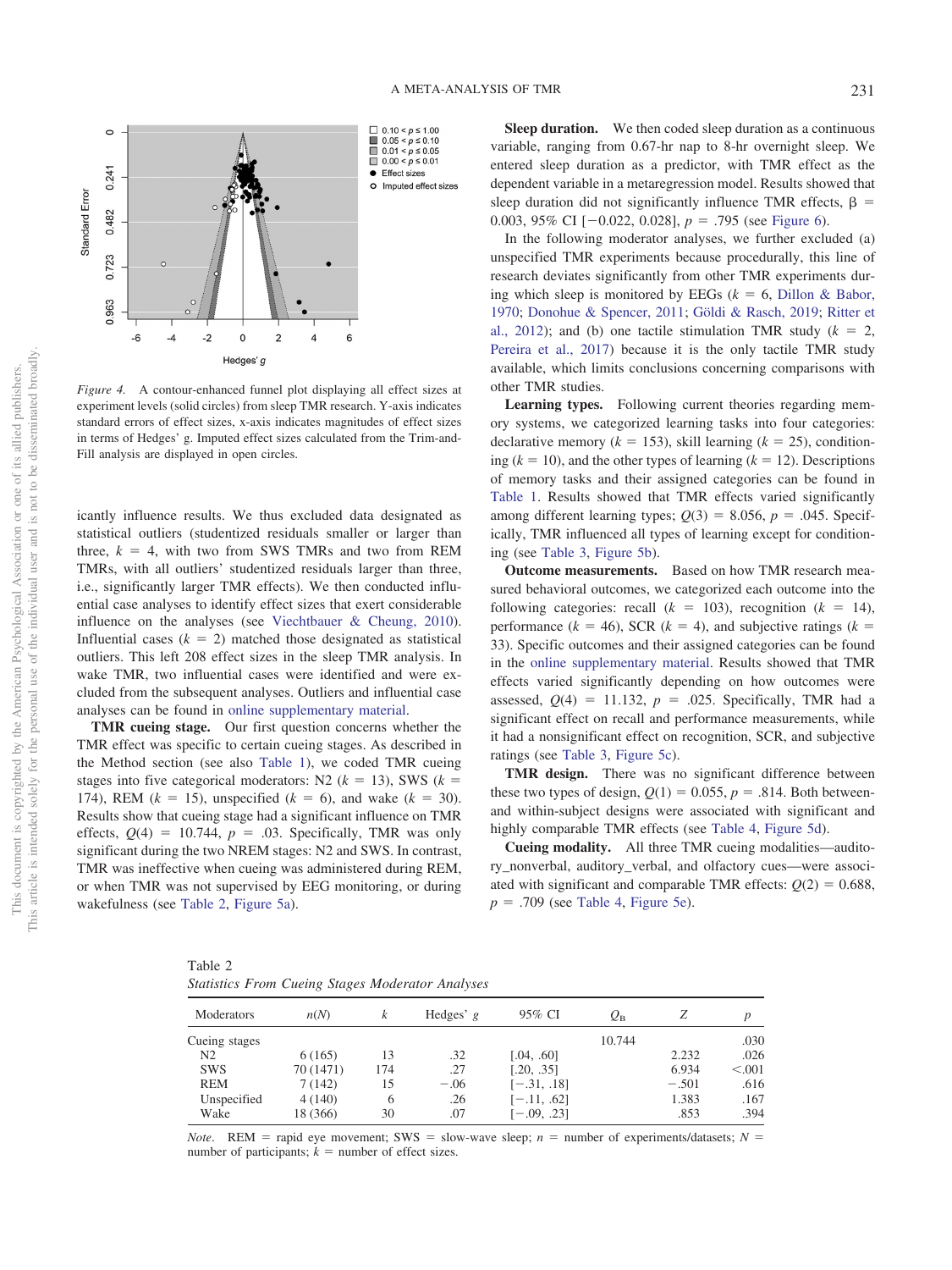

<span id="page-14-0"></span>*Figure 5.* Results of moderator analyses from (a) cueing stages; (b) learning types; (c) outcome measurements; (d) experimental designs and (e) cueing modalities. Each data point represents an individual effect size at an outcome level. Statistical outliers are the same as those indicated in [Table 1](#page-4-0) and are marked as triangles. The figure displays aggregated effect sizes from each moderator analyses, with error bars representing 95% CIs. The figure displays both results without outliers (solid lines with solid circles) and results including all data points (dashed lines with open circles).  $N =$  number of participants; SWS = slow-wave sleep; REM = rapid-eye-movement; SCR = skin conductance response. See the online article for the color version of this figure.

# **Focal Analyses**

In this section, we present a set of analyses that segregated subsets of relatively homogenous TMR studies in terms of sleep cueing stages and memory tasks. Because only N2 and SWS TMR effects were significant, we combined these experiments as NREM TMR (note that the two outliers from NREM TMR and the tactile N2 TMR study was not included in focal analyses). Focal analyses includes the following categories: spatial learning  $(k = 43)$ , associative learning  $(k = 30)$ , language acquisition  $(k = 13)$ , false memories ( $k = 7$ ), skill learning ( $k = 23$ ), cognitive bias modifi-

cation ( $k = 36$ ), emotional memories ( $k = 12$ ), and fearful memories  $(k = 4)$ . Results are displayed in [Figure 7.](#page-16-1) Studies included can be found in [Table 1,](#page-4-0) with effect sizes at an outcome level reported in [online supplementary material.](http://dx.doi.org/10.1037/bul0000223.supp) We present these analyses in a descriptive manner rather than making strong conclusions.

**Spatial memories.** In spatial learning tasks, participants learned spatial locations of objects on a two-dimensional grid and practiced placing the objects on the grid followed by feedback (e.g., [Rasch et al., 2007;](#page-25-3) [Rudoy et al., 2009\)](#page-25-4). We identified 26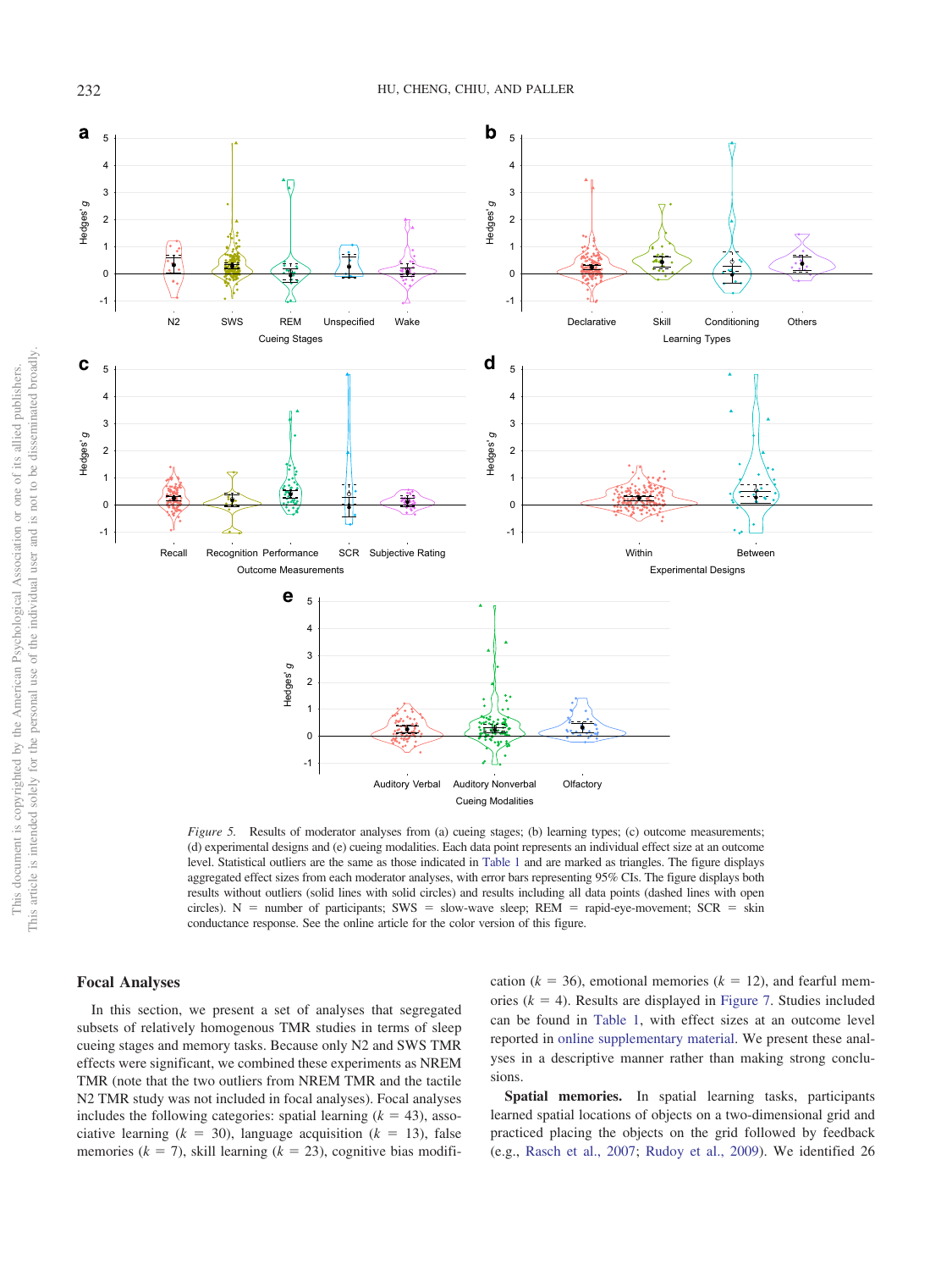

<span id="page-15-0"></span>*Figure 6.* A meta-regression analysis revealed no relationship between sleep length and TMR effects. Statistical outliers are the same as those indicated in [Table 1](#page-4-0) and are marked as triangles. The regression line (the solid line) and its 95% confidence intervals (the dashed lines) were calculated from the meta-regression model without outliers. See the online article for the color version of this figure.

experiments and 43 effect sizes. For this category, TMR during NREM significantly enhanced spatial memories, Hedges'  $g =$ 0.30, 95% CI [0.17, 0.44],  $Z = 4.439$ ,  $p < .001$  (see [Table 5,](#page-17-0) [Figure 7a\)](#page-16-1).

**Associative learning.** Associative learning tasks involve learning associations between two stimuli (e.g., word/sound–word/ picture pairings). Participants memorized associations between two stimuli and then attempted to recall the second member of a pair given the first [\(Cairney et al., 2018;](#page-22-5) [Fuentemilla et al., 2013\)](#page-23-13). We found that TMR during NREM sleep significantly improved associative learning in these tasks, Hedges'  $g = 0.17, 95\%$  CI [0.03, 0.30],  $Z = 2.354$ ,  $p = .019$  (see [Table 5,](#page-17-0) [Figure 7a\)](#page-16-1).

**Language acquisition.** This analysis included two lines of research. For vocabulary acquisition, participants memorized novel words (e.g., from a second language) that were paired with words from participants' native language. During sleep, the second-language words were presented to reactivate the associated memories (e.g., [Batterink et al., 2017;](#page-22-21) [Cordi et al.,](#page-22-23) [2018;](#page-22-23) [Schreiner & Rasch, 2015a;](#page-25-19) [Schreiner et al., 2015\)](#page-25-6). For grammatical learning and generalization, participants extracted grammatical regularities by learning nonword sequences based on feedback [\(Batterink & Paller, 2017\)](#page-22-21). Eight experiments

<span id="page-15-1"></span> $T<sub>11</sub>$   $\alpha$ 

reported nine effect sizes, and results suggest that TMR can significantly promote language acquisition in these circumstances, Hedges'  $g = 0.40, 95\%$  CI [0.14, 0.65],  $Z = 3.046, p =$ .002 (see [Table 5,](#page-17-0) [Figure 7a\)](#page-16-1).

**False memories.** For this category, TMR was used during sleep to determine whether cues could enhance false memories. We identified four experiments that examined this type of question [\(Rihm et al., 2014,](#page-25-17) unpublished dataset; [Cousins, 2014,](#page-22-25) unpublished dissertation, Chapter 5, Experiments 1 and 2; [Vargas, 2016,](#page-26-10) unpublished dissertation, Experiment 1). None of the single studies found a significant impact of TMR on false memories. Overall, TMR failed to influence false memories during sleep, Hedges'  $g = -0.01, 95\% \text{ CI} [-0.20, 0.18], Z = -0.103, p = .918 \text{ (see)}$ [Table 5,](#page-17-0) [Figure 7a\)](#page-16-1).

**Skill learning.** Studies typically included in the skilllearning category are included in this analysis. We focused on measures that sometimes are indicative of implicit performance, namely speed and accuracy, but the range of designs used does not permit any general claims about whether learning was implicit or explicit. Generally, a positive TMR effect would indicate faster or more accurate performance in a motor task.

| rapie 5 |  |  |                                                                      |  |
|---------|--|--|----------------------------------------------------------------------|--|
|         |  |  | Statistics From Learning and Outcome Measurements Moderator Analyses |  |

| Moderators           | n(N)      | k   | Hedges' $g$ | 95% CI        | $\varrho_{\textrm{\tiny B}}$ | Z       | $\boldsymbol{p}$ |
|----------------------|-----------|-----|-------------|---------------|------------------------------|---------|------------------|
| Learning type        |           |     |             |               | 8.056                        |         | .045             |
| Declarative          | 62 (1219) | 153 | .23         | [.15, .31]    |                              | 5.563   | < 0.001          |
| Skill                | 12 (283)  | 25  | .44         | [.25, .64]    |                              | 4.438   | < 0.001          |
| Conditioning         | 4(91)     | 10  | $-.03$      | $[-.35, .29]$ |                              | $-.200$ | .841             |
| <b>Others</b>        | 6(191)    | 12  | .38         | [.13, .62]    |                              | 2.991   | .003             |
| Outcome measurements |           |     |             |               | 11.132                       |         | .025             |
| Recall               | 61 (1137) | 103 | .24         | [.16, .33]    |                              | 5.676   | < 0.001          |
| Recognition          | 9(157)    | 14  | .18         | $[-.04, .40]$ |                              | 1.619   | .105             |
| Performance          | 27(673)   | 46  | .40         | [.27, .53]    |                              | 6.103   | < 0.001          |
| <b>SCR</b>           | 4(91)     | 4   | $-.08$      | $[-.44, .28]$ |                              | $-.423$ | .672             |
| Subjective rating    | 8(135)    | 33  | .11         | $[-.05, .27]$ |                              | 1.355   | .175             |
|                      |           |     |             |               |                              |         |                  |

*Note.*  $SCR = skin$  conductance response;  $n =$  number of experiments/datasets;  $N =$  number of participants;  $k =$  number of effect sizes.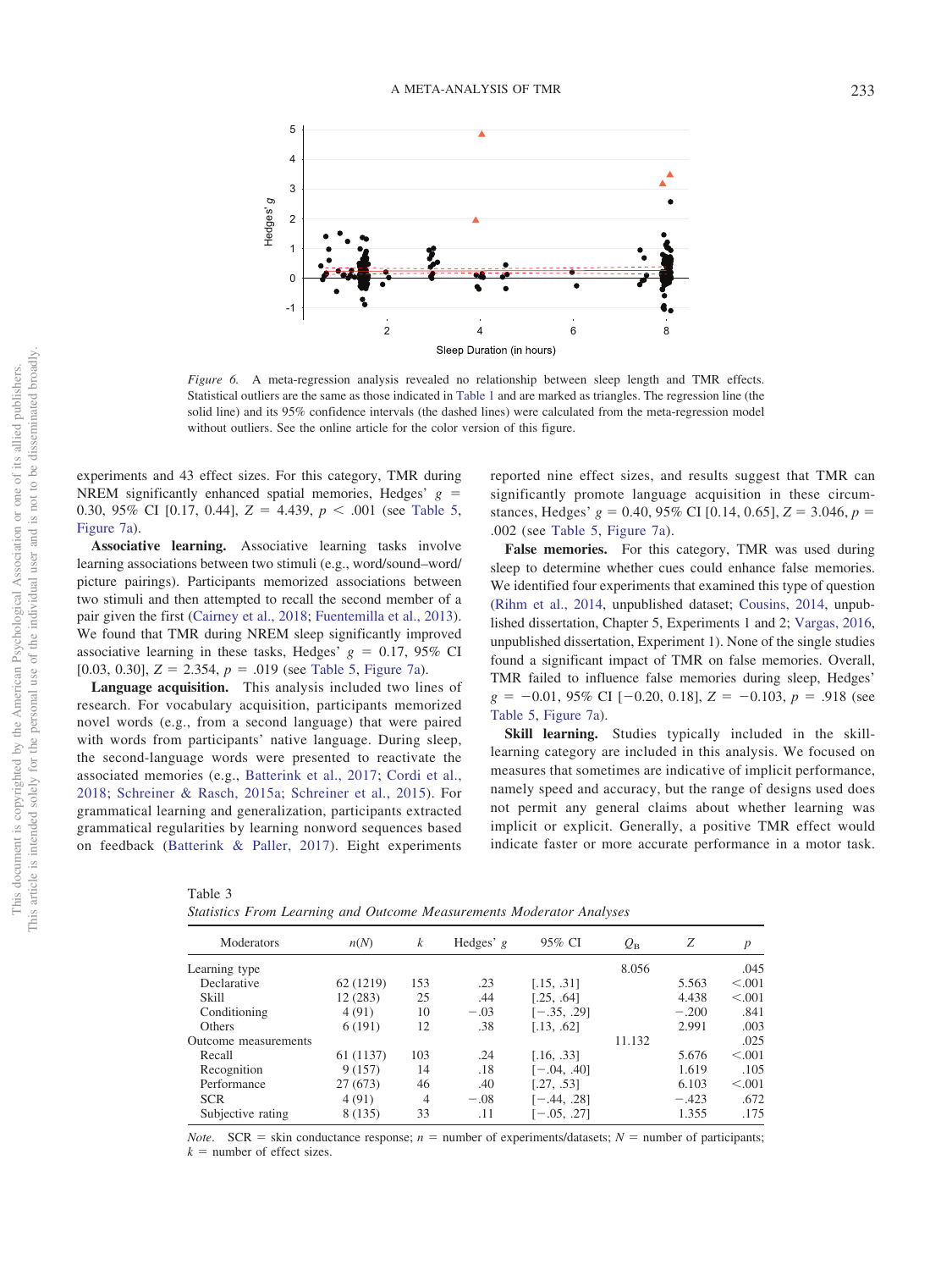| Moderators          | n(N)      | k   | Hedges' $g$ | 95% CI     | $\varrho_{\textrm{\tiny R}}$ |       | D       |
|---------------------|-----------|-----|-------------|------------|------------------------------|-------|---------|
| Experimental design |           |     |             |            | .055                         |       | .814    |
| Within              | 68 (1303) | 173 | .25         | [.17, .34] |                              | 6.192 | < 0.001 |
| Between             | 14 (446)  | 27  | .28         | [.07, .50] |                              | 2.595 | .009    |
| Cueing modality     |           |     |             |            | .688                         |       | .709    |
| Auditory_verbal     | 25 (472)  | 74  | .26         | [.13, .39] |                              | 3.825 | < 0.001 |
| Auditory_nonverbal  | 42 (956)  | 94  | .23         | [.13, .34] |                              | 4.365 | < 0.001 |
| Olfactory           | 17 (372)  | 32  | .32         | [.15, .50] |                              | 3.566 | < 0.001 |

<span id="page-16-0"></span>Table 4 *Statistics From Experimental Designs and Cueing Modalities Moderator Analyses*

*Note.*  $n =$  number of experiments/datasets;  $N =$  number of participants;  $k =$  number of effect sizes.

With 18 effect sizes, TMR during NREM enhanced motor performance with a Hedges'  $g = 0.54, 95\%$  CI [0.38, 0.69],  $Z =$ 6.782,  $p < .001$ . For comparison purposes, we also analyzed TMR's impact on explicit knowledge of skill learning as assessed by explicit memory of motor sequence. With five effect sizes, TMR significantly improved conscious recall of motor sequences with a Hedges'  $g = 0.41, 95\%$  CI [0.04, 0.78],  $Z =$ 2.156,  $p = .031$  (see [Table 5,](#page-17-0) [Figure 7b\)](#page-16-1).

**Cognitive bias modifications.** Employing a picture–word learning task in which words could be used to disambiguate interpretation of an ambiguous picture, [Groch et al. \(2016\)](#page-23-9) investigated whether memories of positive or negative words could be reactivated during sleep, aiming to change interpretations of the ambiguous scenes. This procedure has been used in adolescents and adults, those who are healthy, and those with social anxiety [\(Groch et al., 2016;](#page-23-9) [Groch, Preiss et al., 2017\)](#page-23-10). With 36 effect sizes, we found that TMR during NREM significantly changed participants' memory biases with Hedges'  $g =$ 0.18, 95% CI [0.06, 0.31],  $Z = 2.832$ ,  $p = .005$  (see [Table 5,](#page-17-0) [Figure 7b\)](#page-16-1).



<span id="page-16-1"></span>*Figure 7.* Results of focal analyses. Each data point represents an individual effect size at an outcome level. Statistical outliers are the same as those indicated in [Table 1](#page-4-0) and are marked as triangles. The figure displays aggregated effect sizes based on each focal analysis, with error bars representing 95% CIs. For fearful memories, the figure displays both result without outliers (the solid line with a solid circle) and result including all data points (the dashed line with an open circle). See the online article for the color version of this figure.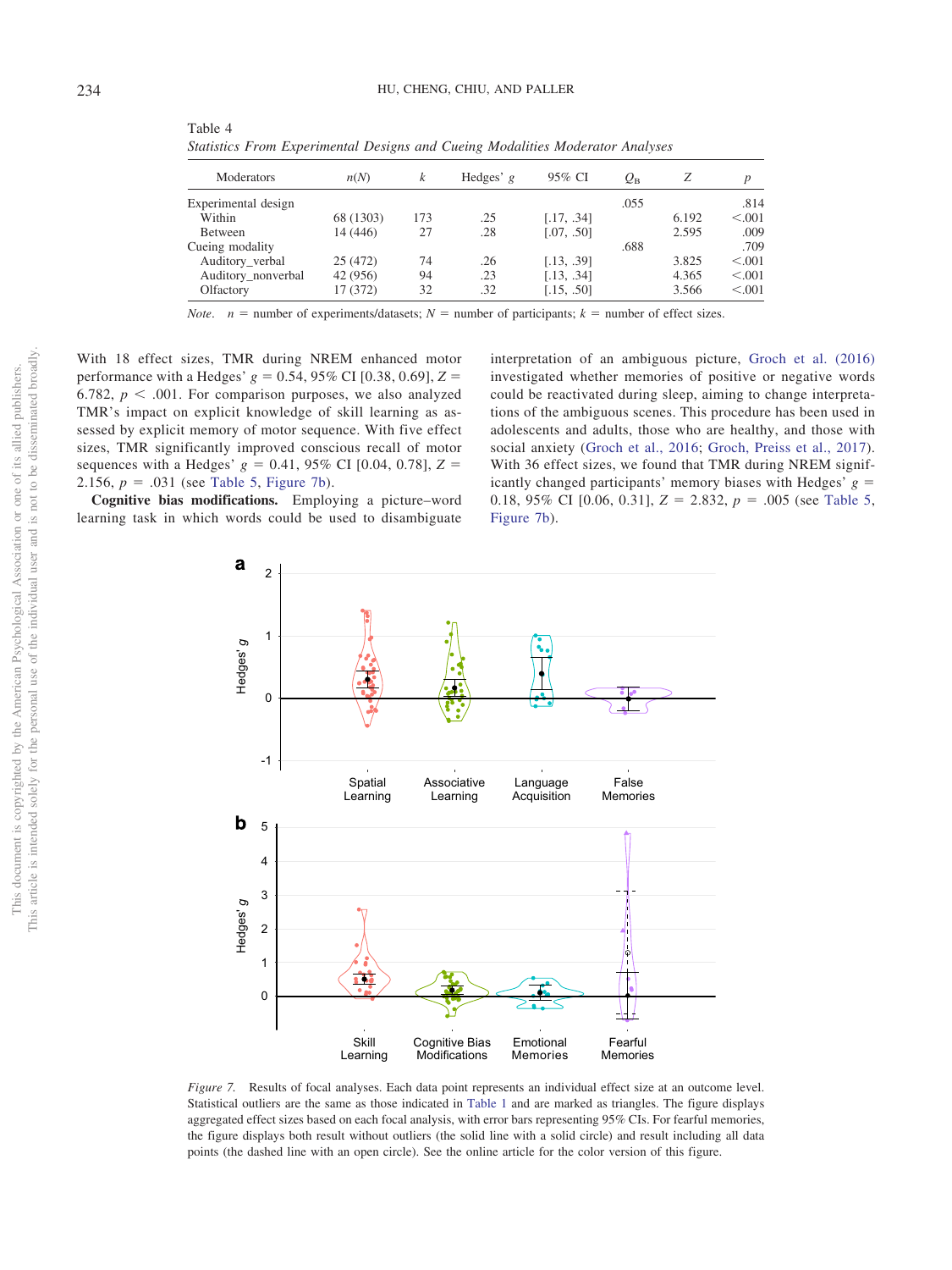| Focal analyses              | n(N)     | k  | Hedges' $g$ | 95% CI        |         |         |
|-----------------------------|----------|----|-------------|---------------|---------|---------|
| Spatial learning            | 26(553)  | 43 | .30         | [.17, .44]    | 4.439   | < 0.001 |
| Associative learning        | 16(320)  | 30 | .17         | [.03, .30]    | 2.354   | .019    |
| Language acquisition        | 9(158)   | 13 | .40         | [.14, .65]    | 3.046   | .002    |
| False memories              | 4(66)    |    | $-.01$      | $[-.20, .18]$ | $-.103$ | .918    |
| Skill learning              | 10 (229) | 23 | .51         | [.37, .65]    | 7.108   | < 0.001 |
| Cognitive bias modification | 4(66)    | 36 | .18         | [.06, .31]    | 2.832   | .005    |
| Emotional memories          | 5(97)    | 12 | .10         | $[-.12, .33]$ | .905    | .366    |
| Fearful memories            | 3(97)    | 4  | .02         | $[-.68, .72]$ | .059    | .953    |

<span id="page-17-0"></span>Table 5 *Statistics From Focal Analyses*

*Note.*  $n =$  number of experiments/datasets;  $N =$  number of participants;  $k =$  number of effect sizes.

**Emotional memories.** TMR has been used to influence consolidation of emotional memories in both associative learning and spatial learning paradigms. In the current analyses, we did not find an overall effect of TMR on emotional memories: Hedges'  $g =$ 0.10, 95% CI  $[-0.12, 0.33]$ ,  $Z = 0.905$ ,  $p = .366$  (see [Table 5,](#page-17-0) [Figure 7b\)](#page-16-1).

**Fearful memories.** Researchers have employed TMR to modulate fear memories during NREM sleep. For example, TMR was applied to aid in fear extinction [\(Ai et al., 2015;](#page-21-6) [Hauner et al., 2013\)](#page-23-14) and exposure therapy for phobia [\(Rihm et al., 2016\)](#page-25-9). In the current analyses, TMR did not induce fear extinction during sleep: Hedges'  $g = 0.02, 95\% \text{ CI} [-0.68, 0.72], Z = 0.059, p = .953 \text{ (see Table 5, }$  $g = 0.02, 95\% \text{ CI} [-0.68, 0.72], Z = 0.059, p = .953 \text{ (see Table 5, }$  $g = 0.02, 95\% \text{ CI} [-0.68, 0.72], Z = 0.059, p = .953 \text{ (see Table 5, }$ [Figure 7b\)](#page-16-1). Given that sleep could potentially influence fear learning either by strengthening associations or enhancing extinction, we also ran an analysis considering TMR effects irrespective of directions. Results showed that TMR significantly modulates fearful memories  $(Hedges' g = 0.44, Z = 2.911, p = .004).$ 

# **Discussion**

Forming enduring memories may depend critically on brain mechanisms whereby learned information is spontaneously reactivated, such as during subsequent sleep [\(Paller et al., 2020\)](#page-24-0). Although spontaneous memory reactivation has been indirectly observed during human sleep (e.g., [Deuker et al., 2013;](#page-22-2) [Peigneux](#page-24-5) [et al., 2004\)](#page-24-5), methods to directly manipulate this reactivation should be utilized to promote further understanding, both in human and nonhuman experiments. The method of TMR, by altering memory processing during sleep, may not only advance our understanding of sleep-based memory consolidation, but may also bear significant translational implications for enhancing various types of learning. For the first time, by collecting a comprehensive dataset of studies and conducting a multilevel random-effects meta-analysis, we have provided an overall assessment of TMR's effectiveness. In addition, because this dataset comprised studies using a variety of experimental manipulations, we were able to provide additional information by evaluating the influence of factors such as sleep cueing stages and learning types.

# **TMR Effect as a Function of Sleep Stage**

First, sleep TMR was effective in influencing learning and was associated with a small-to-moderate effect size: Hedges'  $g = 0.29$ . TMR effects are likely not the same in sleep versus wake, as effect sizes from N2 and SWS TMR studies were significantly larger than those from REM and wake TMR studies. On the other hand, there are some reports of significant findings from REM and wake TMR (e.g., [Oudiette, Antony, Creery, & Paller, 2013](#page-24-16) wake TMR group; [Sterpenich et al., 2014,](#page-25-13) REM TMR group). Given the small number of these studies, additional research is likely to produce modified conclusions with respect to TMR during these two conditions.

Because a meta-analysis aggregates multiple TMR studies, we can investigate questions that would be difficult for a single study to address, such as whether sleep duration may differentially influence TMR effects. We found that sleep duration did not influence TMR effects; TMR benefits memory with cues presented during either afternoon or nocturnal NREM. Some have theorized that SWS followed by REM is helpful (see [Batterink et al., 2017;](#page-22-21) [Tamminen, Lambon Ralph, & Lewis, 2017\)](#page-25-20), but further data are needed to substantiate this idea.

Because our primary research question concerns TMR during sleep, wake TMR conditions in the present analysis were selected from the identified sleep TMR studies, and they were typically matched with sleep TMR in experimental design features such as timing of cueing and time of testing. It should be noted that only a tiny proportion of the huge number of possible wake conditions have been studied: participants in wake TMR could concurrently perform a working memory task, read a book, watch a movie, rest while mind-wandering, or engage in numerous other activities during wakeful cueing periods. Furthermore, cueing could be followed by new interfering information, as in reconsolidation research that also involves memory reactivation [\(Forcato, Fernan](#page-23-26)[dez, & Pedreira, 2014;](#page-23-26) [Nader & Hardt, 2009;](#page-24-28) [Nader, Schafe, & Le](#page-24-29) [Doux, 2000;](#page-24-29) [Schiller et al., 2010\)](#page-25-30). Another complication is to account for different types of memory that have been emphasized in such studies, from simple conditioning to complex episodic memory paradigms. All these factors pose challenges in generalizing about wake TMR results. In short, given that different experimental procedures with wake TMR can influence memory results (e.g., [Tambini et al., 2017\)](#page-25-27), it would be inappropriate to generalize from the small number of wake TMR findings included in this meta-analysis.

# **TMR's Impact on Learning**

Sleep has been implicated in many types of learning and memory, within both the declarative and nondeclarative categories [\(Korman et al., 2007;](#page-24-30) [Plihal & Born, 1997,](#page-25-31) for comprehensive reviews see [Diekelmann & Born, 2010;](#page-22-1) [Rasch & Born, 2013;](#page-25-0)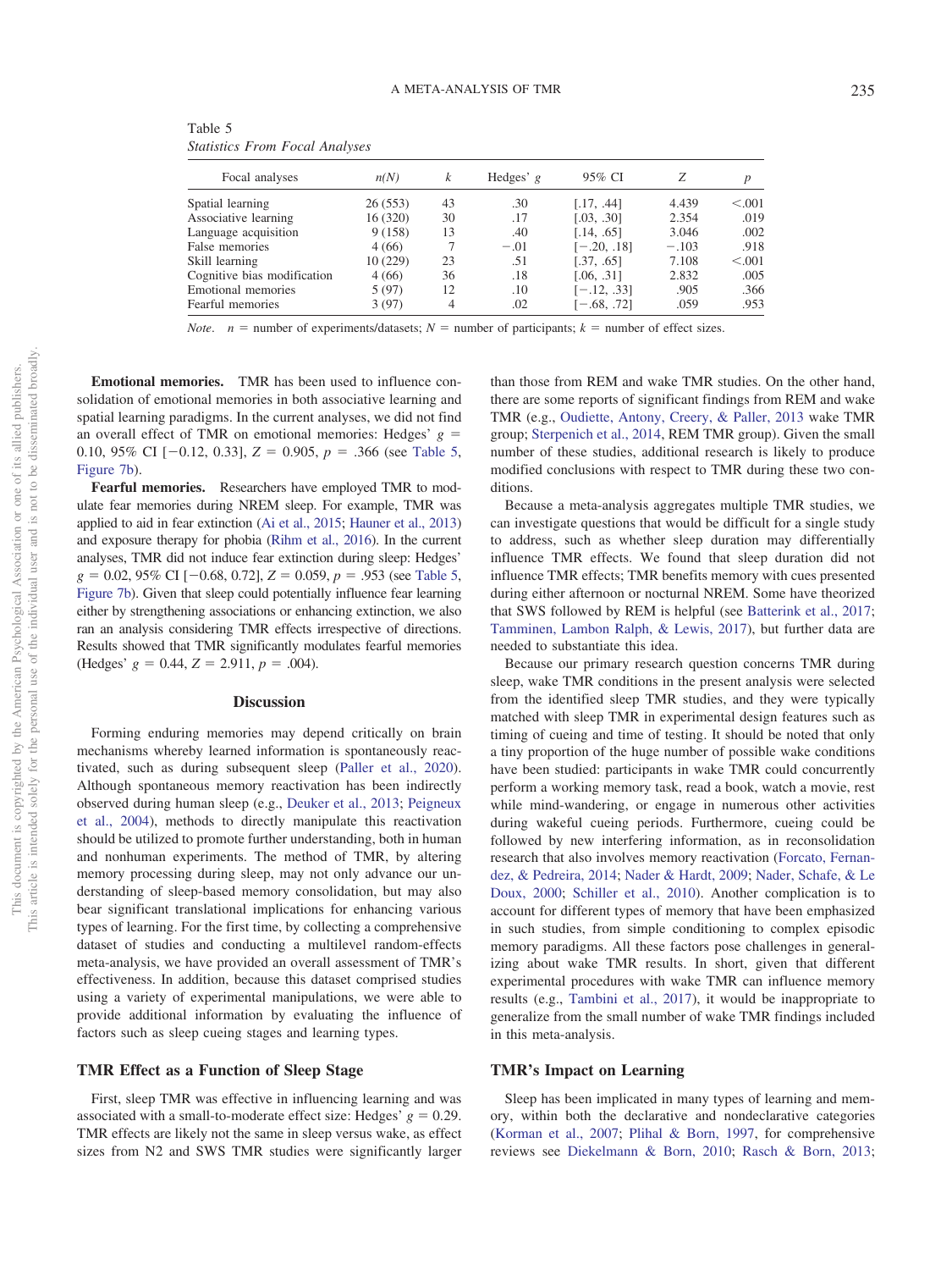[Stickgold & Walker, 2013\)](#page-25-1). Accordingly, it may not be surprising that TMR during sleep can also influence multiple types of learning. However, individual studies varied greatly and many studies reported null or contradictory findings. For example, TMR failed to have a positive impact on sequential finger tapping when olfactory cues were applied during SWS or REM sleep [\(Rasch et](#page-25-3) [al., 2007\)](#page-25-3). In contrast with these results, subsequent studies found that reactivating motor learning using auditory cues during N2 or SWS could improve performance [\(Antony et al., 2012;](#page-21-5) [Cousins et](#page-22-17) [al., 2014;](#page-22-17) [Cousins et al., 2016;](#page-22-19) [Laventure et al., 2016;](#page-24-13) [Schönauer](#page-25-8) [et al., 2014\)](#page-25-8). Importantly, different tasks were examined in these different studies, and further work is needed to clarify the relevance of various task factors.

By synthesizing available evidence from different learning tasks, the current meta-analysis shows that TMR can be effective across many types of learning including tasks of declarative memory, skill learning, other types of learning, but not with conditioning. The present meta-analysis also showed that TMR effects depend on how memories are assessed: TMR effects were significant in recall and performance measures, but appeared less effective using recognition, SCR, and subjective ratings. Subsequent focal analyses showed that TMR during NREM significantly influenced associative learning, spatial memories, language acquisition, cognitive bias modification, and skill learning. In contrast, TMR has not had a clear influence on false memories. In the current dataset, the Deese-Roediger-McDermott and reality-monitoring paradigms were used to induce false memories. Both paradigms are wellestablished in inducing false memories during wakefulness [\(Gallo, 2010;](#page-23-27) [Gonsalves & Paller, 2000;](#page-23-28) [Gonsalves et al.,](#page-23-29) [2004\)](#page-23-29). However, the role of sleep in influencing false memories remains unclear, as sleep either enhanced or reduced false memories, with effects moderated by presleep encoding quality and retrieval task (e.g., recognition vs. recall, [Diekelmann,](#page-22-29) [Landolt, Lahl, Born, & Wagner, 2008;](#page-22-29) [Fenn, Gallo, Margoliash,](#page-23-30) [Roediger, & Nusbaum, 2009;](#page-23-30) [Pardilla-Delgado & Payne, 2017;](#page-24-31) [Payne et al., 2009\)](#page-24-32). By reactivating learning episodes during NREM, TMR might be expected to provide some clarification on this question. However, the experiments we included in the meta-analysis failed to further influence false memories during sleep.

The apparent inability of TMR to trigger false memory reactivation may be related to an emphasis on SWS. Previous reports suggested that SWS may play a detrimental role in the formation of false memories [\(Pardilla-Delgado & Payne, 2017;](#page-24-31) [Payne et al.,](#page-24-32) [2009\)](#page-24-32), but on the other hand, [Vargas \(2016,](#page-26-10) Experiment 1) found a positive correlation between time in SWS and false memory performance. Whether false memories can be modulated by TMR during REM is currently unknown.

Notably, one recent study used TMR to alter memories to reverse prior learning [\(Simon, Gómez, & Nadel, 2018\)](#page-25-23), which is in some ways akin to a false memory. A tone associated with forgetting was presented during sleep in conjunction with other sounds such that the associated object memories were weakened. In this way, TMR can be used to induce forgetting for specific memories formed previously.

TMR has also been used to enhance the rubber-hand illusion [\(Honma et al., 2016\)](#page-24-10), whereby subjective ownership and proprioceptive drift of a rubber hand was impacted, likely via the inte-

gration of multisensory information. This phenomenon is similar to a false memory in the sense that both are illusory. In this case, integration between visual input of the rubber hand and tactile input to participants' real hand was influenced by TMR during sleep.

# **Methodological Implications, Statistical Power, and Publication Bias**

The TMR methodology provides several advantages for understanding sleep-based memory consolidation. For example, previous research on sleep and memory emphasized comparisons between sleep and wakeful retention intervals to draw inferences about sleep's influence. The waking condition could consist of an ordinary period of wakefulness or a night of total sleep deprivation. In either case, the waking condition does not provide an ideal contrast for the sleep condition because the two conditions can differ in circadian rhythms, sleep drive, and pre-/postencoding interference (e.g., [Pan & Rickard, 2015\)](#page-24-33). In contrast, TMR's key experimental manipulation occurs during a specific sleep stage while all other factors are held constant across cued and uncued conditions, including circadian influences and amount of pre- and postencoding interference.

Furthermore, TMR can be advantageous in terms of statistical power given that memory reactivation can be manipulated during a single sleep session on a within-subject basis. Here, we presented analyses regarding experimental design and cueing modality factors. Regarding between- and within-subject designs, our metaanalysis revealed that both designs were associated with comparable effect sizes in influencing memory with TMR. On average, a between-subjects design study would recruit 30 participants, whereas a within-subject design study would recruit 20 participants. This difference in sample size is in keeping with the general rule that within-subject designs provide greater statistical power than do between-subjects designs.

Regarding cueing modality, we categorized stimulation into three types: auditory\_nonverbal, auditory\_verbal, and olfactory. Consistent with individual reports in which verbal and nonverbal cues were directly compared (e.g., [Batterink et al., 2017;](#page-22-21) [Cairney](#page-22-22) [et al., 2017\)](#page-22-22), cues from all modalities could impact learning. Interestingly, nonverbal and verbal cues tend to have the similar effect sizes: 0.26 versus 0.23. The use of verbal cues may greatly expand TMR's applicability in future studies.

Despite robust sleep TMR benefits across different memory types and experimental paradigms, inspection of the full dataset revealed that more than half of the reported results did not reach statistical significance at the conventional .05 false-positive rate: 72 of 212 sleep TMR effect sizes were significant based on Hedges' *g* and the associated 95% CIs. When constraining analyses to NREM TMR studies, 68 out of 189 effect sizes were significant. Given significant TMR effects for sleep and NREM conditions, and in moderator analyses, null results from individual studies can best be attributed to either moderator choices (e.g., cueing during REM, or when recognition or subjective rating was used) or low statistical power in single studies. In order for evidence to accumulate and guide future research effectively, we recommend that studies be designed with relatively high statistical power based on results provided in the current meta-analysis.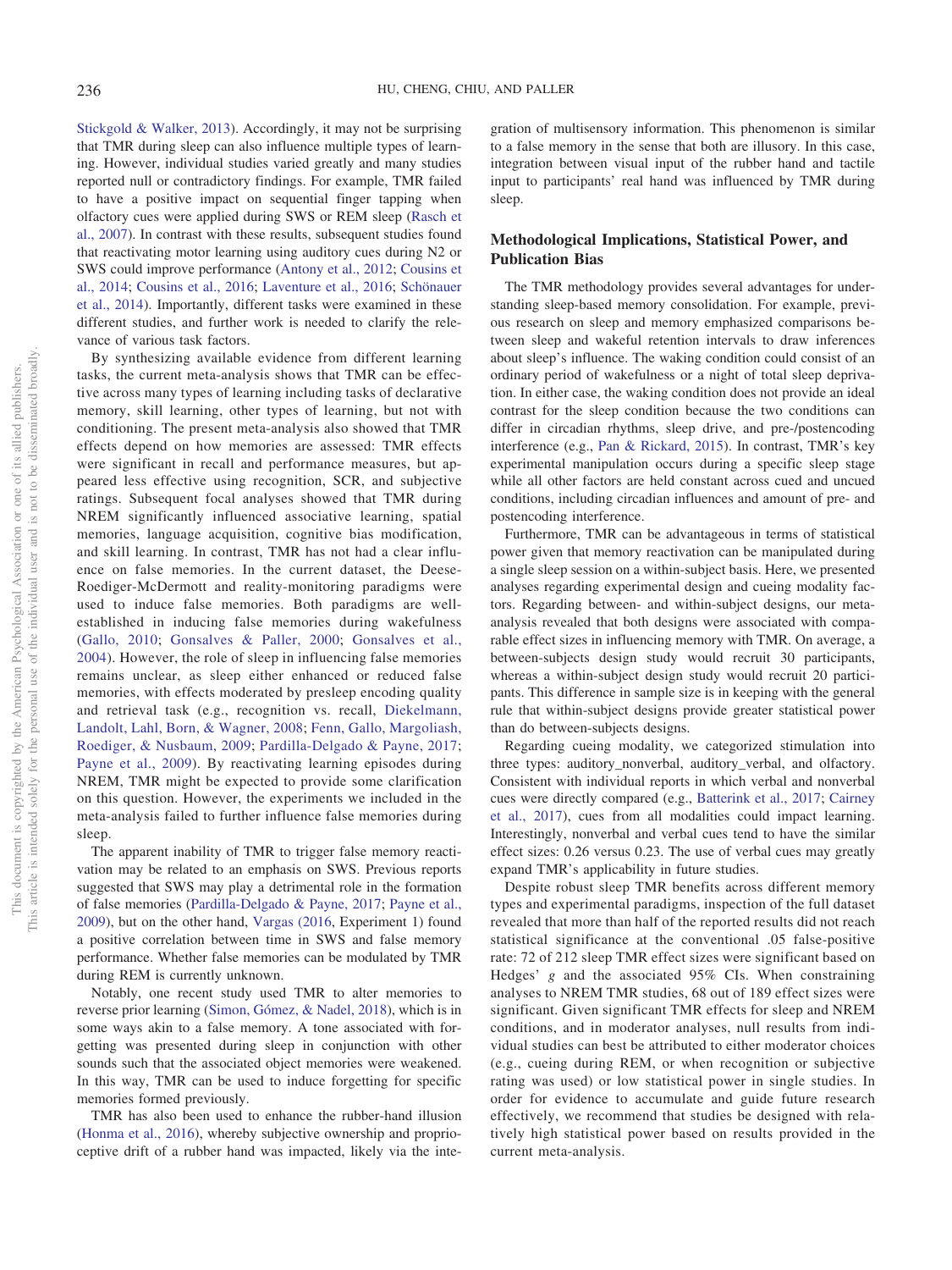Publication bias can arise when significant findings consistent with researchers' hypotheses are more likely to be published than nonsignificant findings, which poses threats for accurately estimating effect sizes [\(Rosenthal, 1979\)](#page-25-32). In addition to our efforts to include unpublished data sets, we employed a variety of publication bias adjustment analyses (trim and fill, three-parameter selection model, and the a priori weight functions model) to evaluate the possibility of overestimated effect sizes. Adjusted effect sizes across these analyses remained significant, except for the most extreme case (i.e., the severe, one-tailed selection model). These results, when evaluated holistically, suggest that sleep TMR effects are robust against publication biases. However, as recent simulation studies on publication-bias analyses suggested [\(Carter](#page-22-27) [et al., 2019;](#page-22-27) [McShane et al., 2016\)](#page-24-27), each analysis has limitations and relies on some assumptions. Given significant heterogeneity across effect sizes and the typical sample sizes involved in TMR research, we urge a continued evaluation of possible publication bias. Moreover, to accurately assess TMR in the future, high statistical power and preregistration strategies are recommended. Lastly, all members of a scientific community, including researchers, reviewers, and journal editors, could work together to combat publication biases by encouraging publication of relevant nonsignificant findings.

# **Practical Implications**

An intriguing possibility for sleep TMR is to complement wakeful learning to enhance cognition and performance [\(Diekelmann,](#page-22-0) [2014;](#page-22-0) [Paller, 2017\)](#page-24-1). Among the TMR studies reviewed here, a few topics bear high translational implications in educational and clinical settings. Boosting language acquisition can be particularly meaningful in educational settings. Our dataset included two different types of language studies: vocabulary learning [\(Batterink et](#page-22-21) [al., 2017;](#page-22-21) [Göldi & Rasch, 2019;](#page-23-17) [Schreiner & Rasch, 2015a;](#page-25-19) [Schreiner et al., 2015\)](#page-25-6) and grammatical learning [\(Batterink &](#page-22-21) [Paller, 2017\)](#page-22-21). In vocabulary learning, participants associated a foreign or a novel word with its translation in the participants' native language. Newly learned words were subsequently replayed during sleep to reactive their associated meanings. In grammatical learning, participants viewed nonsense phrases and gradually acquired the underlying grammatical rules via trial-and-error. Generalization was assessed when participants were required to generate correct sequences with new nonsense words [\(Batterink &](#page-22-21) [Paller, 2017\)](#page-22-21). Overall, TMR during NREM sleep boosted language acquisition, with an effect size of 0.40. Future research could include different age groups, such as young children who are just beginning to gain competence in their native language and sleep a lot.

TMR's effectiveness in facilitating skill learning has intriguing implications for motor rehabilitation. Individual studies reported that TMR could enhance participants' speed and/or accuracy [\(Antony et al., 2012;](#page-21-5) [Laventure et al., 2016\)](#page-24-13), with explicit knowledge of motor sequences in some cases [\(Cousins et al., 2014;](#page-22-17) [Diekelmann et al., 2016\)](#page-22-20). Importantly, when all effect sizes were considered in the meta-analysis, TMR appeared effective in influencing both performance and knowledge of the learned motor sequences. Future studies can test TMR's potential for facilitating motor or cognitive rehabilitation among patient populations in clinical settings.

TMR may also hold promise for complementing psychotherapy. In the present meta-analysis, we found that TMR was effective in changing memories with respect to ambiguous scenes (e.g., [Groch](#page-23-9) [et al., 2016\)](#page-23-9), but did not influence emotional memories or weaken fearful memories. However, evidence on whether TMR may influence emotional memories and fear extinction was highly mixed [\(Ai et al., 2015;](#page-21-6) [Ashton et al., 2018;](#page-21-7) [Hauner et al., 2013;](#page-23-14) [He et al.,](#page-23-15) [2015;](#page-23-15) [Lehmann et al., 2016\)](#page-24-12). Results have also been mixed in TMR fear extinction studies in rodents [\(Barnes & Wilson, 2014;](#page-21-12) [Purple et al., 2017;](#page-25-10) [Rolls et al., 2013\)](#page-25-11). Given the potential clinical relevance, future TMR studies with these types of memory are warranted.

# **Neural Mechanisms and Theoretical Implications**

Investigating TMR-elicited neural activity with EEG and fMRI can help researchers delineate neural mechanisms of memory reactivation and consolidation during sleep. By employing timefrequency analyses to decompose EEG responses, researchers have produced evidence implicating theta rhythms and thalamo-cortical spindle oscillations in memory reactivation and consolidation (e.g., [Antony, Piloto, et al., 2018;](#page-21-2) [Belal et al., 2018;](#page-22-4) [Cairney et al., 2018;](#page-22-5) [Cox, Hofman, de Boer, & Talamini, 2014;](#page-22-18) [Farthouat et al., 2017;](#page-23-7) [Groch, Preiss, et al., 2017;](#page-23-10) [Laventure et al., 2016;](#page-24-13) [Schreiner et al.,](#page-25-5) [2018;](#page-25-5) [Schreiner et al., 2015;](#page-25-6) [Wang et al., 2019\)](#page-26-9). In particular, decoding cue-elicited brain activities during both wakeful learning and sleep TMR suggests that TMR involves neural patterns resembling prior, wakeful learning content [\(Belal et al., 2018;](#page-22-4) [Schreiner et al., 2018;](#page-25-5) [Shanahan et al., 2018;](#page-25-7)). During sleep, TMR-related neural activity could distinguish between distinctive memory representations at a categorical level, with such activity predicting postsleep memory improvement [\(Cairney et al., 2018;](#page-22-5) [Wang et al., 2019\)](#page-26-9).

In addition to examining neural activity during sleep [\(Berkers et](#page-22-30) [al., 2018;](#page-22-30) [Diekelmann, Büchel, Born, & Rasch, 2011;](#page-22-14) [Rasch et al.,](#page-25-3) [2007;](#page-25-3) [Shanahan et al., 2018;](#page-25-7) [van Dongen et al., 2012\)](#page-26-7), researchers also investigated task-related neural activity following sleep TMR. For example, reactivating motor learning during SWS enhanced functional connectivity between caudate nucleus and hippocampus when participants were retested on the motor task [\(Cousins et al.,](#page-22-19) [2016\)](#page-22-19).

In short, beyond behavioral results obtained from the current meta-analysis, neural results can provide additional evidence that TMR promotes consolidation via reactivating prior learning experiences, as described in the active system consolidation hypothesis [\(Rasch & Born, 2013\)](#page-25-0). Specifically, during NREM sleep, characterized by cortical slow oscillations and thalamocortical spindles, covert memory reactivation can transform newly acquired, hippocampus-dependent learning such that neocortical representations become more stable and resistant to interference.

More research is needed to understand why memory reactivation during sleep is associated with consolidation. Some intriguing clues about relevant neural mechanisms have been obtained to date. For example, TMR cues were found to be more effective when delivered just after spindle refractory periods [\(Antony, Piloto](#page-21-2) [et al., 2018\)](#page-21-2), and less effective when cues were presented closely together [\(Farthouat et al., 2017;](#page-23-7) [Schreiner et al., 2015\)](#page-25-6). Regarding REM's role in memory consolidation, although the present metaanalysis did not find a significant REM TMR effect, it remains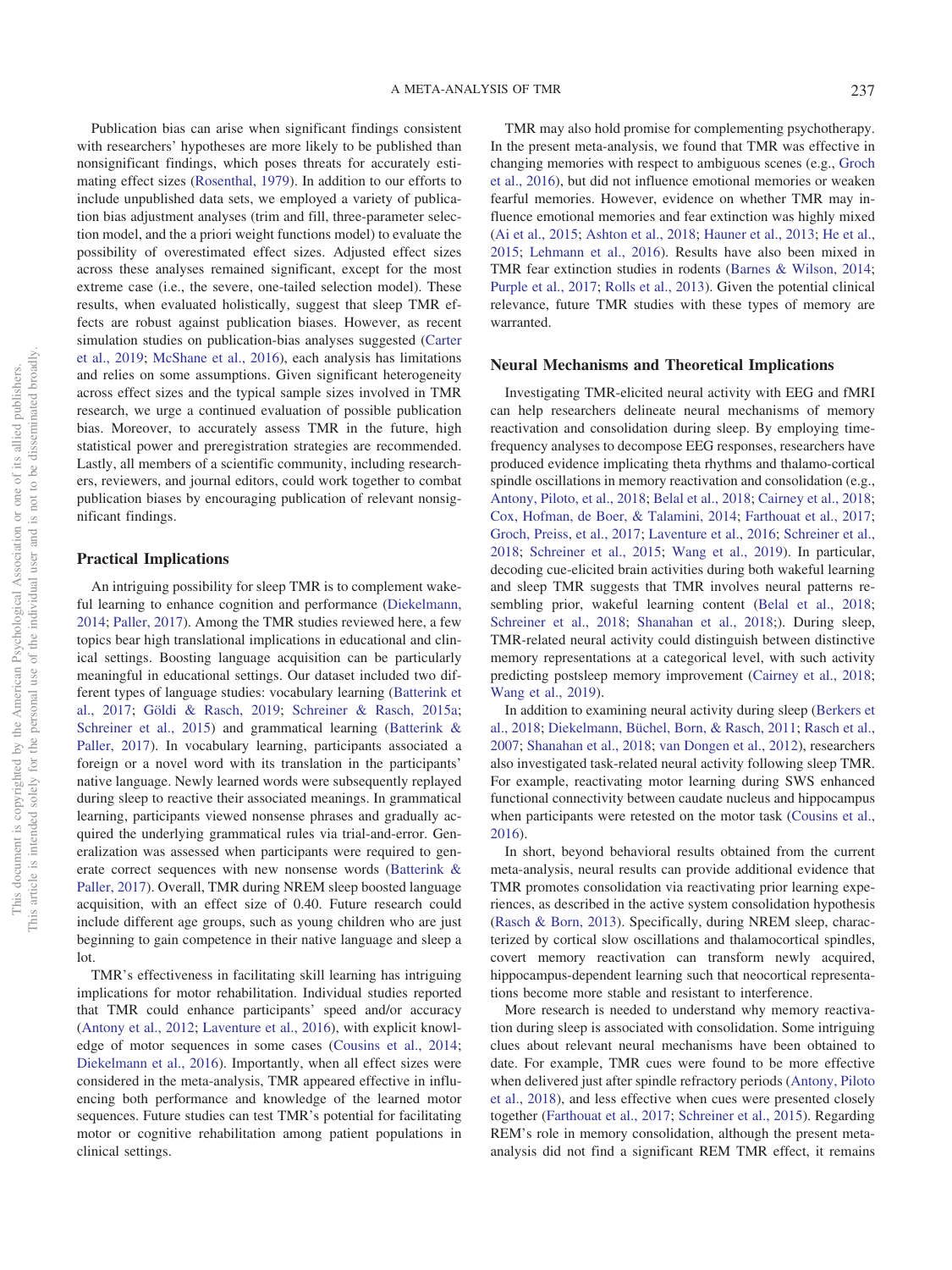possible that REM may aid consolidation following reactivation during NREM [\(Batterink et al., 2017;](#page-22-21) [Tamminen et al., 2017\)](#page-25-20), as proposed in the two-stage sequential processing account [\(Giuditta,](#page-23-31) [2014\)](#page-23-31). REM sleep may play an important role for specific types of processing, such as with distant associations, information integration, and emotional memories [\(Cai, Mednick, Harrison, Kanady, &](#page-22-31) [Mednick, 2009;](#page-22-31) [Sterpenich et al., 2014;](#page-25-13) [Tamminen et al., 2017;](#page-25-20) [Wassing et al., 2019\)](#page-26-16). Additional studies are warranted to explore the impact of REM sleep on memory processing.

# **TMR and Reconsolidation**

Wake TMR studies resemble reconsolidation studies as both procedures involve encoding, presentation of memory reminders during wakefulness, and subsequent testing. On the other hand, there are notable differences. First, in wake TMR studies memories are typically reactivated shortly after encoding (e.g., within minutes or hours), whereas reconsolidation paradigms tend to reactivate memories following longer delays. Second, wake TMR studies often aim to test whether reactivation during wakefulness stabilizes memories, whereas reconsolidation designs introduce interfering information to modify original memories [\(Elsey, Van](#page-23-32) [Ast, & Kindt, 2018;](#page-23-32) [Forcato et al., 2014;](#page-23-26) [Kredlow, Unger, & Otto,](#page-24-34) [2016;](#page-24-34) [Nader & Hardt, 2009;](#page-24-28) [Nader et al., 2000;](#page-24-29) [Schiller et al.,](#page-25-30) [2010\)](#page-25-30). For both types of studies, it is of course essential to consider whether results vary depending on the type of memory examined (e.g., declarative memory vs. conditioning).

Although reactivation could render memories labile and make them susceptible to interfering information, caution must be exercised before inferring that memories were made labile by the experimental manipulation. This issue may be particularly relevant for declarative memories, which may remain modifiable indefinitely [\(Dudai, 2012\)](#page-23-33). As a case in point, [Diekelmann, Büchel,](#page-22-14) [Born, and Rasch \(2011\)](#page-22-14) studied TMR followed by interference and found memory impairment after wake TMR, in contrast to the usual memory strengthening effect after NREM TMR. An alternative interpretation for the memory impairment, however, is that wake TMR in this study functioned to blur the temporal distinctiveness of the original information versus the interference information, as odor presentation bridged the two task periods. If the original and interfering information were less temporally distinct in this condition, poorer memory performance would be expected. Therefore, such results do not necessarily provide support for the idea of converting declarative memories into a labile form or for conventional reconsolidation models. Nevertheless, further integration between TMR and reconsolidation research could deepen our understanding of the mechanisms of memory processing, including reactivation, consolidation, and updating.

# **Limitations and Ethical Concerns**

Meta-analysis provides a powerful tool to quantitatively estimate the strength of experimental manipulations, but results that aggregate and summarize a diverse set of paradigms may not be adequate for guiding specific research questions. To overcome this limitation, in addition to presenting syntheses of TMR effects across all experiments and broadly defined topics, we included focal analyses based on selected homogenous manipulations (e.g., NREM only) and learning topics (e.g., associative learning, spatial

learning, false memory). These focal analyses could be valuable for providing effect-size estimates pertaining to specific research questions.

Another limitation relates to the way memory tasks were categorized in the learning-type moderator analyses. Many tasks used in TMR studies could not be unambiguously categorized (e.g., trust learning, counterstereotype learning, multisensory integration, value-based decision making). Furthermore, some tasks placed in one learning category may engage processing that depends on multiple memory systems operative concurrently. For example, artificial grammar learning and other types of statistical learning may involve both implicit learning and declarative memory (e.g., [Batterink, Reber, Neville, & Paller, 2015\)](#page-22-32). Some skill learning may engender explicit remembering of motor sequences (i.e., declarative memories) and may engage hippocampal contributions (e.g., [Antony et al., 2012;](#page-21-5) [Cousins et al., 2016\)](#page-22-19). It is possible that the combination of explicit and implicit learning of motor sequences makes them more susceptible to memory reactivation during SWS, with corresponding changes in hippocampalstriatal networks [\(Albouy et al., 2008;](#page-21-14) [Cousins et al., 2016;](#page-22-19) [Walker, Stickgold, Alsop, Gaab, & Schlaug, 2005\)](#page-26-17). Acknowledging this limitation, we present individual effect size and variance data for currently available TMR studies with which researchers can reanalyze the data based on any categorization.

TMR may be applicable for many beneficial purposes, but can it also be employed maliciously for mind control? Here it is important to distinguish between new learning and prior learning. People may be able to acquire new information while asleep, but perhaps only in restricted circumstances (e.g., [Andrillon, Press](#page-21-15)[nitzer, Léger, & Kouider, 2017;](#page-21-15) [Arzi et al., 2012;](#page-21-9) [Züst et al., 2019\)](#page-26-11). In the case of conditioning during sleep, the idea of introducing new associations without the individual's awareness parallels the idea of subliminal conditioning while awake. Although the term "sleep learning" usually has the connotation of acquiring new information, the typical process of learning that begins during wakefulness may continue during sleep, in which case sleep is indeed relevant for learning. The effectiveness of TMR is generally contingent on prior learning and associations made with specific cue stimuli [\(Cairney et al., 2016;](#page-22-9) [Creery et al., 2015\)](#page-22-10). When the learning occurs with a person's full knowledge and compliance, concerns about mind control are mitigated. However, variants of TMR could be used in future research to attempt to selectively weaken memories (as in [Simon et al., 2018\)](#page-25-23), or to change memories, perhaps to the point of creating a false memory or providing a conditioned association that was not present during waking. We thus advocate for the continuing evaluation of ethical concerns as research in this area continues to expand.

# **Unanswered Questions and Future Directions**

Although our results showed that TMR could significantly modify memory processing during NREM sleep, effect sizes varied across studies and tasks, as evidenced by observed heterogeneity. The overall effect size was small to moderate in Cohen's terms [\(Cohen, 1988\)](#page-22-33). Thus, one future direction is to investigate how to improve TMR effects. Recent findings indicate that the timing of cue presentation relative to spindles and to the phase of slow oscillations can be critical to the degree of reactivation and consolidation [\(Antony, Piloto, et al., 2018;](#page-21-2) [Batterink et al., 2016;](#page-21-13)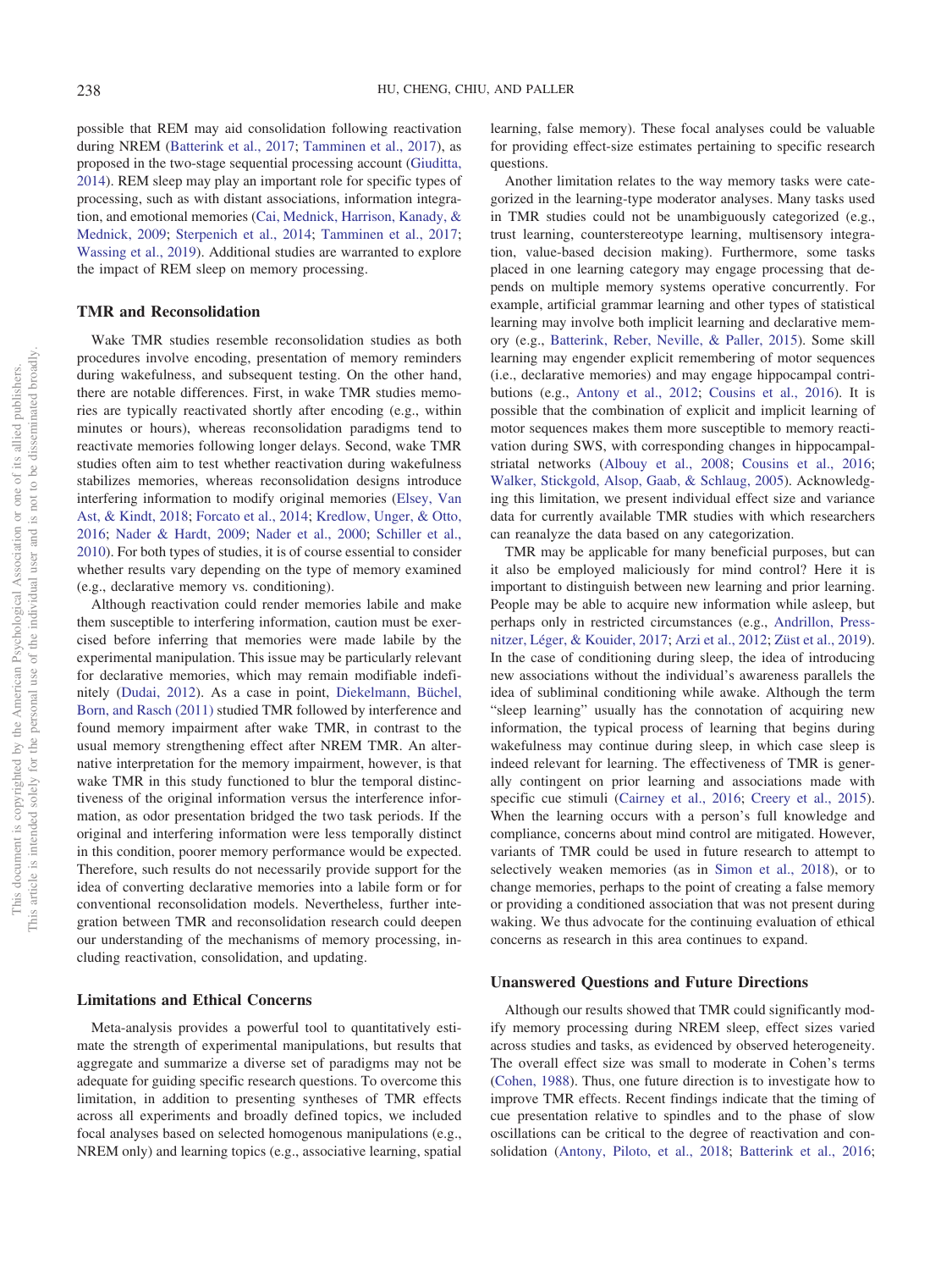[Göldi et al., 2019;](#page-23-18) [Shimizu et al., 2018\)](#page-25-22). Thus, a promising research direction will be to test the timing of cueing in relation with slow oscillations and/or spindles via techniques such as closed-loop stimulation.

One intriguing yet unanswered question regards whether targeted and spontaneous memory reactivation entail the same or qualitatively different neural mechanisms. Cueing may simply bias spontaneous reactivation (e.g., [Bendor & Wilson, 2012\)](#page-22-8), but there may be important differences. Because neural signals that completely and unequivocally indicate memory reactivation during sleep have not yet been established, this question remains open. Future research could address this question by comparing neural activity associated with targeted versus spontaneous reactivation using various memory paradigms.

Another question about TMR is whether it impacts other learning. That is, if TMR improves memory for cued information, does it harm memory consolidation for information acquired via other recent learning? If some information is reactivated, other information may be less likely to be reactivated. Investigations are limited in that they cannot measure all memories that people recently acquired that might be influenced by TMR. One sense in which memory reactivation can have additional effects is in terms of interrelationships among memories. That is, memory storage may normally involve competition, such that enhanced storage of some information would be expected to have repercussions [\(Norman,](#page-24-35) [Newman, & Detre, 2007;](#page-24-35) [Paller et al., 2020\)](#page-24-0). In this regard, TMR research has begun to examine how competing memories interact during sleep [\(Antony, Cheng et al., 2018;](#page-21-4) [Oyarzún et al., 2017\)](#page-24-14), with evidence showing that competition may weaken memories that are tightly interrelated with cued information.

Many other questions remain to be tested in relation to potential applications of TMR outside the laboratory. One recent study investigated TMR for vocabulary learning in a naturalistic home sleep setting (i.e., unsupervised TMR) using auditory cues presented without EEG monitoring [\(Göldi & Rasch, 2019\)](#page-23-17). TMR benefits were achieved only among participants for whom sleep was not disturbed by the cues. These results underscore the importance of avoiding arousal from sleep for memory improvement to be observed. Finally, whereas lab TMR studies generally include only one period of sleep with TMR, it will be important to determine whether TMR can have cumulative effects across multiple sleep sessions.

# **Conclusion**

To conclude, by aggregating effect sizes across a comprehensive dataset of TMR research, we present the first quantitative synthesis of the effectiveness of TMR under various conditions. Despite some inconsistent results from single studies, meta-analytical results provide compelling evidence that applying sensory cues during NREM sleep can reactivate associated memories and promote memory consolidation. TMR effects are found across a range of learning domains, including but not limited to declarative memory and skill learning. Whether TMR can be meaningfully beneficial in educational and clinical settings can only be answered via future studies in such settings. We hope this review and metaanalysis will facilitate new studies to advance this exciting field.

# **References**

Articles included in the meta-analysis are marked with an asterisk.

- <span id="page-21-0"></span>Aarons, L. (1976). Sleep-assisted instruction. *Psychological Bulletin, 83,* 1– 40. <http://dx.doi.org/10.1037/0033-2909.83.1.1>
- <span id="page-21-6"></span>- Ai, S. Z., Chen, J., Liu, J. F., He, J., Xue, Y. X., Bao, Y. P.,... Shi, J. (2015). Exposure to extinction-associated contextual tone during slowwave sleep and wakefulness differentially modulates fear expression. *Neurobiology of Learning and Memory, 123,* 159 –167. [http://dx.doi.org/](http://dx.doi.org/10.1016/j.nlm.2015.06.005) [10.1016/j.nlm.2015.06.005](http://dx.doi.org/10.1016/j.nlm.2015.06.005)
- <span id="page-21-1"></span>- Ai, S., Yin, Y., Chen, Y., Wang, C., Sun, Y., Tang, X.,... Shi, J. (2018). Promoting subjective preferences in simple economic choices during nap. *eLife, 7,* e40583. <http://dx.doi.org/10.7554/eLife.40583>
- <span id="page-21-14"></span>Albouy, G., Sterpenich, V., Balteau, E., Vandewalle, G., Desseilles, M., Dang-Vu, T., . . . Maquet, P. (2008). Both the hippocampus and striatum are involved in consolidation of motor sequence memory. *Neuron, 58,* 261–272. <http://dx.doi.org/10.1016/j.neuron.2008.02.008>
- <span id="page-21-11"></span>Alm, K. H., Ngo, C. T., & Olson, I. R. (2019). Hippocampal signatures of awake targeted memory reactivation. *Brain Structure & Function, 224,* 713–726. <http://dx.doi.org/10.1007/s00429-018-1790-2>
- <span id="page-21-15"></span>Andrillon, T., Pressnitzer, D., Léger, D., & Kouider, S. (2017). Formation and suppression of acoustic memories during human sleep. *Nature Communications, 8,* 179. <http://dx.doi.org/10.1038/s41467-017-00071-z>
- Antony, J. W. (2015). *Mechanisms of memory reactivation during sleep* (Unpublished doctoral dissertation). Northwestern University, Evanston, IL.
- <span id="page-21-4"></span>- Antony, J. W., Cheng, L. Y., Brooks, P. P., Paller, K. A., & Norman, K. A. (2018). Competitive learning modulates memory consolidation during sleep. *Neurobiology of Learning and Memory, 155,* 216 –230. [http://dx](http://dx.doi.org/10.1016/j.nlm.2018.08.007) [.doi.org/10.1016/j.nlm.2018.08.007](http://dx.doi.org/10.1016/j.nlm.2018.08.007)
- <span id="page-21-5"></span>- Antony, J. W., Gobel, E. W., O'Hare, J. K., Reber, P. J., & Paller, K. A. (2012). Cued memory reactivation during sleep influences skill learning. *Nature Neuroscience, 15,* 1114 –1116. [http://dx.doi.org/10.1038/nn](http://dx.doi.org/10.1038/nn.3152) [.3152](http://dx.doi.org/10.1038/nn.3152)
- <span id="page-21-3"></span>Antony, J. W., & Paller, K. A. (2017). Hippocampal contributions to declarative memory consolidation during sleep. In D. Hannula & M. Duff (Eds.), *The hippocampus from cells to systems* (pp. 245–280). New York, NY: Springer. [http://dx.doi.org/10.1007/978-3-319-50406-3\\_9](http://dx.doi.org/10.1007/978-3-319-50406-3_9)
- <span id="page-21-2"></span>- Antony, J. W., Piloto, L., Wang, M., Pacheco, P., Norman, K. A., & Paller, K. A. (2018). Sleep spindle refractoriness segregates periods of memory reactivation. *Current Biology, 28,* 1736 –1743. [http://dx.doi](http://dx.doi.org/10.1016/j.cub.2018.04.020) [.org/10.1016/j.cub.2018.04.020](http://dx.doi.org/10.1016/j.cub.2018.04.020)
- <span id="page-21-10"></span>Arzi, A., Holtzman, Y., Samnon, P., Eshel, N., Harel, E., & Sobel, N. (2014). Olfactory aversive conditioning during sleep reduces cigarettesmoking behavior. *The Journal of Neuroscience, 34,* 15382–15393. <http://dx.doi.org/10.1523/JNEUROSCI.2291-14.2014>
- <span id="page-21-9"></span>Arzi, A., Shedlesky, L., Ben-Shaul, M., Nasser, K., Oksenberg, A., Hairston, I. S., & Sobel, N. (2012). Humans can learn new information during sleep. *Nature Neuroscience, 15,* 1460 –1465. [http://dx.doi.org/10](http://dx.doi.org/10.1038/nn.3193) [.1038/nn.3193](http://dx.doi.org/10.1038/nn.3193)
- <span id="page-21-7"></span>\*Ashton, J. E., Cairney, S. A., & Gaskell, M. G. (2018). No effect of targeted memory reactivation during slow-wave sleep on emotional recognition memory. *Journal of Sleep Research, 27,* 129 –137. [http://dx](http://dx.doi.org/10.1111/jsr.12542) [.doi.org/10.1111/jsr.12542](http://dx.doi.org/10.1111/jsr.12542)
- <span id="page-21-8"></span>- Bar, E., Arzi, A., Perl, O., Livne, E., Sobel, N., Dudai, Y., & Nir, Y. (2019). Local targeted memory reactivation in human sleep. *bioRxiv*. Advance online publication. <http://dx.doi.org/10.1101/539114>
- <span id="page-21-12"></span>Barnes, D. C., & Wilson, D. A. (2014). Slow-wave sleep-imposed replay modulates both strength and precision of memory. *The Journal of Neuroscience, 34,* 5134 –5142. [http://dx.doi.org/10.1523/JNEUROSCI](http://dx.doi.org/10.1523/JNEUROSCI.5274-13.2014) [.5274-13.2014](http://dx.doi.org/10.1523/JNEUROSCI.5274-13.2014)
- <span id="page-21-13"></span>Batterink, L. J., Creery, J. D., & Paller, K. A. (2016). Phase of spontaneous slow oscillations during sleep influences memory-related processing of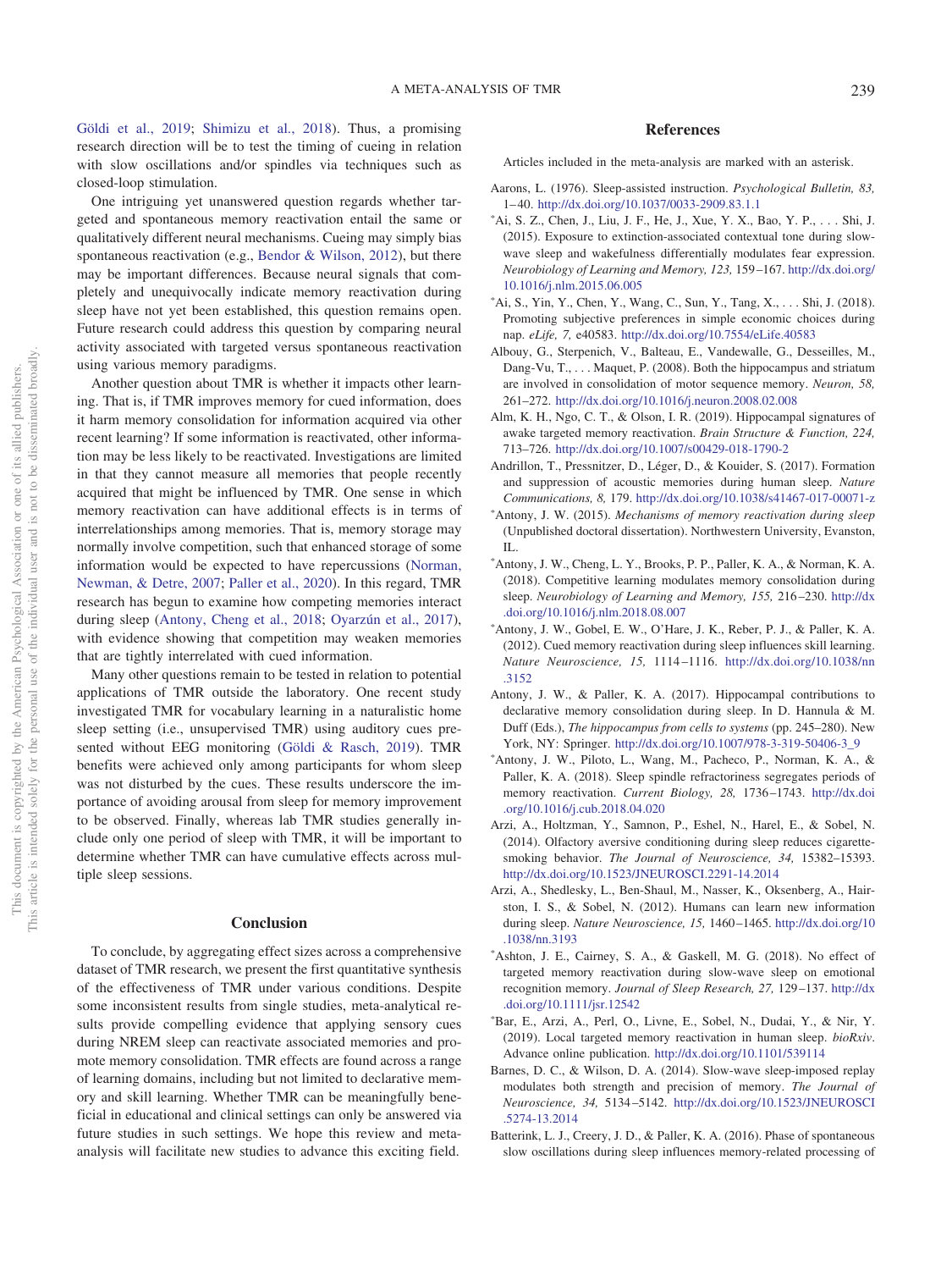auditory cues. *The Journal of Neuroscience, 36,* 1401–1409. [http://dx](http://dx.doi.org/10.1523/JNEUROSCI.3175-15.2016) [.doi.org/10.1523/JNEUROSCI.3175-15.2016](http://dx.doi.org/10.1523/JNEUROSCI.3175-15.2016)

- <span id="page-22-21"></span>- Batterink, L. J., & Paller, K. A. (2017). Sleep-based memory processing facilitates grammatical generalization: Evidence from targeted memory reactivation. *Brain and Language, 167,* 83–93. [http://dx.doi.org/10](http://dx.doi.org/10.1016/j.bandl.2015.09.003) [.1016/j.bandl.2015.09.003](http://dx.doi.org/10.1016/j.bandl.2015.09.003)
- <span id="page-22-32"></span>Batterink, L. J., Reber, P. J., Neville, H. J., & Paller, K. A. (2015). Implicit and explicit contributions to statistical learning. *Journal of Memory and Language, 83,* 62–78. <http://dx.doi.org/10.1016/j.jml.2015.04.004>
- Batterink, L. J., Westerberg, C. E., & Paller, K. A. (2017). Vocabulary learning benefits from REM after slow-wave sleep. *Neurobiology of Learning and Memory, 144,* 102–113. [http://dx.doi.org/10.1016/j.nlm](http://dx.doi.org/10.1016/j.nlm.2017.07.001) [.2017.07.001](http://dx.doi.org/10.1016/j.nlm.2017.07.001)
- <span id="page-22-4"></span>Belal, S., Cousins, J., El-Deredy, W., Parkes, L., Schneider, J., Tsujimura, H., . . . Lewis, P. (2018). Identification of memory reactivation during sleep by EEG classification. *NeuroImage, 176,* 203–214. [http://dx.doi](http://dx.doi.org/10.1016/j.neuroimage.2018.04.029) [.org/10.1016/j.neuroimage.2018.04.029](http://dx.doi.org/10.1016/j.neuroimage.2018.04.029)
- <span id="page-22-8"></span>Bendor, D., & Wilson, M. A. (2012). Biasing the content of hippocampal replay during sleep. *Nature Neuroscience, 15,* 1439 –1444. [http://dx.doi](http://dx.doi.org/10.1038/nn.3203) [.org/10.1038/nn.3203](http://dx.doi.org/10.1038/nn.3203)
- <span id="page-22-30"></span>Berkers, R. M. W. J., Ekman, M., van Dongen, E. V., Takashima, A., Barth, M., Paller, K. A., & Fernández, G. (2018). Cued reactivation during slow-wave sleep induces brain connectivity changes related to memory stabilization. *Scientific Reports, 8,* 16958. [http://dx.doi.org/10](http://dx.doi.org/10.1038/s41598-018-35287-6) [.1038/s41598-018-35287-6](http://dx.doi.org/10.1038/s41598-018-35287-6)
- <span id="page-22-12"></span>Borenstein, M., Hedges, L. V., Higgins, J. P., & Rothstein, H. R. (2011). *Introduction to meta-analysis*. New York, NY: Wiley, Ltd.
- <span id="page-22-3"></span>Bruce, D. J., Evans, C. R., Fenwick, P. B., & Spencer, V. (1970). Effect of presenting novel verbal material during slow-wave sleep. *Nature, 225,* 873– 874. <http://dx.doi.org/10.1038/225873a0>
- <span id="page-22-31"></span>Cai, D. J., Mednick, S. A., Harrison, E. M., Kanady, J. C., & Mednick, S. C. (2009). REM, not incubation, improves creativity by priming associative networks. *Proceedings of the National Academy of Sciences, 106,* 10130 –10134. <http://dx.doi.org/10.1073/pnas.0900271106>
- <span id="page-22-15"></span>- Cairney, S. A., Durrant, S. J., Hulleman, J., & Lewis, P. A. (2014). Targeted memory reactivation during slow wave sleep facilitates emotional memory consolidation. *Sleep, 37,* 701–707. [http://dx.doi.org/10](http://dx.doi.org/10.5665/sleep.3572) [.5665/sleep.3572](http://dx.doi.org/10.5665/sleep.3572)
- <span id="page-22-5"></span>- Cairney, S. A., Guttesen, A. A. V., El Marj, N., & Staresina, B. P. (2018). Memory consolidation is linked to spindle-mediated information processing during sleep. *Current Biology, 28,* 948 –954.e4. [http://dx.doi](http://dx.doi.org/10.1016/j.cub.2018.01.087) [.org/10.1016/j.cub.2018.01.087](http://dx.doi.org/10.1016/j.cub.2018.01.087)
- <span id="page-22-9"></span>- Cairney, S. A., Lindsay, S., Sobczak, J. M., Paller, K. A., & Gaskell, M. G. (2016). The benefits of targeted memory reactivation for consolidation in sleep are contingent on memory accuracy and direct cuememory associations. *Sleep, 39,* 1139 –1150. [http://dx.doi.org/10.5665/](http://dx.doi.org/10.5665/sleep.5772) [sleep.5772](http://dx.doi.org/10.5665/sleep.5772)
- <span id="page-22-22"></span>- Cairney, S. A., Sobczak, J. M., Lindsay, S., & Gaskell, M. G. (2017). Mechanisms of memory retrieval in slow-wave sleep. *Sleep*. Advance online publication. <http://dx.doi.org/10.1093/sleep/zsx114>
- <span id="page-22-27"></span>Carter, E. C., Schönbrodt, F. D., Gervais, W. M., & Hilgard, J. (2019). Correcting for bias in psychology: A comparison of meta-analytic methods. *Advances in Methods and Practices in Psychological Science, 2,* 115–144. <http://dx.doi.org/10.1177/2515245919847196>
- <span id="page-22-11"></span>Cellini, N., & Capuozzo, A. (2018). Shaping memory consolidation via targeted memory reactivation during sleep. *Annals of the New York Academy of Sciences, 1426,* 52–71. [http://dx.doi.org/10.1111/nyas](http://dx.doi.org/10.1111/nyas.13855) [.13855](http://dx.doi.org/10.1111/nyas.13855)
- <span id="page-22-6"></span>Cellini, N., & Mednick, S. C. (2019). Stimulating the sleeping brain: Current approaches to modulating memory-related sleep physiology. *Journal of Neuroscience Methods, 316,* 125–136. [http://dx.doi.org/10](http://dx.doi.org/10.1016/j.jneumeth.2018.11.011) [.1016/j.jneumeth.2018.11.011](http://dx.doi.org/10.1016/j.jneumeth.2018.11.011)
- <span id="page-22-24"></span>- Cheng, L. Y., Che, T., Tomic, G., Slutzky, M. W., & Paller, K. A. (2019). *Practice in your sleep: Targeted memory reactivation enhances execu-*

*tion of a novel motor skill*. Unpublished dataset, Department of Psychology, Northwestern University, Evanston, IL.

- <span id="page-22-28"></span>Cheung, M. W. (2014). Modeling dependent effect sizes with three-level meta-analyses: A structural equation modeling approach. *Psychological Methods, 19,* 211–229. <http://dx.doi.org/10.1037/a0032968>
- <span id="page-22-26"></span>Cohen, J. (1960). A coefficient of agreement for nominal scales. *Educational and Psychological Measurement, 20,* 37– 46. [http://dx.doi.org/10](http://dx.doi.org/10.1177/001316446002000104) [.1177/001316446002000104](http://dx.doi.org/10.1177/001316446002000104)
- <span id="page-22-33"></span>Cohen, J. (1988). *Statistical power analysis for the behavioral sciences* (2nd ed.). Hillsdale, NJ: Lawrence Erlbaum Associates.
- <span id="page-22-16"></span>- Cordi, M. J., Diekelmann, S., Born, J., & Rasch, B. (2014). No effect of odor-induced memory reactivation during REM sleep on declarative memory stability. *Frontiers in Systems Neuroscience, 8,* 157. [http://dx](http://dx.doi.org/10.3389/fnsys.2014.00157) [.doi.org/10.3389/fnsys.2014.00157](http://dx.doi.org/10.3389/fnsys.2014.00157)
- <span id="page-22-23"></span>- Cordi, M. J., Schreiner, T., & Rasch, B. (2018). No effect of vocabulary reactivation in older adults. *Neuropsychologia, 119,* 253–261. [http://dx](http://dx.doi.org/10.1016/j.neuropsychologia.2018.08.021) [.doi.org/10.1016/j.neuropsychologia.2018.08.021](http://dx.doi.org/10.1016/j.neuropsychologia.2018.08.021)
- <span id="page-22-25"></span>- Cousins, J. N. (2014). *The role of post-learning reactivation in memory consolidation* (Unpublished doctoral dissertation). The University of Manchester, Manchester, UK.
- <span id="page-22-17"></span>- Cousins, J. N., El-Deredy, W., Parkes, L. M., Hennies, N., & Lewis, P. A. (2014). Cued memory reactivation during slow-wave sleep promotes explicit knowledge of a motor sequence. *The Journal of Neuroscience, 34,* 15870 –15876. [http://dx.doi.org/10.1523/JNEUROSCI.1011-14](http://dx.doi.org/10.1523/JNEUROSCI.1011-14.2014) [.2014](http://dx.doi.org/10.1523/JNEUROSCI.1011-14.2014)
- <span id="page-22-19"></span>- Cousins, J. N., El-Deredy, W., Parkes, L. M., Hennies, N., & Lewis, P. A. (2016). Cued reactivation of motor learning during sleep leads to overnight changes in functional brain activity and connectivity. *PLoS Biology, 14,* e1002451. <http://dx.doi.org/10.1371/journal.pbio.1002451>
- <span id="page-22-18"></span>- Cox, R., Hofman, W. F., de Boer, M., & Talamini, L. M. (2014). Local sleep spindle modulations in relation to specific memory cues. *Neuro-Image, 99,* 103–110. [http://dx.doi.org/10.1016/j.neuroimage.2014.05](http://dx.doi.org/10.1016/j.neuroimage.2014.05.028) [.028](http://dx.doi.org/10.1016/j.neuroimage.2014.05.028)
- <span id="page-22-10"></span>- Creery, J. D., Oudiette, D., Antony, J. W., & Paller, K. A. (2015). Targeted memory reactivation during sleep depends on prior learning. *Sleep, 38,* 755–763. <http://dx.doi.org/10.5665/sleep.4670>
- <span id="page-22-2"></span>Deuker, L., Olligs, J., Fell, J., Kranz, T. A., Mormann, F., Montag, C., ... Axmacher, N. (2013). Memory consolidation by replay of stimulusspecific neural activity. *The Journal of Neuroscience, 33,* 19373–19383. <http://dx.doi.org/10.1523/JNEUROSCI.0414-13.2013>
- <span id="page-22-0"></span>Diekelmann, S. (2014). Sleep for cognitive enhancement. *Frontiers in Systems Neuroscience, 8,* 46. [http://dx.doi.org/10.3389/fnsys.2014](http://dx.doi.org/10.3389/fnsys.2014.00046) [.00046](http://dx.doi.org/10.3389/fnsys.2014.00046)
- <span id="page-22-7"></span>Diekelmann, S., Biggel, S., Rasch, B., & Born, J. (2012). Offline consolidation of memory varies with time in slow wave sleep and can be accelerated by cuing memory reactivations. *Neurobiology of Learning and Memory, 98,* 103–111. <http://dx.doi.org/10.1016/j.nlm.2012.07.002>
- <span id="page-22-1"></span>Diekelmann, S., & Born, J. (2010). The memory function of sleep. *Nature Reviews Neuroscience, 11,* 114 –126. <http://dx.doi.org/10.1038/nrn2762>
- <span id="page-22-20"></span>- Diekelmann, S., Born, J., & Rasch, B. (2016). Increasing explicit sequence knowledge by odor cueing during sleep in men but not women. *Frontiers in Behavioral Neuroscience, 10,* 74. [http://dx.doi.org/10.3389/](http://dx.doi.org/10.3389/fnbeh.2016.00074) [fnbeh.2016.00074](http://dx.doi.org/10.3389/fnbeh.2016.00074)
- <span id="page-22-14"></span>- Diekelmann, S., Büchel, C., Born, J., & Rasch, B. (2011). Labile or stable: Opposing consequences for memory when reactivated during waking and sleep. *Nature Neuroscience, 14,* 381–386. [http://dx.doi.org/10.1038/](http://dx.doi.org/10.1038/nn.2744) [nn.2744](http://dx.doi.org/10.1038/nn.2744)
- <span id="page-22-29"></span>Diekelmann, S., Landolt, H. P., Lahl, O., Born, J., & Wagner, U. (2008). Sleep loss produces false memories. *PLoS ONE, 3,* e3512. [http://dx.doi](http://dx.doi.org/10.1371/journal.pone.0003512) [.org/10.1371/journal.pone.0003512](http://dx.doi.org/10.1371/journal.pone.0003512)
- <span id="page-22-13"></span>- Dillon, D. J., & Babor, T. F. (1970). Intervening activity and the retention of meaningful verbal material. *Psychonomic Science, 19,* 369 –370. <http://dx.doi.org/10.3758/BF03328864>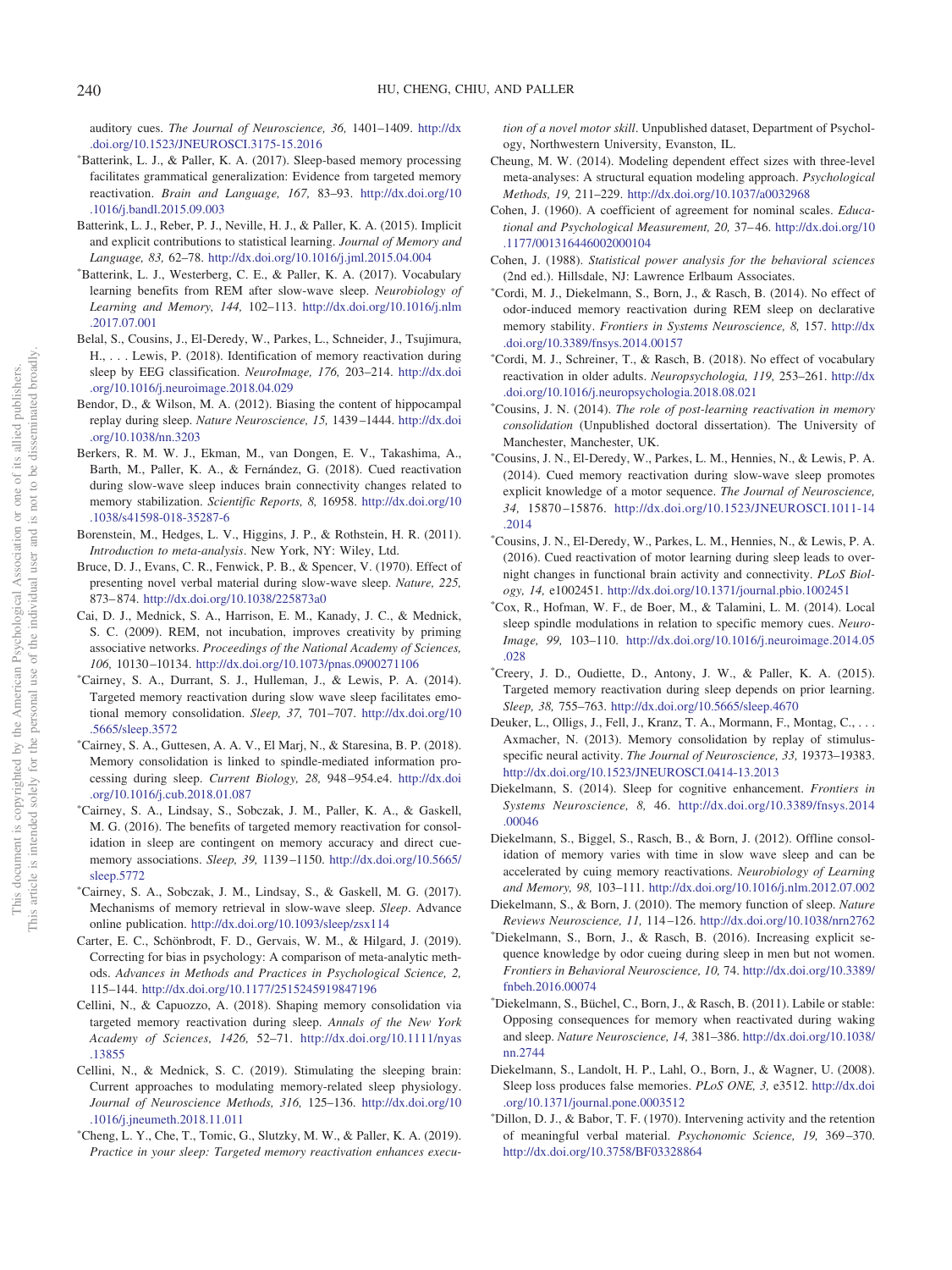- <span id="page-23-2"></span>Dillon, D. J., & Bowles, E. G. (1976). Learning of meaningful verbal material following pre-presentation during either REM or Non-REM sleep previous night. *Research Communications in Psychology, Psychiatry and Behavior, 1,* 315–326.
- <span id="page-23-12"></span>- Donohue, K. C., & Spencer, R. M. (2011). Continuous re-exposure to environmental sound cues during sleep does not improve memory for semantically unrelated word pairs. *Journal of Cognitive Education and Psychology, 10,* 167–177. <http://dx.doi.org/10.1891/1945-8959.10.2.167>
- <span id="page-23-33"></span>Dudai, Y. (2012). The restless engram: Consolidations never end. *Annual Review of Neuroscience, 35,* 227–247. [http://dx.doi.org/10.1146/](http://dx.doi.org/10.1146/annurev-neuro-062111-150500) [annurev-neuro-062111-150500](http://dx.doi.org/10.1146/annurev-neuro-062111-150500)
- <span id="page-23-20"></span>Dunlap, W. P., Cortina, J. M., Vaslow, J. B., & Burke, M. J. (1996). Meta-analysis of experiments with matched groups or repeated measures designs. *Psychological Methods, 1,* 170 –177. [http://dx.doi.org/10.1037/](http://dx.doi.org/10.1037/1082-989X.1.2.170) [1082-989X.1.2.170](http://dx.doi.org/10.1037/1082-989X.1.2.170)
- <span id="page-23-23"></span>Duval, S., & Tweedie, R. (2000). Trim and fill: A simple funnel-plot-based method of testing and adjusting for publication bias in meta-analysis. *Biometrics, 56,* 455– 463. [http://dx.doi.org/10.1111/j.0006-341X.2000](http://dx.doi.org/10.1111/j.0006-341X.2000.00455.x) [.00455.x](http://dx.doi.org/10.1111/j.0006-341X.2000.00455.x)
- <span id="page-23-22"></span>Egger, M., Davey Smith, G., Schneider, M., & Minder, C. (1997). Bias in meta-analysis detected by a simple, graphical test. *British Medical Journal, 315,* 629 – 634. <http://dx.doi.org/10.1136/bmj.315.7109.629>
- <span id="page-23-0"></span>Ellenbogen, J. M., Hulbert, J. C., Stickgold, R., Dinges, D. F., & Thompson-Schill, S. L. (2006). Interfering with theories of sleep and memory: Sleep, declarative memory, and associative interference. *Current Biology, 16,* 1290 –1294. [http://dx.doi.org/10.1016/j.cub.2006.05](http://dx.doi.org/10.1016/j.cub.2006.05.024) [.024](http://dx.doi.org/10.1016/j.cub.2006.05.024)
- <span id="page-23-32"></span>Elsey, J. W. B., Van Ast, V. A., & Kindt, M. (2018). Human memory reconsolidation: A guiding framework and critical review of the evidence. *Psychological Bulletin, 144,* 797– 848. [http://dx.doi.org/10.1037/](http://dx.doi.org/10.1037/bul0000152) [bul0000152](http://dx.doi.org/10.1037/bul0000152)
- <span id="page-23-7"></span>- Farthouat, J., Gilson, M., & Peigneux, P. (2017). New evidence for the necessity of a silent plastic period during sleep for a memory benefit of targeted memory reactivation. *Sleep Spindles & Cortical Up States, 1,* 14 –26. <http://dx.doi.org/10.1556/2053.1.2016.002>
- <span id="page-23-30"></span>Fenn, K. M., Gallo, D. A., Margoliash, D., Roediger, H. L., III, & Nusbaum, H. C. (2009). Reduced false memory after sleep. *Learning & Memory, 16,* 509 –513. <http://dx.doi.org/10.1101/lm.1500808>
- <span id="page-23-1"></span>Fischer, S., & Born, J. (2009). Anticipated reward enhances offline learning during sleep. *Journal of Experimental Psychology: Learning, Memory, and Cognition, 35,* 1586 –1593. <http://dx.doi.org/10.1037/a0017256>
- <span id="page-23-26"></span>Forcato, C., Fernandez, R. S., & Pedreira, M. E. (2014). Strengthening a consolidated memory: The key role of the reconsolidation process. *Journal of Physiology, 108,* 323–333. [http://dx.doi.org/10.1016/j](http://dx.doi.org/10.1016/j.jphysparis.2014.09.001) [.jphysparis.2014.09.001](http://dx.doi.org/10.1016/j.jphysparis.2014.09.001)
- <span id="page-23-3"></span>Fox, B. H., & Robbin, J. S. (1952). The retention of material presented during sleep. *Journal of Experimental Psychology, 43,* 75–79. [http://dx](http://dx.doi.org/10.1037/h0057555) [.doi.org/10.1037/h0057555](http://dx.doi.org/10.1037/h0057555)
- <span id="page-23-13"></span>- Fuentemilla, L., Miró, J., Ripollés, P., Vila`-Balló, A., Juncadella, M., Castañer, S.,... Rodríguez-Fornells, A. (2013). Hippocampusdependent strengthening of targeted memories via reactivation during sleep in humans. *Current Biology, 23,* 1769 –1775. [http://dx.doi.org/10](http://dx.doi.org/10.1016/j.cub.2013.07.006) [.1016/j.cub.2013.07.006](http://dx.doi.org/10.1016/j.cub.2013.07.006)
- <span id="page-23-27"></span>Gallo, D. A. (2010). False memories and fantastic beliefs: 15 years of the DRM illusion. *Memory & Cognition, 38,* 833– 848. [http://dx.doi.org/10](http://dx.doi.org/10.3758/MC.38.7.833) [.3758/MC.38.7.833](http://dx.doi.org/10.3758/MC.38.7.833)
- <span id="page-23-19"></span>- Gao, C., Chapagain, N., Terlizzese, T., Zeter, D., Fillmore, P., & Scullin, M. K. (2019). Classical music during slow wave sleep facilitates educational learning: A targeted memory reactivation experiment with immediate and 9-month follow-up testing. *Sleep, 42,* A39. [http://dx.doi](http://dx.doi.org/10.1093/sleep/zsz067.094) [.org/10.1093/sleep/zsz067.094](http://dx.doi.org/10.1093/sleep/zsz067.094)
- <span id="page-23-31"></span>Giuditta, A. (2014). Sleep memory processing: The sequential hypothesis. *Frontiers in Systems Neuroscience, 8,* 219. [http://dx.doi.org/10.3389/](http://dx.doi.org/10.3389/fnsys.2014.00219) [fnsys.2014.00219](http://dx.doi.org/10.3389/fnsys.2014.00219)
- <span id="page-23-17"></span>- Göldi, M., & Rasch, B. (2019). Effects of targeted memory reactivation during sleep at home depend on sleep disturbances and habituation. *npj Science of Learning, 4,* 5. <http://dx.doi.org/10.1038/s41539-019-0044-2>
- <span id="page-23-18"></span>- Göldi, M., van Poppel, E. A. M., Rasch, B., & Schreiner, T. (2019). Increased neuronal signatures of targeted memory reactivation during slow-wave up states. *Scientific Reports, 9,* 2715. [http://dx.doi.org/10](http://dx.doi.org/10.1038/s41598-019-39178-2) [.1038/s41598-019-39178-2](http://dx.doi.org/10.1038/s41598-019-39178-2)
- <span id="page-23-28"></span>Gonsalves, B., & Paller, K. A. (2000). Neural events that underlie remembering something that never happened. *Nature Neuroscience, 3,* 1316 – 1321. <http://dx.doi.org/10.1038/81851>
- <span id="page-23-29"></span>Gonsalves, B., Reber, P. J., Gitelman, D. R., Parrish, T. B., Mesulam, M-M., & Paller, K. A. (2004). Neural evidence that vivid imagining can lead to false remembering. *Psychological Science, 15,* 655– 660. [http://](http://dx.doi.org/10.1111/j.0956-7976.2004.00736.x) [dx.doi.org/10.1111/j.0956-7976.2004.00736.x](http://dx.doi.org/10.1111/j.0956-7976.2004.00736.x)
- <span id="page-23-9"></span>- Groch, S., McMakin, D., Guggenbühl, P., Rasch, B., Huber, R., & Wilhelm, I. (2016). Memory cueing during sleep modifies the interpretation of ambiguous scenes in adolescents and adults. *Developmental Cognitive Neuroscience, 17,* 10 –18. [http://dx.doi.org/10.1016/j.dcn](http://dx.doi.org/10.1016/j.dcn.2015.10.006) [.2015.10.006](http://dx.doi.org/10.1016/j.dcn.2015.10.006)
- <span id="page-23-10"></span>- Groch, S., Preiss, A., McMakin, D. L., Rasch, B., Walitza, S., Huber, R., & Wilhelm, I. (2017). Targeted reactivation during sleep differentially affects negative memories in socially anxious and healthy children and adolescents. *The Journal of Neuroscience, 37,* 2425–2434. [http://dx.doi](http://dx.doi.org/10.1523/JNEUROSCI.1912-16.2017) [.org/10.1523/JNEUROSCI.1912-16.2017](http://dx.doi.org/10.1523/JNEUROSCI.1912-16.2017)
- <span id="page-23-8"></span>- Groch, S., Schreiner, T., Rasch, B., Huber, R., & Wilhelm, I. (2017). Prior knowledge is essential for the beneficial effect of targeted memory reactivation during sleep. *Scientific Reports, 7,* 39763. [http://dx.doi.org/](http://dx.doi.org/10.1038/srep39763) [10.1038/srep39763](http://dx.doi.org/10.1038/srep39763)
- <span id="page-23-4"></span>- Guerrien, A., Dujardin, K., Mandai, O., Sockeel, P., & Leconte, P. (1989). Enhancement of memory by auditory stimulation during postlearning REM sleep in humans. *Physiology & Behavior, 45,* 947–950. [http://dx](http://dx.doi.org/10.1016/0031-9384%2889%2990219-9) [.doi.org/10.1016/0031-9384\(89\)90219-9](http://dx.doi.org/10.1016/0031-9384%2889%2990219-9)
- <span id="page-23-11"></span>Hallion, L. S., & Ruscio, A. M. (2011). A meta-analysis of the effect of cognitive bias modification on anxiety and depression. *Psychological Bulletin, 137,* 940 –958. <http://dx.doi.org/10.1037/a0024355>
- <span id="page-23-6"></span>Hars, B., & Hennevin, E. (1987). Impairment of learning by cueing during postlearning slow-wave sleep in rats. *Neuroscience Letters, 79,* 290 – 294. [http://dx.doi.org/10.1016/0304-3940\(87\)90446-0](http://dx.doi.org/10.1016/0304-3940%2887%2990446-0)
- <span id="page-23-5"></span>Hars, B., Hennevin, E., & Pasques, P. (1985). Improvement of learning by cueing during postlearning paradoxical sleep. *Behavioural Brain Research, 18,* 241–250. [http://dx.doi.org/10.1016/0166-4328\(85\)90032-4](http://dx.doi.org/10.1016/0166-4328%2885%2990032-4)
- <span id="page-23-14"></span>- Hauner, K. K., Howard, J. D., Zelano, C., & Gottfried, J. A. (2013). Stimulus-specific enhancement of fear extinction during slow-wave sleep. *Nature Neuroscience, 16,* 1553–1555. [http://dx.doi.org/10.1038/](http://dx.doi.org/10.1038/nn.3527) [nn.3527](http://dx.doi.org/10.1038/nn.3527)
- <span id="page-23-15"></span>- He, J., Sun, H. Q., Li, S. X., Zhang, W. H., Shi, J., Ai, S. Z., . . . Lu, L. (2015). Effect of conditioned stimulus exposure during slow wave sleep on fear memory extinction in humans. *Sleep, 38,* 423– 431. [http://dx.doi](http://dx.doi.org/10.5665/sleep.4502) [.org/10.5665/sleep.4502](http://dx.doi.org/10.5665/sleep.4502)
- <span id="page-23-21"></span>Hedges, L. V. (1981). Distribution theory for Glass's estimator of effect size and related estimators. *Journal of Educational Statistics, 6,* 107– 128. <http://dx.doi.org/10.3102/10769986006002107>
- <span id="page-23-24"></span>Hedges, L. V. (1984). Estimation of effect size under nonrandom sampling: The effects of censoring studies yielding statistically insignificant mean differences. *Journal of Educational and Behavioral Statistics*, 9, 61-85. <http://dx.doi.org/10.3102/10769986009001061>
- <span id="page-23-16"></span>- Hennies, N., Lambon Ralph, M. A., Durrant, S. J., Cousins, J. N., & Lewis, P. A. (2017). Cued memory reactivation during SWS abolishes the beneficial effect of sleep on abstraction. *Sleep*. Advance online publication. <http://dx.doi.org/10.1093/sleep/zsx102>
- <span id="page-23-25"></span>Higgins, J. P., & Thompson, S. G. (2002). Quantifying heterogeneity in a meta-analysis. *Statistics in Medicine, 21,* 1539 –1558. [http://dx.doi.org/](http://dx.doi.org/10.1002/sim.1186) [10.1002/sim.1186](http://dx.doi.org/10.1002/sim.1186)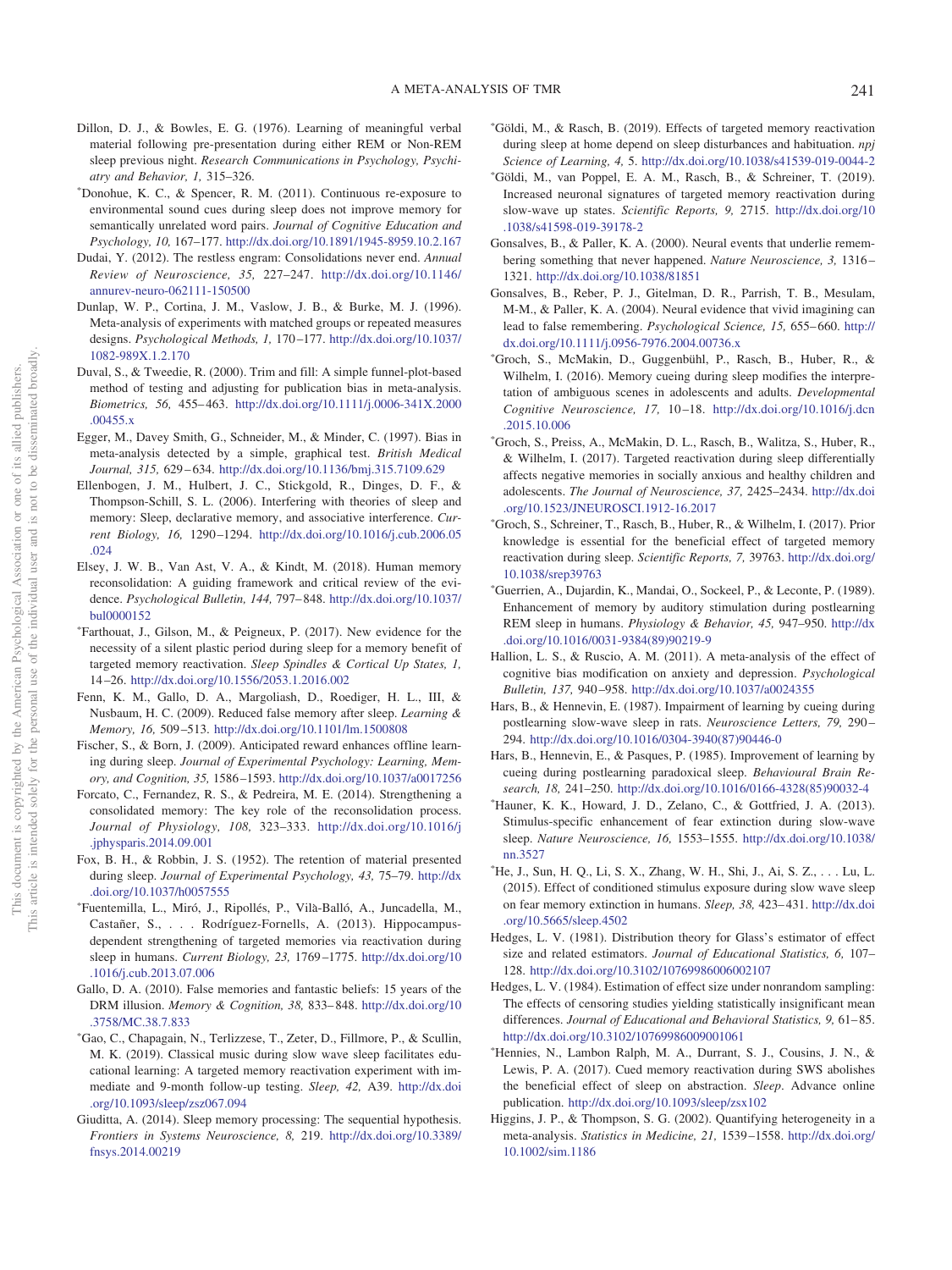- <span id="page-24-10"></span>-Honma, M., Plass, J., Brang, D., Florczak, S. M., Grabowecky, M., & Paller, K. A. (2016). Sleeping on the rubber-hand illusion: Memory reactivation during sleep facilitates multisensory recalibration. *Neuroscience of Consciousness*. Advance online publication. [http://dx.doi.org/](http://dx.doi.org/10.1093/nc/niw020) [10.1093/nc/niw020](http://dx.doi.org/10.1093/nc/niw020)
- <span id="page-24-11"></span>- Hu, X., Antony, J. W., Creery, J. D., Vargas, I. M., Bodenhausen, G. V., & Paller, K. A. (2015). Cognitive neuroscience. Unlearning implicit social biases during sleep. *Science, 348,* 1013–1015. [http://dx.doi.org/](http://dx.doi.org/10.1126/science.aaa3841) [10.1126/science.aaa3841](http://dx.doi.org/10.1126/science.aaa3841)
- <span id="page-24-20"></span>- Humiston, G. B., & Wamsley, E. J. (2019). Unlearning implicit social biases during sleep: A failure to replicate. *PLoS ONE, 14,* e0211416. <http://dx.doi.org/10.1371/journal.pone.0211416>
- <span id="page-24-3"></span>Inostroza, M., & Born, J. (2013). Sleep for preserving and transforming episodic memory. *Annual Review of Neuroscience, 36,* 79 –102. [http://](http://dx.doi.org/10.1146/annurev-neuro-062012-170429) [dx.doi.org/10.1146/annurev-neuro-062012-170429](http://dx.doi.org/10.1146/annurev-neuro-062012-170429)
- <span id="page-24-26"></span>Iyengar, S., & Greenhouse, J. B. (1988). Selection models and the file drawer problem. *Statistical Science, 3,* 109 –117. [http://dx.doi.org/10](http://dx.doi.org/10.1214/ss/1177013012) [.1214/ss/1177013012](http://dx.doi.org/10.1214/ss/1177013012)
- <span id="page-24-2"></span>Jenkins, J. G., & Dallenbach, K. M. (1924). Obliviscence during sleep and waking. *The American Journal of Psychology, 35, 605-612*. [http://dx](http://dx.doi.org/10.2307/1414040) [.doi.org/10.2307/1414040](http://dx.doi.org/10.2307/1414040)
- <span id="page-24-21"></span>- Johnson, B. P., Scharf, S. M., Verceles, A. C., & Westlake, K. P. (2019). Use of targeted memory reactivation enhances skill performance during a nap and enhances declarative memory during wake in healthy young adults. *Journal of Sleep Research, 28,* e12832. [http://dx.doi.org/10.1111/](http://dx.doi.org/10.1111/jsr.12832) [jsr.12832](http://dx.doi.org/10.1111/jsr.12832)
- <span id="page-24-18"></span>- Johnson, B. P., Scharf, S. M., & Westlake, K. P. (2018). Targeted memory reactivation during sleep, but not wake, enhances sensorimotor skill performance: A pilot study. *Journal of Motor Behavior, 50,* 202–209. <http://dx.doi.org/10.1080/00222895.2017.1327411>
- <span id="page-24-19"></span>- Klinzing, J. G., Kugler, S., Soekadar, S. R., Rasch, B., Born, J., & Diekelmann, S. (2018). Odor cueing during slow-wave sleep benefits memory independently of low cholinergic tone. *Psychopharmacology, 235,* 291–299. <http://dx.doi.org/10.1007/s00213-017-4768-5>
- <span id="page-24-22"></span>- Konrad, B. N. (2014). *Characteristics and neuronal correlates of superior memory performance* (Unpublished doctoral dissertation). Ludwig-Maximilians-Universität München, Munich, Germany.
- <span id="page-24-30"></span>Korman, M., Doyon, J., Doljansky, J., Carrier, J., Dagan, Y., & Karni, A. (2007). Daytime sleep condenses the time course of motor memory consolidation. *Nature Neuroscience, 10,* 1206 –1213. [http://dx.doi.org/](http://dx.doi.org/10.1038/nn1959) [10.1038/nn1959](http://dx.doi.org/10.1038/nn1959)
- <span id="page-24-34"></span>Kredlow, M. A., Unger, L. D., & Otto, M. W. (2016). Harnessing reconsolidation to weaken fear and appetitive memories: A meta-analysis of post-retrieval extinction effects. *Psychological Bulletin, 142,* 314 –336. <http://dx.doi.org/10.1037/bul0000034>
- <span id="page-24-24"></span>Lakens, D. (2013). Calculating and reporting effect sizes to facilitate cumulative science: A practical primer for t-tests and ANOVAs. *Frontiers in Psychology, 4,* 863. <http://dx.doi.org/10.3389/fpsyg.2013.00863>
- <span id="page-24-13"></span>- Laventure, S., Fogel, S., Lungu, O., Albouy, G., Sévigny-Dupont, P., Vien, C.,... Doyon, J. (2016). NREM2 and sleep spindles are instrumental to the consolidation of motor sequence memories. *PLoS Biology, 14,* e1002429. <http://dx.doi.org/10.1371/journal.pbio.1002429>
- <span id="page-24-12"></span>- Lehmann, M., Schreiner, T., Seifritz, E., & Rasch, B. (2016). Emotional arousal modulates oscillatory correlates of targeted memory reactivation during NREM, but not REM sleep. *Scientific Reports, 6,* 39229. [http://](http://dx.doi.org/10.1038/srep39229) [dx.doi.org/10.1038/srep39229](http://dx.doi.org/10.1038/srep39229)
- <span id="page-24-15"></span>Lipsey, M. W., & Wilson, D. B. (2001). *Practical meta-analysis*. Thousand Oaks, CA: Sage.
- <span id="page-24-27"></span>McShane, B. B., Böckenholt, U., & Hansen, K. T. (2016). Adjusting for publication bias in meta-analysis: An evaluation of selection methods and some cautionary notes. *Perspectives on Psychological Science, 11,* 730 –749. <http://dx.doi.org/10.1177/1745691616662243>
- <span id="page-24-23"></span>Moher, D., Liberati, A., Tetzlaff, J., & Altman, D. G. (2009). Preferred reporting items for systematic reviews and meta-analyses: The PRISMA

statement. *Annals of Internal Medicine, 151,* 264 –269. [http://dx.doi.org/](http://dx.doi.org/10.7326/0003-4819-151-4-200908180-00135) [10.7326/0003-4819-151-4-200908180-00135](http://dx.doi.org/10.7326/0003-4819-151-4-200908180-00135)

- <span id="page-24-25"></span>Morris, S. B., & DeShon, R. P. (2002). Combining effect size estimates in meta-analysis with repeated measures and independent-groups designs. *Psychological Methods, 7,* 105–125. [http://dx.doi.org/10.1037/1082-](http://dx.doi.org/10.1037/1082-989X.7.1.105) [989X.7.1.105](http://dx.doi.org/10.1037/1082-989X.7.1.105)
- <span id="page-24-28"></span>Nader, K., & Hardt, O. (2009). A single standard for memory: The case for reconsolidation. *Nature Reviews Neuroscience, 10,* 224 –234. [http://dx](http://dx.doi.org/10.1038/nrn2590) [.doi.org/10.1038/nrn2590](http://dx.doi.org/10.1038/nrn2590)
- <span id="page-24-29"></span>Nader, K., Schafe, G. E., & Le Doux, J. E. (2000). Fear memories require protein synthesis in the amygdala for reconsolidation after retrieval. *Nature, 406,* 722–726. <http://dx.doi.org/10.1038/35021052>
- <span id="page-24-8"></span>Ngo, H. V., Martinetz, T., Born, J., & Mölle, M. (2013). Auditory closedloop stimulation of the sleep slow oscillation enhances memory. *Neuron, 78,* 545–553. <http://dx.doi.org/10.1016/j.neuron.2013.03.006>
- <span id="page-24-35"></span>Norman, K. A., Newman, E. L., & Detre, G. (2007). A neural network model of retrieval-induced forgetting. *Psychological Review, 114,* 887– 953. <http://dx.doi.org/10.1037/0033-295X.114.4.887>
- <span id="page-24-7"></span>Oswald, I., Taylor, A. M., & Treisman, M. (1960). Discriminative responses to stimulation during human sleep. *Brain: A Journal of Neurology, 83,* 440 – 453. <http://dx.doi.org/10.1093/brain/83.3.440>
- <span id="page-24-16"></span>- Oudiette, D., Antony, J. W., Creery, J. D., & Paller, K. A. (2013). The role of memory reactivation during wakefulness and sleep in determining which memories endure. *The Journal of Neuroscience, 33,* 6672– 6678. <http://dx.doi.org/10.1523/JNEUROSCI.5497-12.2013>
- <span id="page-24-9"></span>Oudiette, D., Antony, J. W., & Paller, K. A. (2014). Fear not: Manipulating sleep might help you forget. *Trends in Cognitive Sciences*, 18, 3–4. <http://dx.doi.org/10.1016/j.tics.2013.10.003>
- <span id="page-24-6"></span>Oudiette, D., & Paller, K. A. (2013). Upgrading the sleeping brain with targeted memory reactivation. *Trends in Cognitive Sciences, 17,* 142– 149. <http://dx.doi.org/10.1016/j.tics.2013.01.006>
- <span id="page-24-14"></span>- Oyarzún, J. P., Morís, J., Luque, D., de Diego-Balaguer, R., & Fuentemilla, L. (2017). Targeted memory reactivation during sleep adaptively promotes the strengthening or weakening of overlapping memories. *The Journal of Neuroscience, 37,* 7748 –7758. [http://dx.doi.org/10.1523/](http://dx.doi.org/10.1523/JNEUROSCI.3537-16.2017) [JNEUROSCI.3537-16.2017](http://dx.doi.org/10.1523/JNEUROSCI.3537-16.2017)
- <span id="page-24-1"></span>Paller, K. A. (2017). Sleeping in a brave new world: Opportunities for improving learning and clinical outcomes through targeted memory reactivation. *Current Directions in Psychological Science, 26,* 532–537. <http://dx.doi.org/10.1177/0963721417716928>
- <span id="page-24-0"></span>Paller, K. A., Mayes, A. R., Antony, J. W., & Norman, K. A. (2020). Replay-based consolidation governs enduring memory storage. In M. S. Gazzaniga, G. R. Mangun, & D. Poeppel (Eds.), *The cognitive neurosciences* (6th ed., pp. 265–276). Cambridge, MA: MIT Press.
- <span id="page-24-33"></span>Pan, S. C., & Rickard, T. C. (2015). Sleep and motor learning: Is there room for consolidation? *Psychological Bulletin, 141,* 812– 834. [http://](http://dx.doi.org/10.1037/bul0000009) [dx.doi.org/10.1037/bul0000009](http://dx.doi.org/10.1037/bul0000009)
- <span id="page-24-31"></span>Pardilla-Delgado, E., & Payne, J. D. (2017). The impact of sleep on true and false memory across long delays. *Neurobiology of Learning and Memory, 137,* 123–133. <http://dx.doi.org/10.1016/j.nlm.2016.11.016>
- <span id="page-24-4"></span>Payne, J. D., Kensinger, E. A., Wamsley, E. J., Spreng, R. N., Alger, S. E., Gibler, K., ... Stickgold, R. (2015). Napping and the selective consolidation of negative aspects of scenes. *Emotion, 15,* 176 –186. [http://dx](http://dx.doi.org/10.1037/a0038683) [.doi.org/10.1037/a0038683](http://dx.doi.org/10.1037/a0038683)
- <span id="page-24-32"></span>Payne, J. D., Schacter, D. L., Propper, R. E., Huang, L. W., Wamsley, E. J., Tucker, M. A.,... Stickgold, R. (2009). The role of sleep in false memory formation. *Neurobiology of Learning and Memory, 92,* 327– 334. <http://dx.doi.org/10.1016/j.nlm.2009.03.007>
- <span id="page-24-5"></span>Peigneux, P., Laureys, S., Fuchs, S., Collette, F., Perrin, F., Reggers, J.,... Maquet, P. (2004). Are spatial memories strengthened in the human hippocampus during slow wave sleep? *Neuron, 44,* 535–545. [http://dx](http://dx.doi.org/10.1016/j.neuron.2004.10.007) [.doi.org/10.1016/j.neuron.2004.10.007](http://dx.doi.org/10.1016/j.neuron.2004.10.007)
- <span id="page-24-17"></span>- Pereira, S. I. R., Beijamini, F., Weber, F. D., Vincenzi, R. A., da Silva, F. A. C., & Louzada, F. M. (2017). Tactile stimulation during sleep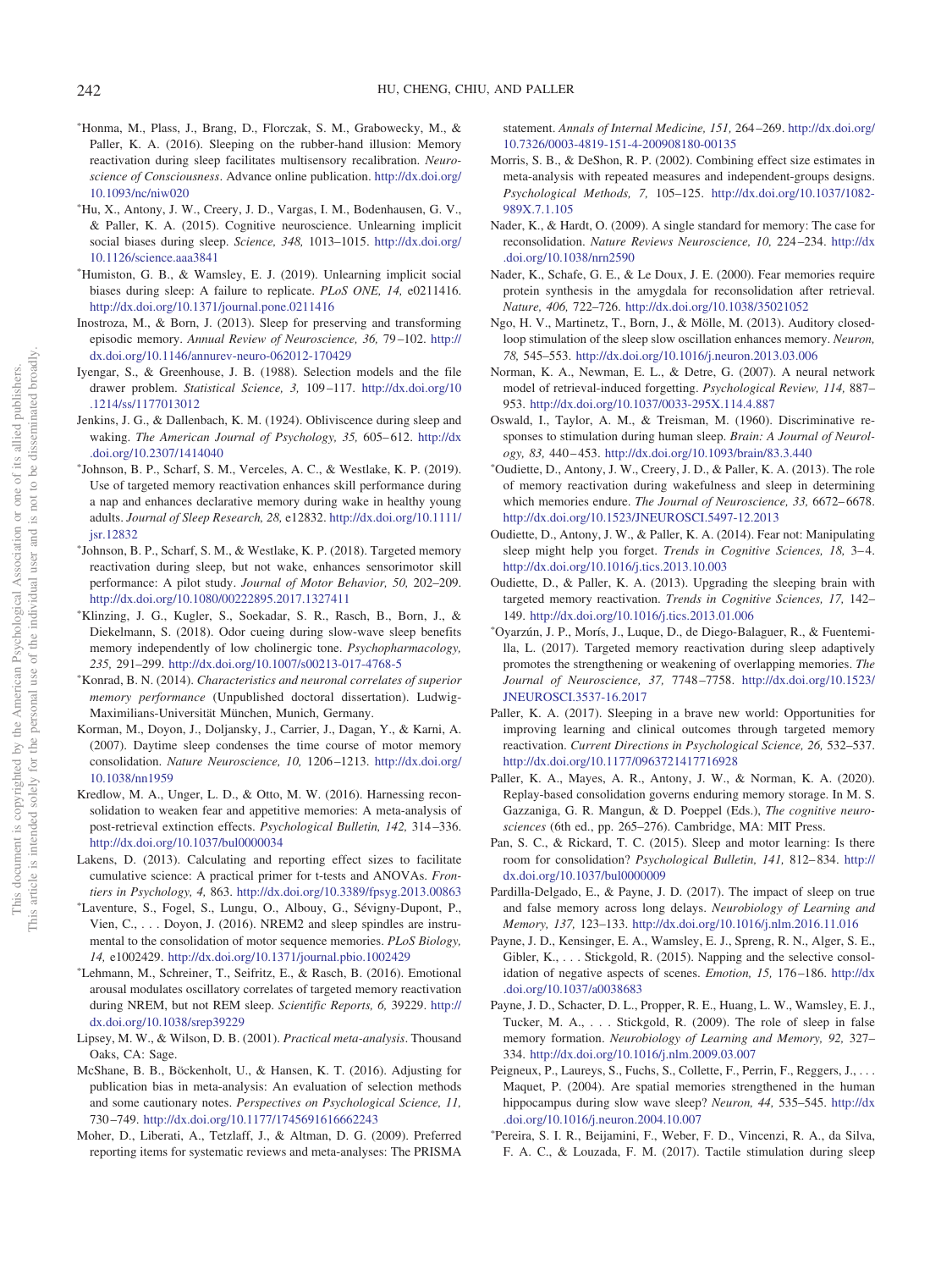alters slow oscillation and spindle densities but not motor skill. *Physiology & Behavior, 169,* 59 – 68. [http://dx.doi.org/10.1016/j.physbeh](http://dx.doi.org/10.1016/j.physbeh.2016.11.024) [.2016.11.024](http://dx.doi.org/10.1016/j.physbeh.2016.11.024)

- <span id="page-25-28"></span>Pick, J. L., Nakagawa, S., & Noble, D. W. (2019). Reproducible, flexible and high-throughput data extraction from primary literature: The meta-Digitise r package. *Methods in Ecology and Evolution, 10,* 426 – 431. <http://dx.doi.org/10.1111/2041-210X.13118>
- <span id="page-25-31"></span>Plihal, W., & Born, J. (1997). Effects of early and late nocturnal sleep on declarative and procedural memory. *Journal of Cognitive Neuroscience, 9,* 534 –547. <http://dx.doi.org/10.1162/jocn.1997.9.4.534>
- <span id="page-25-10"></span>Purple, R. J., Sakurai, T., & Sakaguchi, M. (2017). Auditory conditioned stimulus presentation during NREM sleep impairs fear memory in mice. *Scientific Reports, 7,* 46247. <http://dx.doi.org/10.1038/srep46247>
- <span id="page-25-0"></span>Rasch, B., & Born, J. (2013). About sleep's role in memory. *Physiological Reviews, 93,* 681–766. <http://dx.doi.org/10.1152/physrev.00032.2012>
- <span id="page-25-3"></span>- Rasch, B., Büchel, C., Gais, S., & Born, J. (2007). Odor cues during slow-wave sleep prompt declarative memory consolidation. *Science, 315,* 1426 –1429. <http://dx.doi.org/10.1126/science.1138581>
- <span id="page-25-17"></span>- Rihm, J. S., Diekelmann, S., Born, J., & Rasch, B. (2014). Reactivating memories during sleep by odors: Odor specificity and associated changes in sleep oscillations. *Journal of Cognitive Neuroscience, 26,* 1806 –1818. [http://dx.doi.org/10.1162/jocn\\_a\\_00579](http://dx.doi.org/10.1162/jocn_a_00579)
- <span id="page-25-18"></span>- Rihm, J. S., & Rasch, B. (2015). Replay of conditioned stimuli during late REM and stage N2 sleep influences affective tone rather than emotional memory strength. *Neurobiology of Learning and Memory, 122,* 142– 151. <http://dx.doi.org/10.1016/j.nlm.2015.04.008>
- <span id="page-25-9"></span>- Rihm, J. S., Sollberger, S. B., Soravia, L. M., & Rasch, B. (2016). Re-presentation of olfactory exposure therapy success cues during nonrapid eye movement sleep did not increase therapy outcome but increased sleep spindles. *Frontiers in Human Neuroscience, 10,* 340. <http://dx.doi.org/10.3389/fnhum.2016.00340>
- <span id="page-25-16"></span>- Ritter, S. M., Strick, M., Bos, M. W., van Baaren, R. B., & Dijksterhuis, A. (2012). Good morning creativity: Task reactivation during sleep enhances beneficial effect of sleep on creative performance. *Journal of Sleep Research, 21,* 643– 647. [http://dx.doi.org/10.1111/j.1365-2869](http://dx.doi.org/10.1111/j.1365-2869.2012.01006.x) [.2012.01006.x](http://dx.doi.org/10.1111/j.1365-2869.2012.01006.x)
- <span id="page-25-11"></span>Rolls, A., Makam, M., Kroeger, D., Colas, D., de Lecea, L., & Heller, H. C. (2013). Sleep to forget: Interference of fear memories during sleep. *Molecular Psychiatry, 18,* 1166 –1170. [http://dx.doi.org/10.1038/mp](http://dx.doi.org/10.1038/mp.2013.121) [.2013.121](http://dx.doi.org/10.1038/mp.2013.121)
- <span id="page-25-32"></span>Rosenthal, R. (1979). The file drawer problem and tolerance for null results. *Psychological Bulletin, 86,* 638 – 641. [http://dx.doi.org/10.1037/](http://dx.doi.org/10.1037/0033-2909.86.3.638) [0033-2909.86.3.638](http://dx.doi.org/10.1037/0033-2909.86.3.638)
- <span id="page-25-12"></span>Rothschild, G., Eban, E., & Frank, L. M. (2017). A cortical-hippocampalcortical loop of information processing during memory consolidation. *Nature Neuroscience, 20,* 251–259. <http://dx.doi.org/10.1038/nn.4457>
- <span id="page-25-4"></span>- Rudoy, J. D., Voss, J. L., Westerberg, C. E., & Paller, K. A. (2009). Strengthening individual memories by reactivating them during sleep. *Science, 326,* 1079. <http://dx.doi.org/10.1126/science.1179013>
- <span id="page-25-25"></span>- Schechtman, E., Antony, J. W., Lampe, A., Wilson, B. J., Norman, K. A., & Paller, K. A. (2019). Multiple memories can be simultaneously reactivated during sleep as effectively as a single memory. *bioRxiv*. Advance online publication. <http://dx.doi.org/10.1101/662015>
- <span id="page-25-30"></span>Schiller, D., Monfils, M. H., Raio, C. M., Johnson, D. C., Ledoux, J. E., & Phelps, E. A. (2010). Preventing the return of fear in humans using reconsolidation update mechanisms. *Nature, 463,* 49 –53. [http://dx.doi](http://dx.doi.org/10.1038/nature08637) [.org/10.1038/nature08637](http://dx.doi.org/10.1038/nature08637)
- <span id="page-25-8"></span>- Schönauer, M., Geisler, T., & Gais, S. (2014). Strengthening procedural memories by reactivation in sleep. *Journal of Cognitive Neuroscience, 26,* 143–153. [http://dx.doi.org/10.1162/jocn\\_a\\_00471](http://dx.doi.org/10.1162/jocn_a_00471)
- <span id="page-25-14"></span>Schouten, D. I., Pereira, S. I., Tops, M., & Louzada, F. M. (2017). State of the art on targeted memory reactivation: Sleep your way to enhanced cognition. *Sleep Medicine Reviews, 32,* 123–131. [http://dx.doi.org/10](http://dx.doi.org/10.1016/j.smrv.2016.04.002) [.1016/j.smrv.2016.04.002](http://dx.doi.org/10.1016/j.smrv.2016.04.002)
- <span id="page-25-5"></span>Schreiner, T., Doeller, C. F., Jensen, O., Rasch, B., & Staudigl, T. (2018). Theta phase-coordinated memory reactivation reoccurs in a slowoscillatory rhythm during NREM sleep. *Cell Reports, 25,* 296 –301. <http://dx.doi.org/10.1016/j.celrep.2018.09.037>
- <span id="page-25-6"></span>- Schreiner, T., Lehmann, M., & Rasch, B. (2015). Auditory feedback blocks memory benefits of cueing during sleep. *Nature Communications, 6,* 8729. <http://dx.doi.org/10.1038/ncomms9729>
- <span id="page-25-19"></span>- Schreiner, T., & Rasch, B. (2015a). Boosting vocabulary learning by verbal cueing during sleep. *Cerebral Cortex*, 25, 4169-4179. [http://dx](http://dx.doi.org/10.1093/cercor/bhu139) [.doi.org/10.1093/cercor/bhu139](http://dx.doi.org/10.1093/cercor/bhu139)
- <span id="page-25-26"></span>Schreiner, T., & Rasch, B. (2015b). Cueing vocabulary in awake subjects during the day has no effect on memory. *Somnologie: Schlafforschung und Schlafmedizin, 19,* 133–140. [http://dx.doi.org/10.1007/s11818-015-](http://dx.doi.org/10.1007/s11818-015-0005-9) [0005-9](http://dx.doi.org/10.1007/s11818-015-0005-9)
- <span id="page-25-29"></span>Schreiner, T., & Rasch, B. (2017). The beneficial role of memory reactivation for language learning during sleep: A review. *Brain and Language, 167,* 94 –105. <http://dx.doi.org/10.1016/j.bandl.2016.02.005>
- <span id="page-25-21"></span>- Seibold, M., Rasch, B., Born, J., & Diekelmann, S. (2018). Reactivation of interference during sleep does not impair ongoing memory consolidation. *Memory, 26,* 377–384. [http://dx.doi.org/10.1080/09658211.2017](http://dx.doi.org/10.1080/09658211.2017.1329442) [.1329442](http://dx.doi.org/10.1080/09658211.2017.1329442)
- <span id="page-25-7"></span>- Shanahan, L. K., Gjorgieva, E., Paller, K. A., Kahnt, T., & Gottfried, J. A. (2018). Odor-evoked category reactivation in human ventromedial prefrontal cortex during sleep promotes memory consolidation. *eLife, 7,* e39681. <http://dx.doi.org/10.7554/eLife.39681>
- <span id="page-25-22"></span>- Shimizu, R. E., Connolly, P. M., Cellini, N., Armstrong, D. M., Hernandez, L. T., Estrada, R.,... Simons, S. B. (2018). Closed-loop targeted memory reactivation during sleep improves spatial navigation. *Frontiers in Human Neuroscience, 12,* 28. [http://dx.doi.org/10.3389/fnhum.2018](http://dx.doi.org/10.3389/fnhum.2018.00028) [.00028](http://dx.doi.org/10.3389/fnhum.2018.00028)
- <span id="page-25-15"></span>Siddaway, A. P., Wood, A. M., & Hedges, L. V. (2019). How to do a systematic review: A best practice guide for conducting and reporting narrative reviews, meta-analyses, and meta-syntheses. *Annual Review of Psychology, 70,* 747–770. [http://dx.doi.org/10.1146/annurev-psych-](http://dx.doi.org/10.1146/annurev-psych-010418-102803)[010418-102803](http://dx.doi.org/10.1146/annurev-psych-010418-102803)
- <span id="page-25-23"></span>- Simon, K. C. N. S., Gómez, R. L., & Nadel, L. (2018). Losing memories during sleep after targeted memory reactivation. *Neurobiology of Learning and Memory, 151,* 10 –17. [http://dx.doi.org/10.1016/j.nlm.2018.03](http://dx.doi.org/10.1016/j.nlm.2018.03.003) [.003](http://dx.doi.org/10.1016/j.nlm.2018.03.003)
- <span id="page-25-2"></span>- Smith, C., & Weeden, K. (1990). Post training REMs coincident auditory stimulation enhances memory in humans. *Psychiatric Journal of the University of Ottawa, 15,* 85–90.
- <span id="page-25-13"></span>- Sterpenich, V., Schmidt, C., Albouy, G., Matarazzo, L., Vanhaudenhuyse, A., Boveroux, P.,... Maquet, P. (2014). Memory reactivation during rapid eye movement sleep promotes its generalization and integration in cortical stores. *Sleep, 37,* 1061–1075. [http://dx.doi.org/10.5665/sleep](http://dx.doi.org/10.5665/sleep.3762) [.3762](http://dx.doi.org/10.5665/sleep.3762)
- <span id="page-25-1"></span>Stickgold, R., & Walker, M. P. (2013). Sleep-dependent memory triage: Evolving generalization through selective processing. *Nature Neuroscience, 16,* 139 –145. <http://dx.doi.org/10.1038/nn.3303>
- <span id="page-25-24"></span>- Strachan, J. W. A., Guttesen, A. Á. V., Smith, A. K., Gaskell, M. G., Tipper, S. P., & Cairney, S. A. (2019). Investigating the formation and consolidation of incidentally learned trust. *Journal of Experimental Psychology: Learning, Memory, and Cognition*. Advance online publication. <http://dx.doi.org/10.1037/xlm0000752>
- <span id="page-25-27"></span>Tambini, A., Berners-Lee, A., & Davachi, L. (2017). Brief targeted memory reactivation during the awake state enhances memory stability and benefits the weakest memories. *Scientific Reports, 7,* 15325. [http://dx](http://dx.doi.org/10.1038/s41598-017-15608-x) [.doi.org/10.1038/s41598-017-15608-x](http://dx.doi.org/10.1038/s41598-017-15608-x)
- <span id="page-25-20"></span>- Tamminen, J., Lambon Ralph, M. A., & Lewis, P. A. (2017). Targeted memory reactivation of newly learned words during sleep triggers REMmediated integration of new memories and existing knowledge. *Neurobiology of Learning and Memory, 137,* 77– 82. [http://dx.doi.org/10.1016/](http://dx.doi.org/10.1016/j.nlm.2016.11.012) [j.nlm.2016.11.012](http://dx.doi.org/10.1016/j.nlm.2016.11.012)